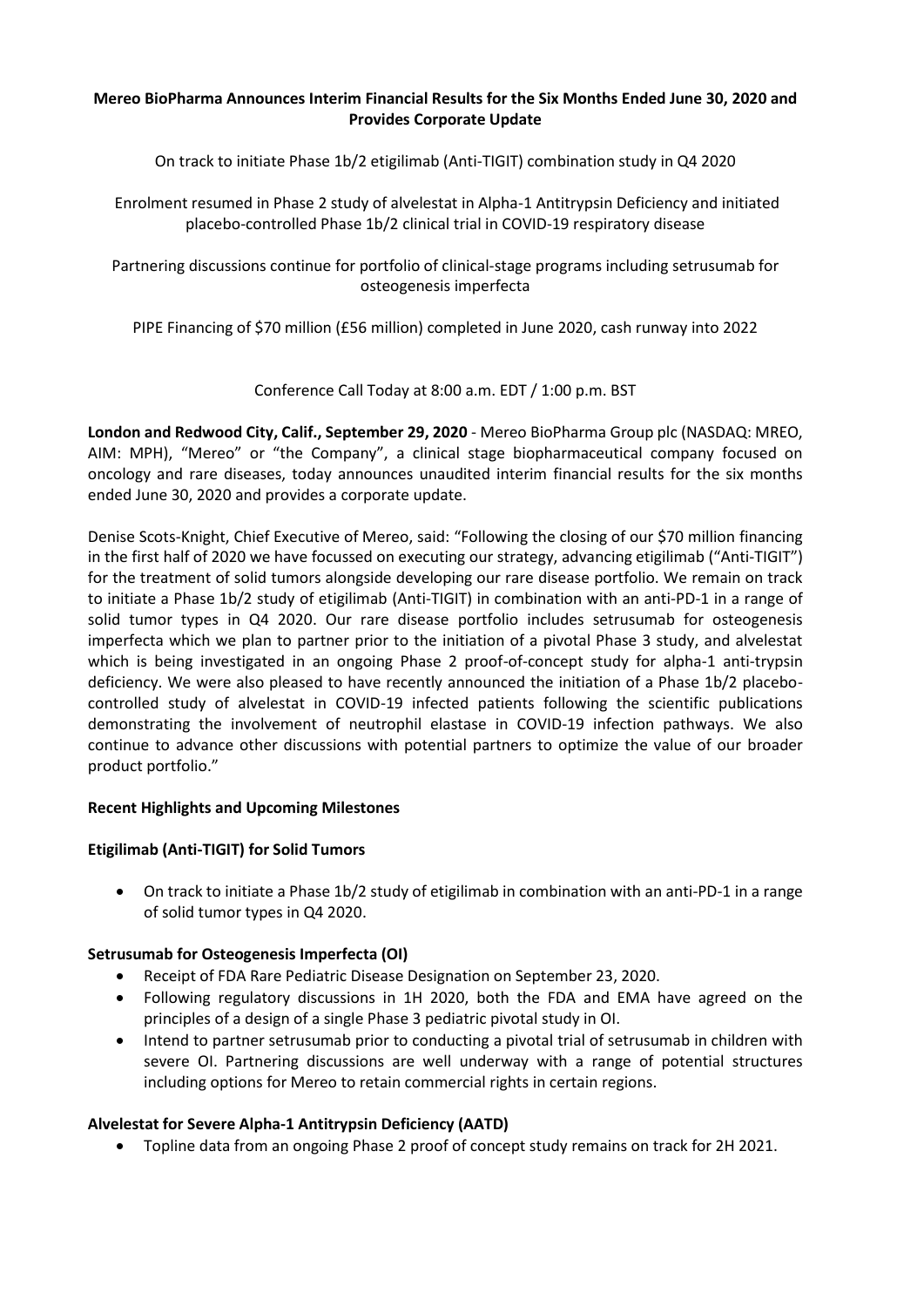- Announced the initiation of a Phase 1b/2 placebo-controlled clinical trial to evaluate the safety and efficacy of alvelestat in hospitalized, adult patients with moderate to severe COVID-19 respiratory disease.
- Investigator-sponsored studies underway in AATD and in the orphan disease, bronchiolitis obliterans syndrome (BOS).

# **Partnering Discussions Continue for Portfolio of Other Clinical-Stage Programs**

- Leflutrozole for hypogonadotropic hypogonadism (HH)
	- o Partnering discussions continuing based on development in male infertility.
- Acumapimod for Acute Exacerbations of Chronic Obstructive Pulmonary Disease (AECOPD)
	- o Discussions continuing on separate financing for the Phase 3 study agreed with the FDA and EMA.

# **Corporate**

- Appointment of Dr. Brian Schwartz and Dr. Jeremy Bender as Non-Executive Directors and departure of Mr Paul Blackburn as Non-Executive Director effective October 1, 2020
- Dr John Lewicki appointed as Chief Scientific Officer and Dr. Ann Kapoun appointed as Head Translational R&D in July 2020.

# **Financial Highlights**

- Cash resources of £56.8 million as at June 30, 2020 (June 30, 2019 £36.1 million).
- £11.8 million raised in equity and debt in Q1 2020.
- Additional \$70 million (£56 million) raised in PIPE in Q2 2020.
- Cash runway to early 2022.

# **Conference Call Information**

Mereo will host a live conference call and webcast today at 8:00 a.m. EDT / 1:00 p.m. BST to discuss the Company's financial results and provide a corporate update.

Dial-in numbers: (866) 688-2942 (U.S.) or +1 (561) 569-9224 (U.K./International)

Conference ID number: 9572439

A live and archived webcast may be accessed by visiting the Investors sections of the Company's website at [https://www.mereobiopharma.com/investors/results-reports-and-presentations/.](https://www.mereobiopharma.com/investors/results-reports-and-presentations/) The archived webcast will remain available on the Company's website following the live call.

# **About Mereo BioPharma**

[Mereo BioPharma](https://www.mereobiopharma.com/) is a biopharmaceutical company focused on the development and commercialization of innovative therapeutics that aim to improve outcomes for oncology and rare diseases. Mereo's lead oncology product candidate, etigilimab ("Anti-TIGIT"), has completed a Phase 1a dose escalation clinical trial in patients with advanced solid tumors and has been evaluated in a Phase 1b study in combination with nivolumab in select tumor types. Mereo's rare disease product portfolio consists of setrusumab, which has completed a Phase 2b dose-ranging study in adults with osteogenesis imperfecta ("OI"), as well as alvelestat, which is being investigated in a Phase 2 proof-of-concept clinical trial in patients with alpha-1 antitrypsin deficiency ("AATD") and in a Phase 1b/2 clinical trial in COVID-19 respiratory disease.

# **Additional Information**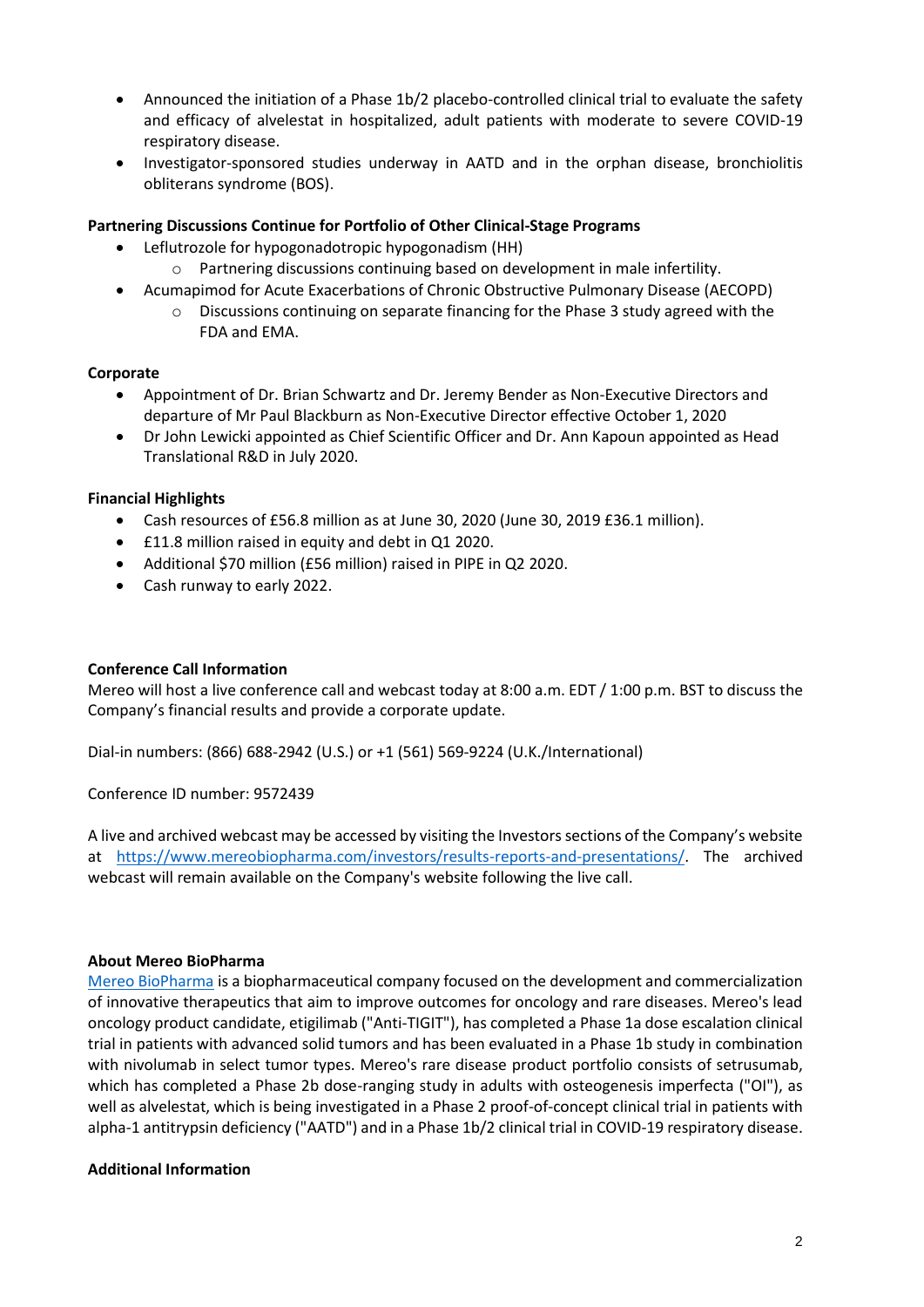The person responsible for arranging the release of this information on behalf of the Company is Charles Sermon, General Counsel.

# **Forward-Looking Statements**

This Announcement contains "forward-looking statements." All statements other than statements of historical fact contained in this Announcement are forward-looking statements within the meaning of Section 27A of the United States Securities Act of 1933, as amended and Section 21E of the United States Securities Exchange Act of 1934, as amended. Forward-looking statements usually relate to future events and anticipated revenues, earnings, cash flows or other aspects of our operations or operating results. Forward-looking statements are often identified by the words "believe," "expect," "anticipate," "plan," "intend," "foresee," "should," "would," "could," "may," "estimate," "outlook" and similar expressions, including the negative thereof. The absence of these words, however, does not mean that the statements are not forward-looking. These forward-looking statements are based on the Company's current expectations, beliefs and assumptions concerning future developments and business conditions and their potential effect on the Company. While management believes that these forward-looking statements are reasonable as and when made, there can be no assurance that future developments affecting the Company will be those that it anticipates.

All of the Company's forward-looking statements involve known and unknown risks and uncertainties (some of which are significant or beyond its control) and assumptions that could cause actual results to differ materially from the Company's historical experience and its present expectations or projections. The foregoing factors and the other risks and uncertainties that affect the Company's business, including those described in its Annual Report on Form 20-F, Reports on Form 6-K and other documents filed from time to time by the Company with the United States Securities and Exchange Commission. The Company wishes to caution you not to place undue reliance on any forward-looking statements, which speak only as of the date hereof. The Company undertakes no obligation to publicly update or revise any of our forward-looking statements after the date they are made, whether as a result of new information, future events or otherwise, except to the extent required by law.

# **Mereo BioPharma Contacts:**

| <b>Mereo</b>                                                                                        | +44 (0)333 023 7300          |
|-----------------------------------------------------------------------------------------------------|------------------------------|
| Denise Scots-Knight, Chief Executive Officer                                                        |                              |
| N+1 Singer (Nominated Adviser and Broker to Mereo)<br><b>Phil Davies</b><br>Will Goode              | +44 (0)20 7496 3081          |
| <b>Burns McClellan (US Investor Relations Adviser to Mereo)</b><br>Lisa Burns<br><b>Steve Klass</b> | +01 212 213 0006             |
| FTI Consulting (UK Public Relations Adviser to Mereo)<br>Simon Conway<br>Ciara Martin               | +44 (0)20 3727 1000          |
| <b>Investors</b>                                                                                    | investors@mereobiopharma.com |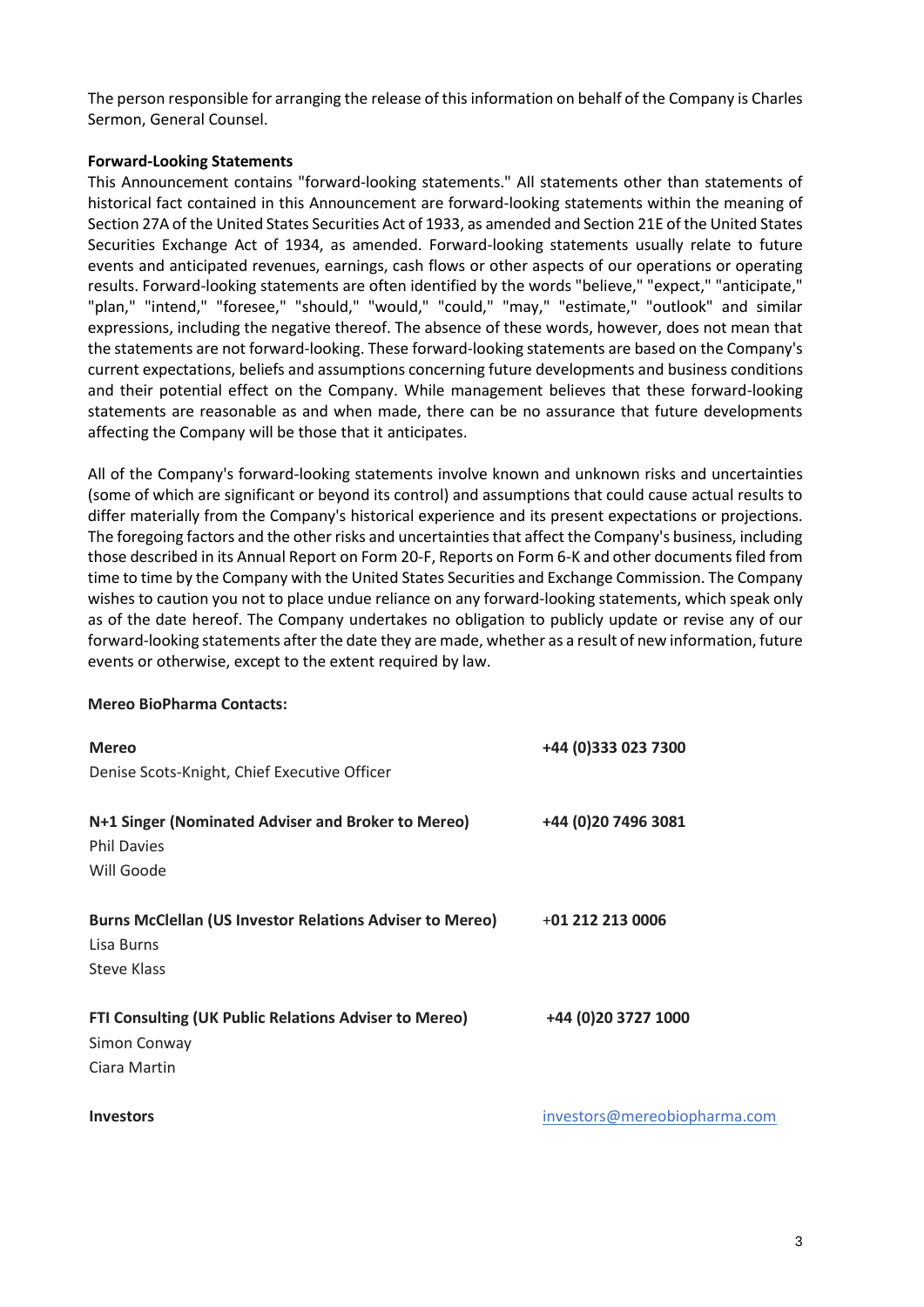# Chairman and CEO's statement

# **Introduction**

The Company's strategy is to build a portfolio of oncology and rare disease products acquired from pharmaceutical and biotechnology companies and to develop these through regulatory approval and subsequent commercialization in certain indications and regions and to work alongside partners as appropriate for the broader therapeutic indications and regions where more substantial resources are required.

Products for use in oncology and rare (including orphan) indications represent an attractive development and commercialization opportunity for the Company, since the target patient population typically has a high unmet medical need, the compounds require more targeted clinical trials and these programmes can often utilise regulatory pathways that facilitate acceleration to the potential market. Development of oncology and rare disease therapies generally involves close co-ordination with regulators, healthcare authorities, patient organizations, key opinion leaders (KOLs) and a limited number of specialized treatment sites, which helps identification of the patient population and allows for a smaller, more targeted sales infrastructure for commercialization in key markets.

For our two speciality programs, leflutrozole and acumapimod, the Company plans to partner or sell the products recognising the need for a larger sales infrastructure and greater resources to take these products successfully to market.

We have made significant progress across all our programs in the first half of 2020 and were pleased to announce the £56 million (\$70 million) financing with a group of US investors in June 2020. We are funded into early 2022 providing the Company sufficient balance sheet strength and runway to deliver on our clinical and business development milestones.

# **Business Overview**

# *Oncology Product Candidate*

• **Etigilimab (MPH-313):** Etigilimab is an antibody against TIGIT (T-cell immunoreceptor with Ig and ITIM domains). TIGIT is a next generation checkpoint receptor shown to block T-cell activation and the body's natural anti-cancer immune response. Etigilimab is an IgG1 monoclonal antibody which binds to the human TIGIT receptor on immune cells with a goal of improving the activation and effectiveness of T-cell and NK cell anti-tumor activity. Mereo completed a Phase 1a dose escalation clinical trial with etigilimab in patients with advanced solid tumors and enrolled patients in a Phase 1b study in combination with nivolumab in selected tumor types.

23 patients were treated in the Phase 1a dose escalation study with doses up to 20mg/kg Q2W. Tumor types included colorectal cancer, endometrial cancer, pancreatic cancer and other tumor types. No dose limiting toxicities were observed. In the Phase 1b combination study, a total of ten patients, nine of whom had progressed on prior anti-PD1/PD-L1 therapies were enrolled at doses of 3, 10, and 20 mg/kg. Tumor types included gastric cancer and six other tumor types. Eight patients were evaluable for tumor growth assessment, and all of these patients had progressed on PD1/PD-L1 therapies with best responses including two patients with a partial response and stable disease. Patients remained on study for up to 224 days. No dose limiting toxicities (DLTs) were observed.

The only treatment-related adverse event in the Phase 1a portion of the study with an incidence rate greater than 20 per cent. was rash (35 per cent.), and the most common treatment-related adverse events in the Phase 1b portion of the study were rash (40 per cent.), fatigue (30 per cent.)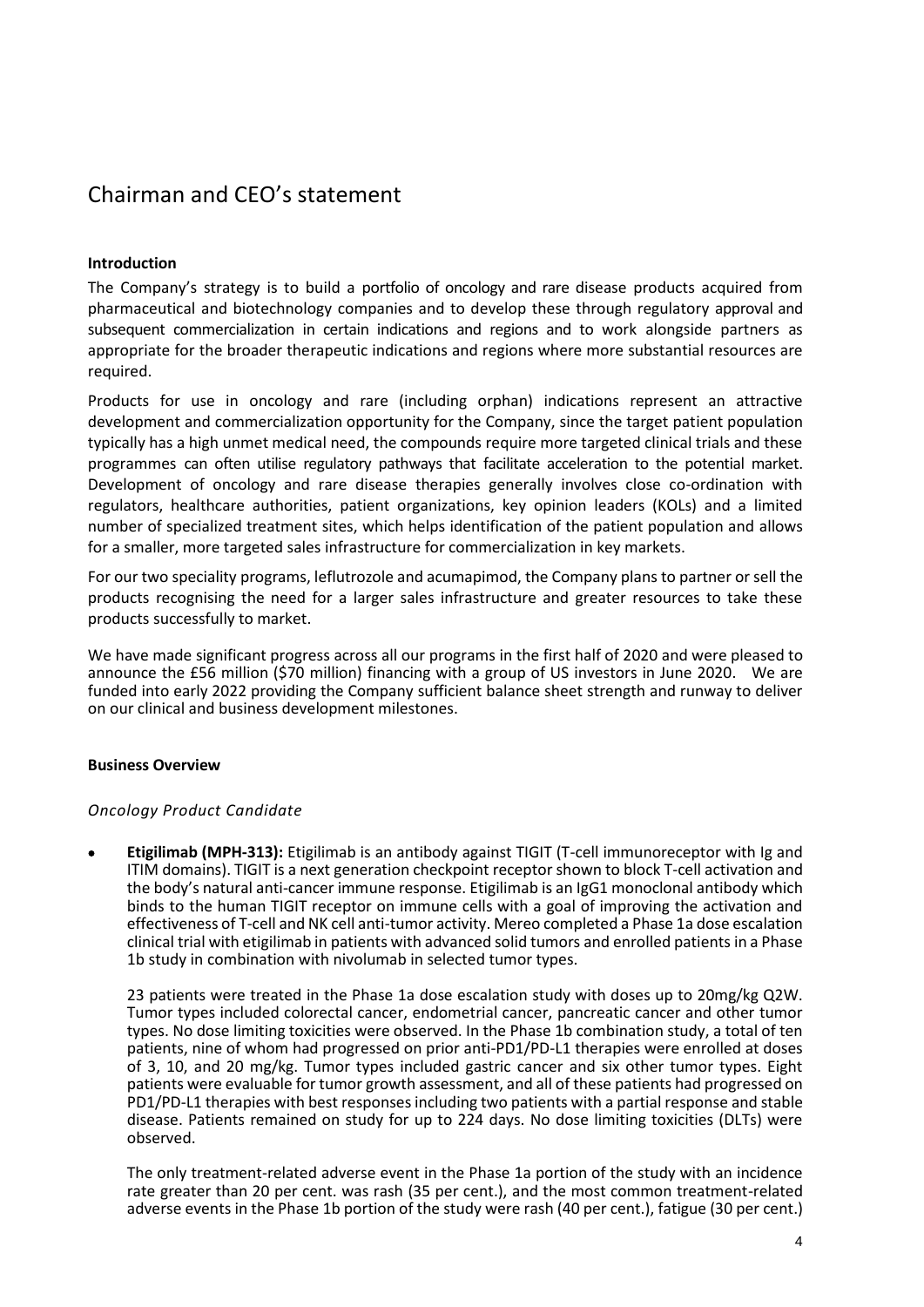and pruritus (20 per cent.) There was only one treatment-related serious adverse event in the Phase 1a portion (autoimmune hepatitis) and there were no treatment-related serious adverse events in the Phase 1b portion of the study. The Phase 1b study has now completed.

We are on track to initiate a Phase 1b/2 combination study of etigilimab in combination with a anti-PD-1 in a range of tumor types in 75-100 patients in Q4 2020.

# *Rare Disease Product Candidates*

• **Setrusumab (BPS-804):** Setrusumab is a novel antibody we are developing as a treatment for osteogenesis imperfecta ("OI"), a rare genetic disease that results in bones that can break easily and is commonly known as brittle bone disease. OI is a debilitating orphan disease for which there are no treatments approved by the FDA or EMA. It is estimated that OI affects a minimum of 25,000 people in the United States and approximately 32,000 people in Germany, Spain, France, Italy, and the United Kingdom. Setrusumab is designed to inhibit sclerostin, a protein that inhibits the activity of bone-forming cells. We believe setrusumab's mechanism of action is well suited for the treatment of OI and has the potential to become a novel treatment option for patients that could reduce fractures and improve patient quality of life.

In 2016, we obtained orphan drug designation in OI for setrusumab in the United States and the EU and, in November 2017, it was accepted into the Priority Medicines scheme ("PRIME") of the EMA. Prior to our acquisition of setrusumab, Novartis conducted four clinical trials in 106 patients and healthy volunteers. A Phase 2 clinical trial of setrusumab in OI showed statistically significant improvements in bone formation biomarkers and bone mineral density. In April 2017, we initiated a Phase 2b clinical trial for setrusumab in adults in the United States, Europe and Canada. The trial was randomized with three blinded arms at high, medium and low doses to establish the dose response curve and an open label arm at the top dose. We reported top-line data on the three blinded dose ranging arms in November 2019 with the results supporting progression of setrusumab into a pediatric pivotal study in OI.

Following the completion of the dosing part of the study, patients are continuing to be followed for a further twelve months to examine the off-effects of setrusumab. We have agreed a PIP for setrusumab with the EMA and in February 2020, we announced the successful completion of a Type B End-of-Phase 2 meeting with the FDA to discuss the development of setrusumab for the treatment of children with OI in the United States. We intend to partner setrusumab prior to conducting a pivotal trial of setrusumab in children with severe OI with fracture rate as the primary endpoint. We believe that the results from this trial, if favorable, will be sufficient to support the submission of an MAA to the EMA for setrusumab for the treatment of children with severe OI and a CMA for the treatment of OI in adults in the EU. The partnering discussions are well underway with a range of potential structures including options for Mereo to retain commercial rights in certain regions.

On September 23 2020 we announced that the FDA has granted Rare Pediatric Disease designation to setrusumab for the treatment of osteogenesis imperfecta (OI). The FDA grants Rare Pediatric Disease Designation for serious and life-threatening diseases that primarily affect children ages 18 years or younger and fewer than 200,000 people in the United States. If a Biologics License Application ("BLA") in the United States for setrusumab is approved, Mereo may be eligible to receive a priority review voucher from the FDA, which can be redeemed to obtain priority review for any subsequent marketing application and may be sold or transferred to other companies for their programs, such as has recently been done by other voucher recipients.

We continue to develop, build and maintain close relationships with OI patient representative groups in the EU and US, systematically involving them in our interactions with authorities. We maintain close relationships with the OI Federation (OIF), representing the OI community in North America and also remain close to the KOLs and treating community in the USA, as in the EU. We recently participated in the ASBMR conference (American Society for Bone and Mineral Research).

• **Alvelestat (MPH-966):** Alvelestat is a novel, oral small molecule we are developing for the treatment of severe AATD, a potentially life-threatening, rare, genetic condition caused by a lack of effective alpha-1 antitrypsin ("AAT"), a protein that protects the lungs from enzymatic degradation.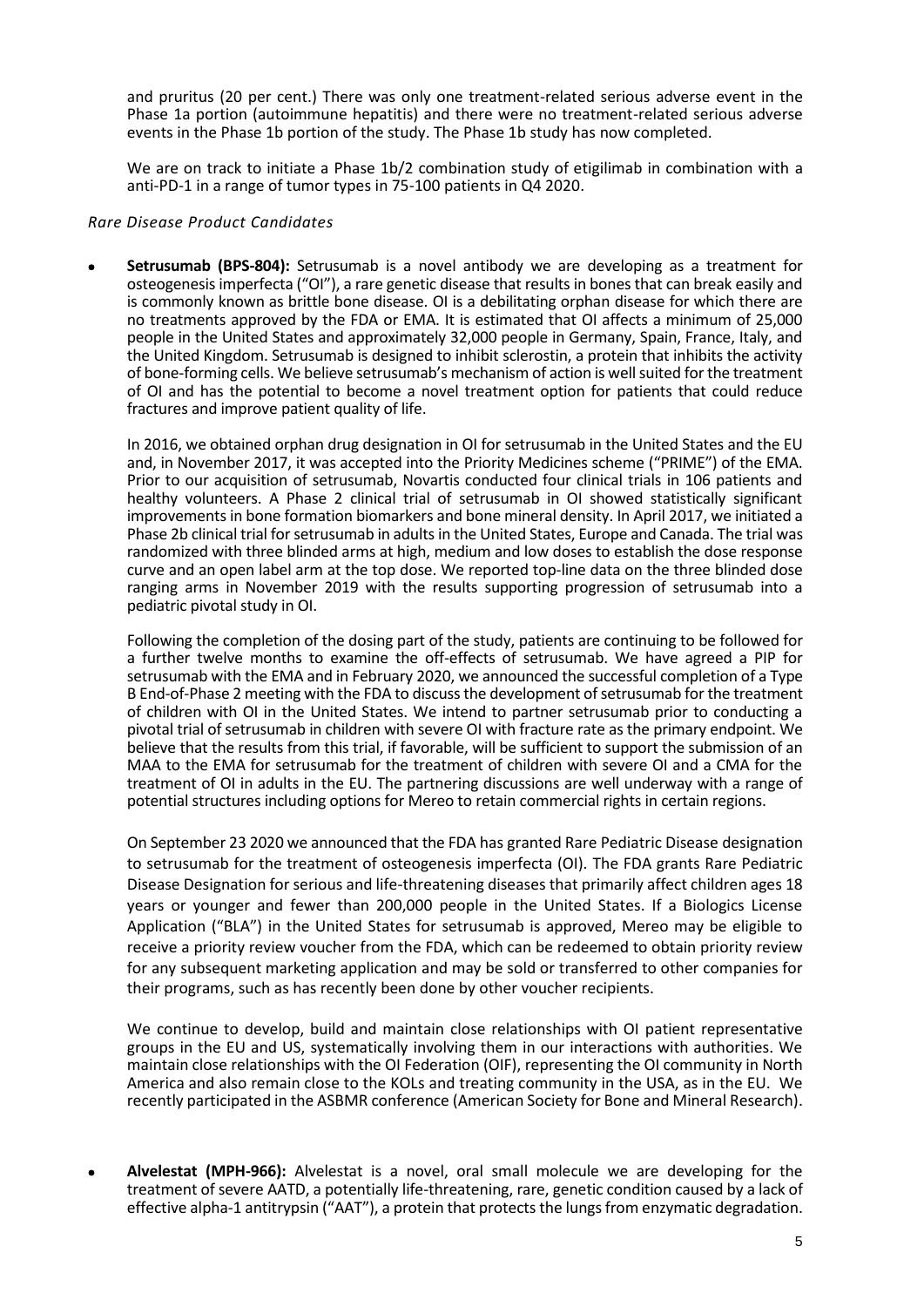This degradation leads to severe debilitating diseases, including early-onset pulmonar**y**  emphysema, a disease that irreversibly destroys the tissues that support lung function. There are an estimated 50,000 patients in North America and 60,000 patients in Europe with severe AATD. Alvelestat is designed to inhibit NE, a neutrophil protease, which is a key enzyme involved in the destruction of lung tissue. We believe the inhibition of NE has the potential to protect AATD patients from further lung damage.

Prior to our license of alvelestat, AstraZeneca conducted 12 clinical trials involving 1,776 subjects, including trials in bronchiectasis and CF. Although these trials were conducted in diseases other than AATD, we believe the data demonstrated potential clinical benefit and biomarker evidence of treatment effect for AATD patients. We have initiated a Phase 2 proof-of-concept clinical trial in patients with severe AATD in the United States and the EU and as previously announced, currently expect to report top-line data from this trial in the second half of 2021.

We continue to develop, build and maintain close relationships with the KOLs, treating community and the AATD patient representative organisations in both the EU and North America. The Company participated in the recent International Research Conference on Alpha-1 Antitrypsin and Alpha-1 Global Patient Congress in April as part of advancing these efforts. Close collaboration continues with the treating and diagnosing community in support of the alvelestat development program.

We recently announced the initiation of a Phase 1b/2 placebo-controlled clinical trial to evaluate the safety and efficacy of alvelestat in hospitalized, adult patients with moderate to severe COVID-19 respiratory disease.

Acute Lung Injury (ALI) is a manifestation of systemic inflammation in the lungs that can result from SARS-CoV-2 infection. Neutrophil extracellular traps (NETs), involving the enzyme neutrophil elastase (NE), may contribute to the pathogenesis of ALI via cytokine and neutrophil activation. NET formation (NETosis) also plays an important role in arterial and venous thrombosis, which have been shown to be common complications of COVID-19. By inhibiting NE, alvelestat demonstrated efficacy in preclinical models of treating ALI driven by NETosis.

The Phase 1b/2 trial is a randomized, double-blind, placebo-controlled study to assess the safety and efficacy of alvelestat in adult patients hospitalized with moderate to severe COVID-19 respiratory disease not yet receiving mechanical ventilation. The trial is led by Dr. J. Michael Wells and will be conducted at the University of Alabama. Approximately 15 patients will be randomized (2:1) to receive either alvelestat plus standard of care or placebo plus standard of care for 10 days. The primary endpoint of the trial is safety and tolerability of alvelestat at day 10, with a safety follow up to day 90. Additional endpoints include blood biomarkers (NETosis, inflammation and hypercoagulation) and oxygen deficit (as measured by the ratio of oxygen saturation to the fraction of inspired oxygen, SaO2/FiO2) at day 10. The trial will also assess clinical outcomes, including effect on disease progression measured by need for respiratory support and disease severity using the WHO 9-point ordinal scale at day 29.

As part of our development plans for alvelestat we are continuing to support certain investigatorled studies including the ATALANTA study into AATD led by Mark T. Dransfield and his team, supported, as previously announced, by an NCATS grant and also a study into bronchiolitis obliterans syndrome (BOS) associated with graft-versus-host disease (GvHD) in patients receiving hematopoietic stem cell transplantation (HSCT) led by Steven Z Pavletic at the NIH.

# *Other Product Candidates for Partnering*

Our portfolio of products also consists of the following product candidates:

• **Acumapimod (BCT-197):** Acumapimod is a p38 MAP kinase inhibitor being developed as an oral firstline acute therapy for patients with AECOPD. COPD is a non-reversible, progressive lung disease in which inflammation plays a central role. There are an estimated 16 million people in the United States diagnosed with COPD. Of all hospital admissions in the United States related to COPD, approximately 63 per cent. are for AECOPD patients. We believe acumapimod offers a potential new treatment for controlling inflammation by targeting pathways that drive the pathological mechanism behind AECOPD. We are seeking separate funding for Acumapimod.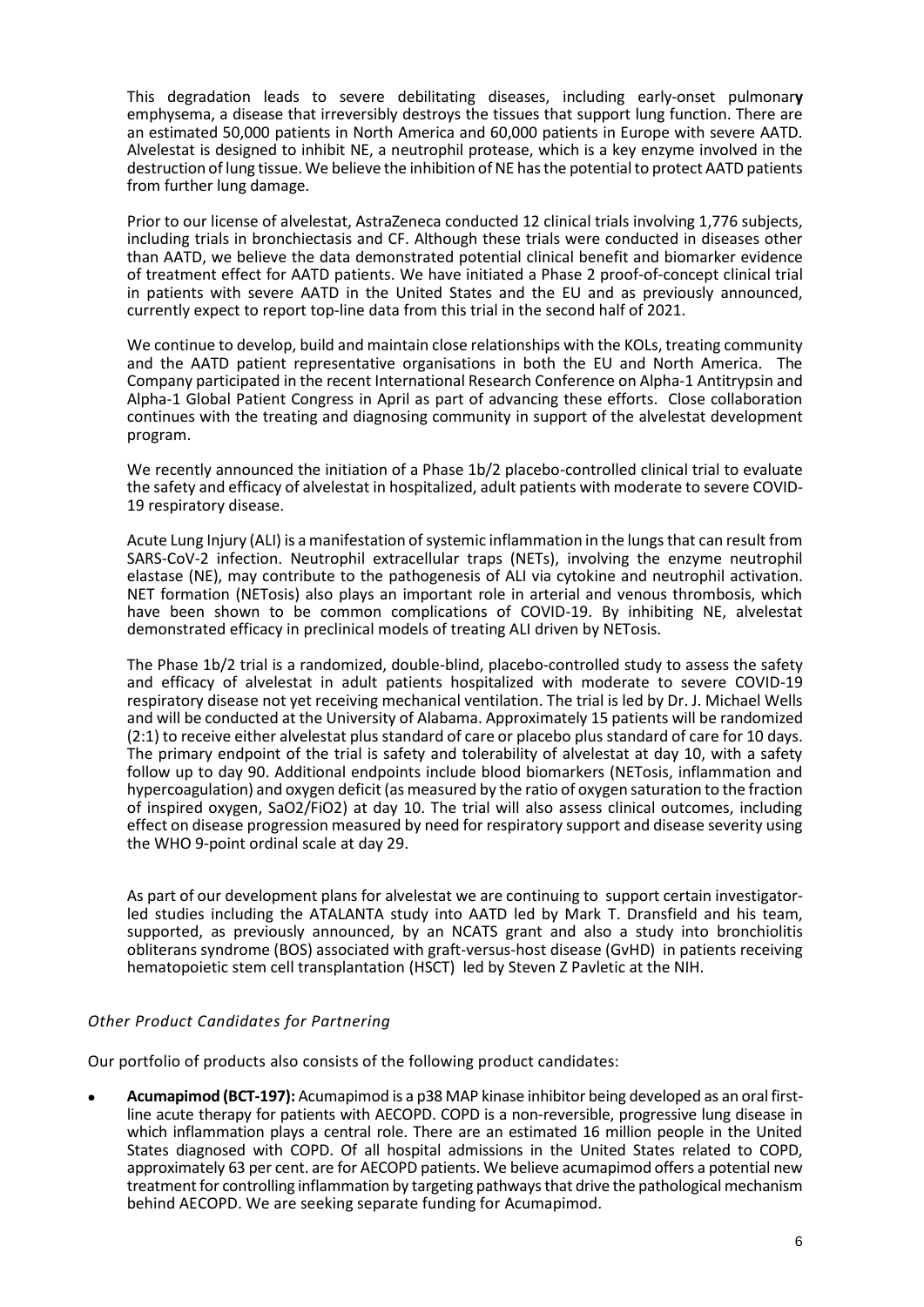- **Leflutrozole (BGS-649):** Leflutrozole is a once-weekly oral therapy being developed for the treatment of HH in obese men. HH is a clinical syndrome that results from inadequate levels of testosterone. Based on WHO estimates and scientific data, we estimate there are approximately seven million cases of HH in obese men in the United States. In these men, a decline in testosterone is exacerbated by high levels of the aromatase enzyme, which is present in fat tissue and leads to a reduction in testosterone. Leflutrozole is designed to inhibit the aromatase enzyme and is being developed to restore normal levels of testosterone without causing excessively high testosterone levels or reducing the levels of LH or FSH. Both LH and FSH play key roles in sperm formation and LH plays a key role in endogenous testosterone formation. In contrast to current therapies for HH, which involve the exogenous administration of testosterone and lead to further down regulation of LH and FSH, we believe that leflutrozole, by preserving sperm formation through LH and FSH production, may present a benefit to patients. We continue to make progress in discussions with global licensing partners for leflutrozole focused on the potential of leflutrozole for male infertility.
- **Navicixizumab (OMP-305B83):** Navi is a bispecific antibody that inhibits delta-like ligand 4 (DLL4) and vascular endothelial growth factor VEGF). We acquired this therapeutic product in the merger with OncoMed. This antibody is intended to have anti-angiogenic and anticancer stem cell activity. In a Phase 1a clinical trial, Navi demonstrated single agent activity. Following this we conducted a Phase 1b clinical trial in ovarian cancer, in combination with paclitaxel, in platinum-resistant ovarian cancer. In January of 2020, the Company entered a global license agreement with OncXerna (formerly Oncologie) for the development and commercialization of Navi. Under the agreement, OncXerna is solely responsible for the future development, manufacturing and commercialization of the program while Mereo received an upfront payment and is eligible to receive up to \$302million in milestones and royalties.

# **Organizational Change and Changes to the Board of Directors**

On March 27, 2020, we announced that Michael Wyzga who, at the time, served as a Non-Executive Director, would become the Interim Chief Financial Officer following the announced departure of Richard Jones, the Company's previous Chief Financial Officer ("CFO"). Richard Jones left the Company on 31 July 2020 and Michael Wyzga currently serves as the Interim Chief Financial Officer as we continue the search for a new full time CFO.

On September 28, 2020, we announced that Dr. Brian Schwartz, former Chief Medical Officer of Arqule, Inc. and Dr. Jeremy Bender, former Vice President of Corporate Development at Gilead Sciences, Inc. and recently appointed Chief Executive Officer of Day One BioPharmacueticals, Inc. will join Mereo's Board of Directors. Drs. Schwartz and Bender, respectively, bring significant oncology and rare disease drug development and corporate development experience to Mereo. In order to maintain the number of board members at a maximum of nine, Paul Blackburn will be leaving Mereo's Board of Directors after a five year tenure as a Non-Executive Director. The changes to the Mereo Board will be effective from October 1, 2020.

# **Update on impact of COVID-19**

Coronavirus disease 2019 ("COVID-19") is an infectious respiratory disease that was first identified in 2019 in Wuhan, China and has since spread globally. The impact COVID-19 is evolving rapidly and its future effects are uncertain.

We are actively monitoring how the effects and risks of COVID-19 impact our day-to-day operations, including our ongoing clinical trial activities:

• Our current activities on setrusumab for potential treatment of OI are focussed on completion of the ASTEROID Phase 2b extension study in adults with OI and preparations for the Phase 3 pediatric trial, which we intend to start following a partnership. Our Phase 2b ASTEROID study in OI is fully recruited with top-line results announced in November 2019. Patients who enrolled in this study are in a one-year follow up post treatment extension phase to monitor the off-effect of setrusumab.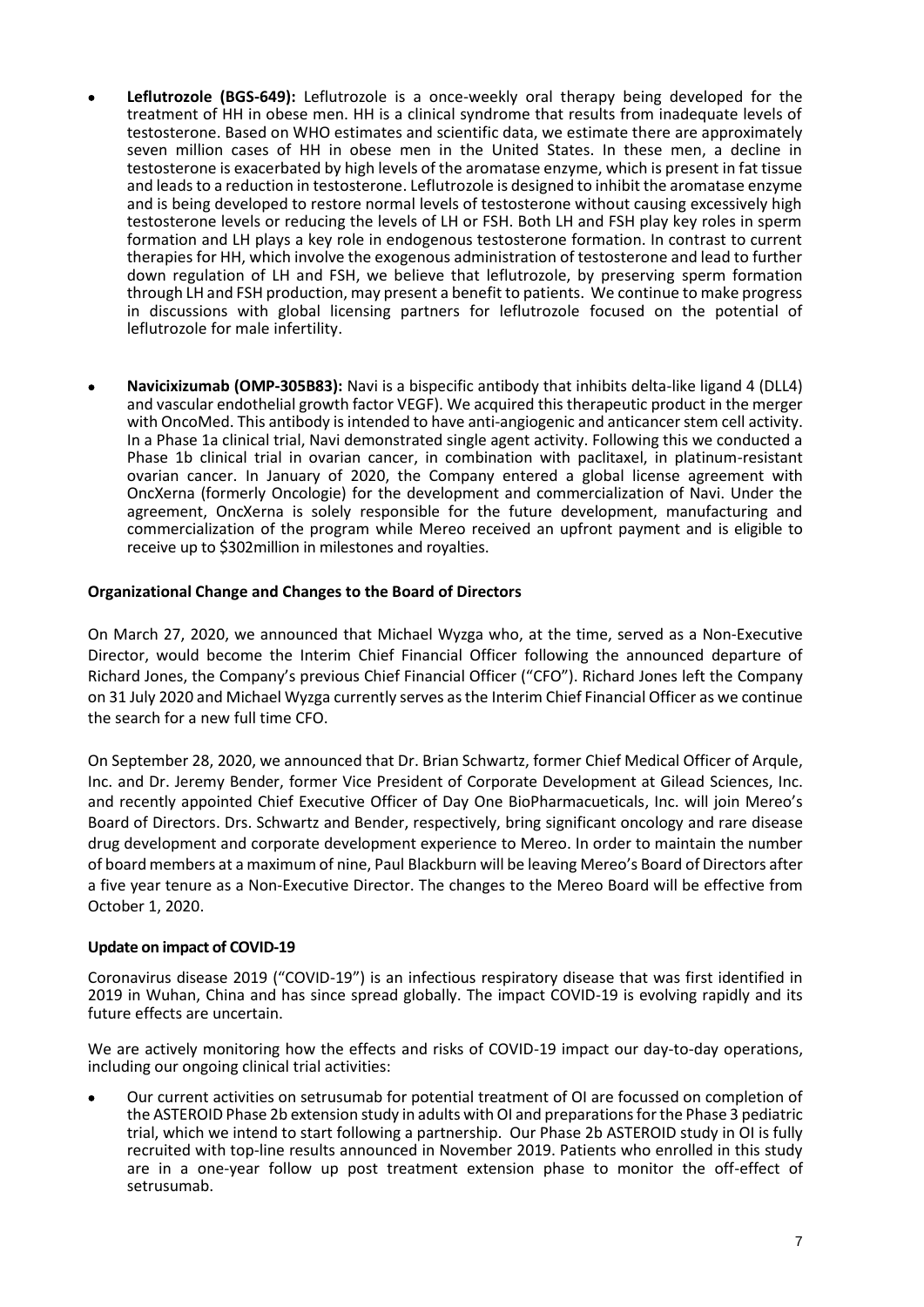- Our Phase 2 alvelestat trial recruits individuals with alpha-1 antitrypsin deficiency-related lung disease, who are potentially at greater risk from COVID-19 exposure. As a result, and as we announced in March 2020, completion of enrolment into our Phase 2 alpta-1 antitrypsin study will be delayed, with topline data now currently expected in the second half of 2021.
- As a business, we have taken necessary measures across our sites in the U.K. and U.S. to ensure that our employees and other key stakeholders best adhere to the advice set out by the relevant authorities. Such measures have included the introduction of remote working arrangements, reduced face to face contact by encouraging the use of teleconferencing, a ban on domestic and international travel as well as other measures considered necessary by our recently formed COVID-19 committee which is responsible for business continuity planning during this challenging time.

# **Financial Review**

During the period, the Company completed multiple transactions to allow for the continued development of our product candidates as well to meet its liabilities. On 3 June 2020 the Company completed a \$70 million (£56 million) private placement. The transaction comprised of the issue of 89.1 million new ordinary shares of £0.003 each in the Company at a price of 17.4 pence per share for total proceeds of \$19.4 million (£15.5 million) and the issue of convertible notes (the "Loan Notes") for total proceeds of \$50.6 million (£40.5 million). The investors also received conditional warrants to subscribe for further ordinary shares (the "Warrants"). The terms of the Loan Notes and Warrants, and, in particular, their ability to be converted into ordinary shares was conditional on the passing of certain resolutions (the "Resolutions") at a general meeting of shareholders on June 30, 2020 (the "General Meeting").

On February 10, 2020, the Company entered into a Securities Purchase Agreement (the "Agreement") to issue up to \$28 million of the Company's ordinary shares exchangeable for American Depositary Shares ("ADSs"), with Aspire Capital Fund, LLC ("Aspire Capital"), a Chicago-based institutional investor. Under the terms of the Agreement, Aspire Capital made an initial investment of \$3 million to purchase 11,432,925 of the Company's ordinary shares (equivalent to 2,286,585 ADSs) at a price equivalent to \$1.31 per ADS, which represents a 16% discount over Mereo's ADS closing stock price of \$1.56 on February 8, 2020.

On February 10, 2020, the Company entered into a £3.8 million convertible equity financing with Novartis Pharma (AG) ("Novartis"). Under the terms of the convertible equity financing, Novartis purchased £3.8 million in a convertible loan note ("Loan Note"). The maturity of the Loan Note is three years from issuance, and it bears an interest rate of 6% per annum.

On January 13, 2020, the Company entered into a License Agreement with OncXerna Therapeutics, Inc. ("OncXerna") (formerly Oncologie Inc.) for the development and commercialisation of Navi. Under the terms of the License Agreement, with OncXerna the Company received an upfront payment of £3.2 million (\$4 million). Additionally, the Company will be eligible to receive up to \$302 million in future milestones and royalties.

During the period, R&D expenditures fell by £3.4 million to £8.5 million from £11.9 million in the period to June 30, 2019. We are on track to initiate a Phase 1b/2 combination study of etigilimab in combination with an anti-PD-1 in a range of tumor types in Q4 2020. We continued the development of our two rare disease assets setrusumab and alvelestat with R&D expenditure relating to the adult Phase 2b study with less manufacturing costs for setrusumab and the Proof of Concept Phase 2 study in alvelestat. In the same period last year our R&D spend was focused again on the setrusumab adult Phase 2b study and the completion of the Phase 2 studies for our specialty products Acumapimod and Leflutrozole.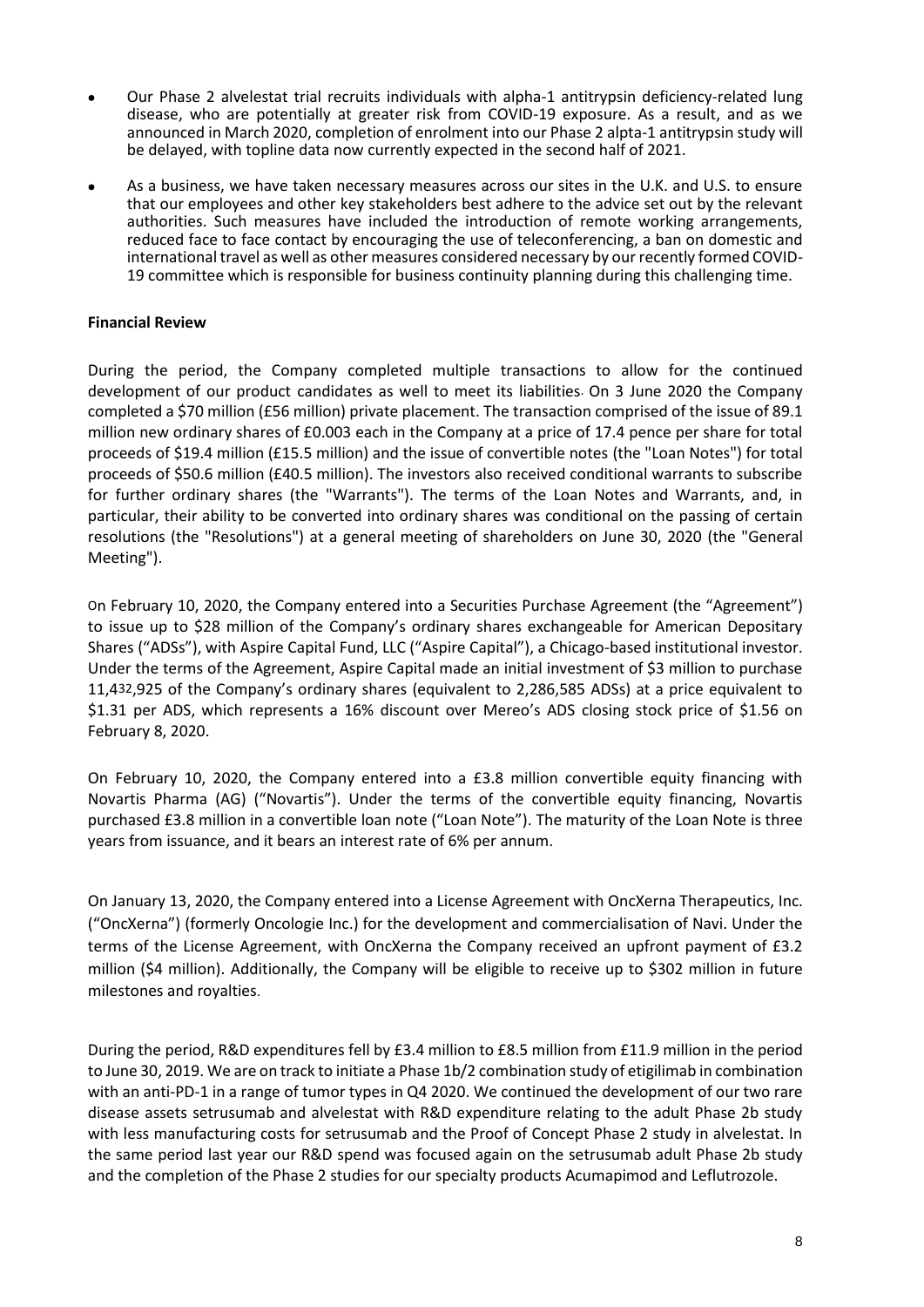Our administrative expenses increased by £1.3 million to £8.2 million from £6.9 million in 2019. This increase was predominantly due to one-off legal and professional fees which increased by £0.9 million to £2.4 million. Excluding these amounts administrative expenses in the period were £4.9 million compared to £5.3 million in 2019.

Finance charges of £97.6 million mainly relate to changes in fair value of embedded derivatives of £63.2 million due to the re-measurement of the conversion feature of the loan notes issued as part of the private placement, changes in the fair value of warrants in connection to private placement £31.5 million, interest accrued and paid in respect of the bank debt of £1.3 million together with non-cash finance charges under IFRS 16 of £0.9 million together with £0.4 million in respect of the interest accrued on the loan instruments between issue and conversion and £0.2 million interest on convertible loan notes.

Income tax benefit represents the estimate of R&D tax credit accrued during the period. Tax credits for the FY 2019 are expected to be received in Q4 2020.

The weighted average loss per share for the six-month period was 105 pence (2019: 22 pence) due to a £94.6 million non-cash accounting adjustment for fair value movement of financial instrument.

# Cashflow

We started the year with £16.3 million in cash and short-term deposits. On June 4, 2020 the Company announced the completion of a £56 million (\$70 million) fundraising, or £51.4 million (\$64.2 million) net from the issue of equity, loan notes and warrants to new and existing shareholders. The net cash inflow in H1 2020 was £40.6 million with cash and short-term deposits at the period end of £56.8 million.

The loss before tax for the period was £126.1 million but after adjusting for non-cash items (namely the fair value movement on financial instruments of £94.7 million and loss on disposal of intangible fixed assets of £11.3 million), net cash outflows from operating activities were £11.2 million (2019: £27.6 million). Net cash inflows from investing activities were £1.7 million in the period (2019: £34.0m) reflecting the disposal of Navicixizumab. Net cash inflows from financing activities were £49.6 million (2019: £(3.4 million)), relating to various transactions described further in the equity section below.

# Significant transactions during the period

On January 13, 2020, the Company announced the License Agreement with OncXerna for the development and commercialization of Navicixizumab (or "Navi"). Under the terms of the License Agreement, the Company received an upfront payment of £3.2 million (\$4 million) with an additional payment of £1.6 million (\$2 million) to be received conditional on a Chemistry, Manufacturing and Controls ("CMC") milestone. Additionally, the Company will be eligible to receive up to \$302 million in future milestones and royalties.

On February 10, 2020, the Company entered into a £3.8m million convertible equity financing with Novartis Pharma AG ("Novartis"). Under the terms of the convertible equity financing, Novartis purchased £3.8 million in a convertible loan note. The loan note is convertible at any time at a fixed price of £0.265 per ordinary share. In connection with the loan note, the Company issued a warrant instrument to Novartis to purchase up to 1,449,614 of the Company's ordinary shares.

On February 10, 2020, the Company entered into a Securities Purchase Agreement to issue up to £22.4 million (\$28 million) of the Company's ordinary shares exchangeable for American Depositary Shares ("ADSs"), including a £2.4 million (\$3 million) initial purchase, with Aspire Capital Fund, LLC. In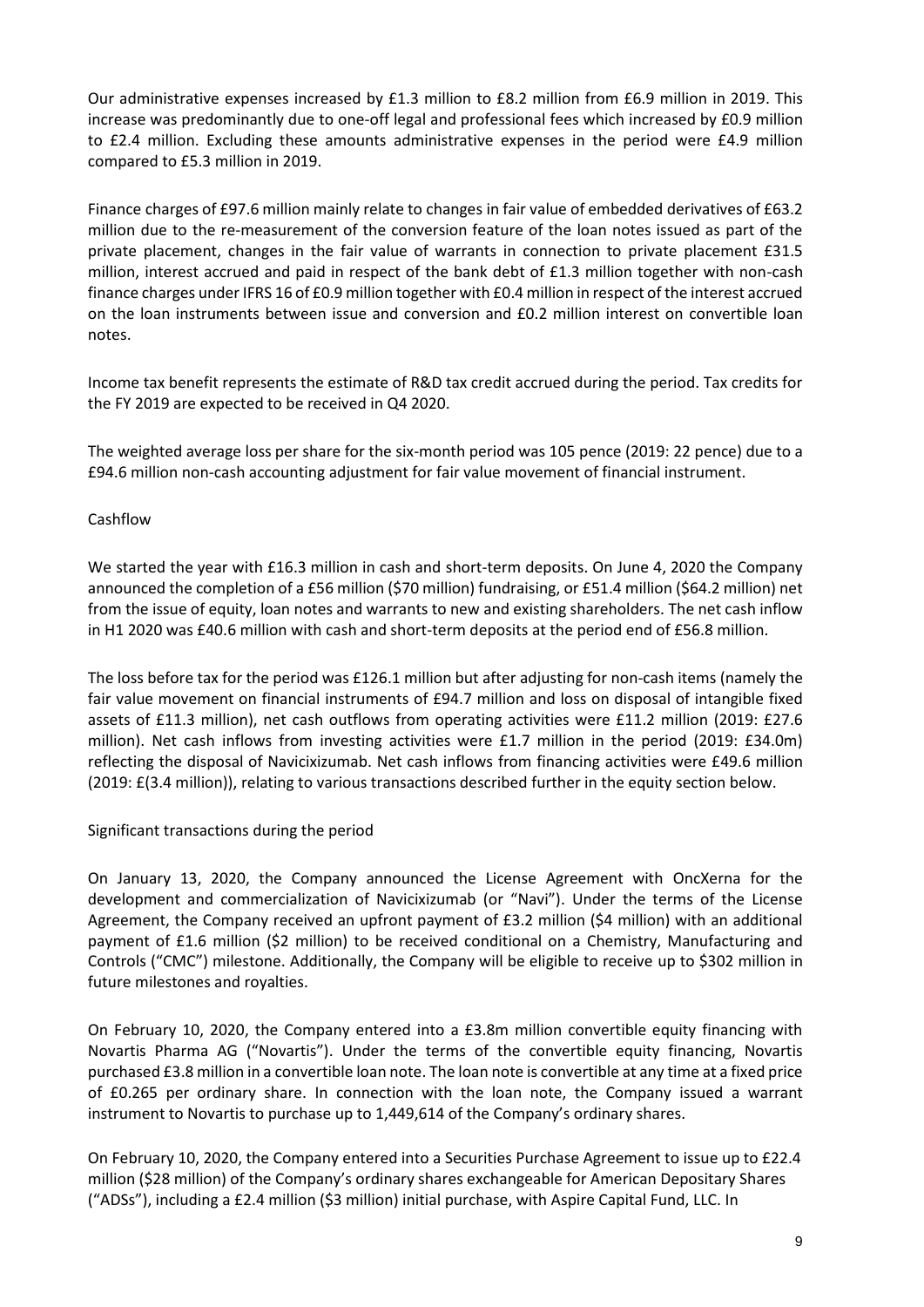exchange for the £2.4 million (\$3 million) initial purchase the Company issued 11,432,925 ordinary shares (equivalent to 2,286,585 ADSs). In addition, the Company issued Aspire Capital Fund, LLC £0.2 million (\$0.3 million) in the form of 2,862,595 commission ordinary shares (equivalent to 572,519 ADSs).

On February 19, 2020, the Company entered into a Securities Purchase Agreement with Boxer Capital, LLC to make an investment of £2.4 million (\$3 million) to purchase 12,252,715 of the Company's ordinary shares (equivalent to 2,450,543 ADSs).

On June 4, 2020 the Company announced the completion of a £56 million (\$70 million) financing, or approximately £51.4 million (\$64.2 million) net from the issue of equity, loan notes and warrants to new and existing shareholders. This is detailed further in note 5.

# *In prior periods*

In April 2019 the Company agreed an amendment to the terms of its bank loan. The interest only-period was extended to December 31, 2019 followed by a 15-month capital and interest repayment period. Also, in June 2019, shortly after completion of the merger, the balance of the Novartis Loan Notes together with accumulated interest plus the balance of bonus shares due under the Loan Note agreement with Novartis were converted into ordinary shares in Mereo.

# Going Concern

As part of the going concern review, the Directors have considered the funding requirements of the Company through consideration of the Company's current business plan and the preparation of detailed cash flow forecasts. The going concern review prepared by the Directors extends through to 2022 from the date of approval of these consolidated interim financial statements.

Based on delivering the business plan objectives set out in the strategic report of the 2019 Annual Report which include:

- Commencement later in 2020 of a new Phase 1b/2 study for etigilimab "Anti-TIGIT";
- Completion of the adult Phase 2b extension study for setrusumab;
- Completion of the current Phase 2 study for alvelestat; and
- Commencement and completion of a new Investigator sponsored study in COVID-19 infected patients initiated at the University of Alabama.

These forecasts indicate that the Company has a total cash runway into early 2022 and will have sufficient funds to meet its liabilities as they fall due for at least the next 12 months.

Further funding to continue to develop our rare disease products is most likely to come from a mix of additional equity funding and partnering transactions with third parties, where discussions are in advanced stages with potential partners. The Directors remain confident of raising additional funding through either or both of these routes

In preparing these forecasts the Directors have considered the impact of COVID-19 and in particular the unprecedented burden on health systems in impacted countries around the world. As a result, clinical centres have diverted resources away from the performance of clinical trials and because of that and the vulnerability of patients in the Company's setrusumab clinical development program for osteogenesis imperfecta (OI)and its Phase 2 alvelestat program for patients with alpha-1 antitrypsin deficiency (AATD), the Company's clinical activities will face some delays. AATD patients, in particular,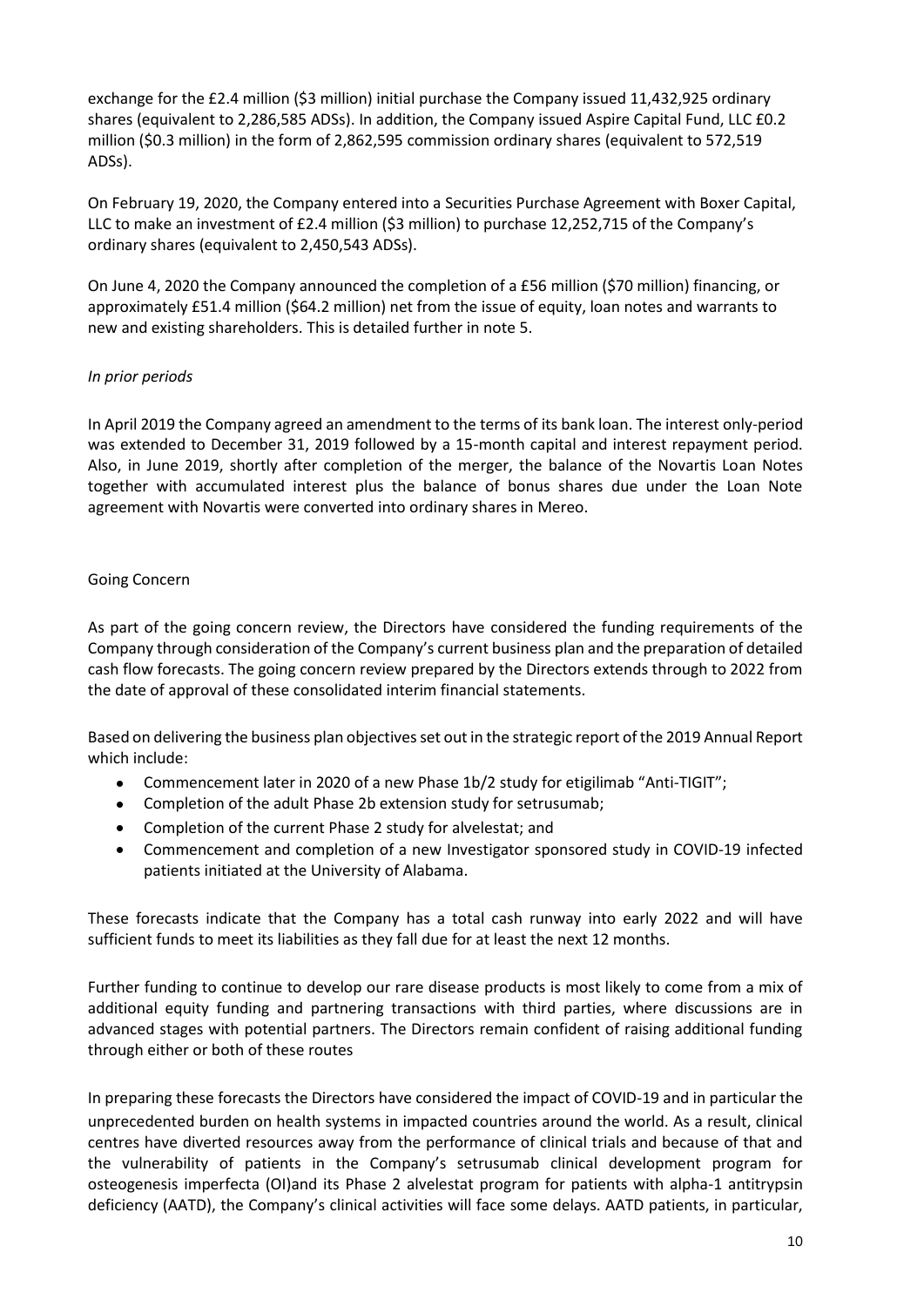are at greater risk from COVID-19 given that the condition is a respiratory and lung condition, for this reason, our Phase 2 alvelestat trial will be delayed with topline data now expected in the second half of 2021. We plan to initiate a Phase 3 study in children with OI following completion of a partnership.

In conclusion, although the Group continues to make losses, the Directors believe it is appropriate to prepare the financial information on the going concern basis.

# **Outlook**

The second half of 2020 is set to be a pivotal period for Mereo. We are on track to initiate a Phase 1b/2 combination study of etigilimab in combination with an anti-PD-1 in a range of tumor types in 75-100 patients in Q4 2020 and look forward to partnering our setrusumab program prior to initiating the pivotal pediatric study in OI patients in the US, EU and Canada.

We have re-initiated enrolment in our Phase 2 proof-of-concept clinical trial in patients with severe AATD in the United States and the EU and now expect to report top-line data from this trial in the second half of 2021. We recently announced the initiation of a Phase 1b/2 placebo-controlled clinical trial to evaluate the safety and efficacy of alvelestat in hospitalized, adult patients with moderate to severe COVID-19 respiratory disease and look forward to reporting data from this study in mid-2021.

Alongside these developments we continue to focus on partnering opportunities for our broader product pipeline.

We are very pleased to have Dr Brian Schwartz and Dr Jeremy Bender joining our board and the Company has sufficient balance sheet strength and runway to deliver on our clinical and business development milestones.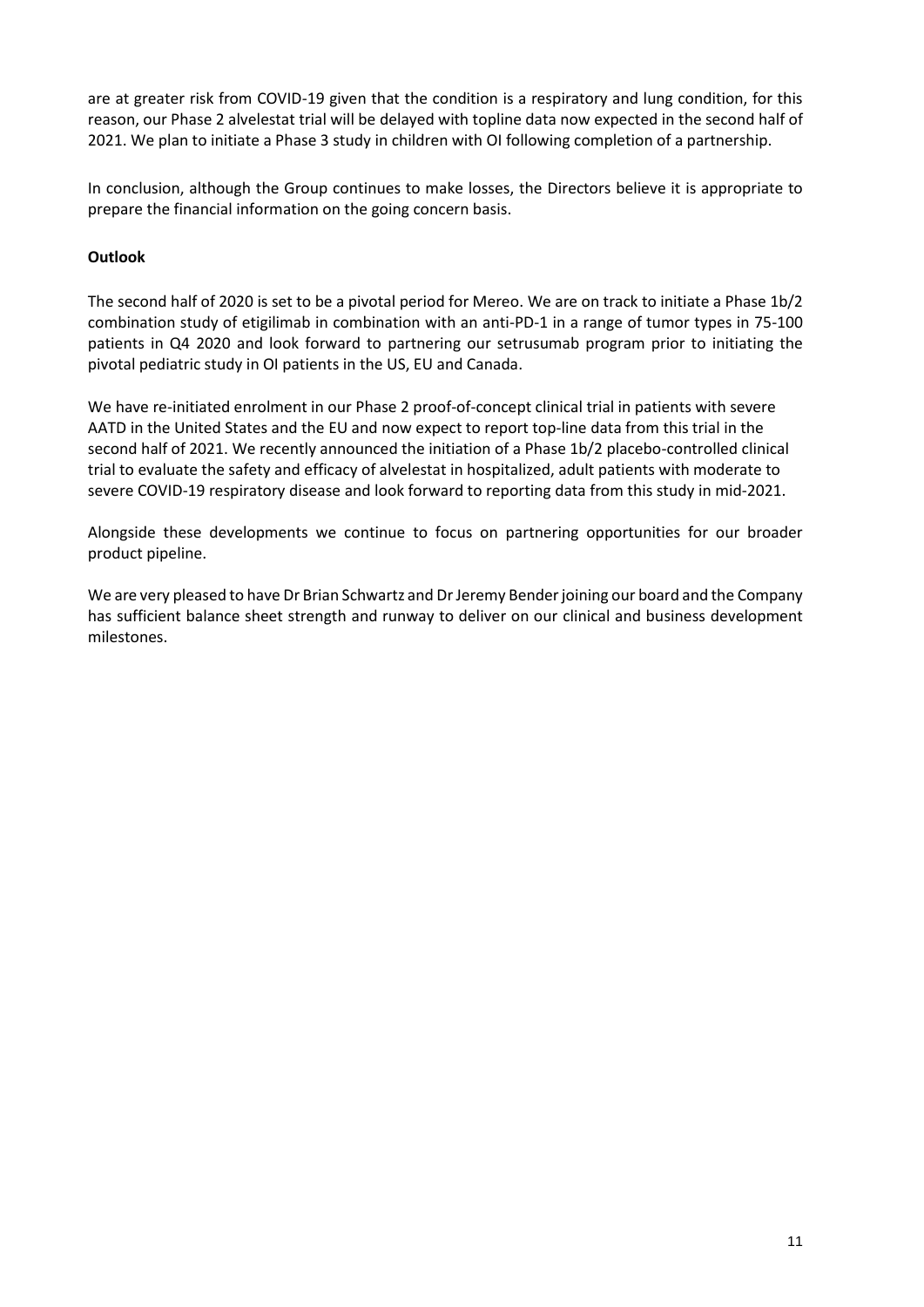# Consolidated statement of comprehensive loss

for the six months ended June 30, 2020

|                                                                     |              | Six months       | Six months    | Year ended   |
|---------------------------------------------------------------------|--------------|------------------|---------------|--------------|
|                                                                     |              | ended            | ended         | December 31, |
|                                                                     |              | June 30, 2020    | June 30, 2019 | 2019         |
|                                                                     |              | <b>Unaudited</b> | Unaudited     | Audited      |
|                                                                     | <b>Notes</b> | £'000            | f'000         | £'000        |
| Research and development expenses                                   |              | (8, 479)         | (11, 918)     | (23, 608)    |
| Administrative expenses                                             |              | (8, 212)         | (6,918)       | (15,909)     |
| <b>Operating loss</b>                                               |              | (16, 691)        | (18, 836)     | (39, 517)    |
| Net income recognised on acquisition of subsidiary                  |              |                  | 1,035         | 1,035        |
| Finance income                                                      |              | 39               | 137           | 377          |
| Finance charge                                                      | 3            | (97, 628)        | (998)         | (3, 496)     |
| Loss on disposal of intangible assets                               | 4            | (11, 302)        |               |              |
| Net foreign exchange (loss)/gain                                    |              | (519)            | (20)          | 483          |
| Loss before tax                                                     |              | (126, 101)       | (18, 682)     | (41, 118)    |
| Taxation                                                            |              | 1,482            | 2,459         | 6,274        |
| Loss for the period, attributable to equity holders of the parent   |              | (124, 619)       | (16, 224)     | (34, 844)    |
| Basic and diluted loss per share for the period                     |              | (1.05)           | (0.22)        | (0.39)       |
|                                                                     |              |                  |               |              |
| Other comprehensive income / (loss)                                 |              |                  |               |              |
| Items that may be subsequently reclassified to the income statement |              |                  |               |              |
| Fair value changes on investments held at fair value through OCI    |              | 3                | 88            |              |
| Currency translation of foreign operations                          |              | 1,324            | 711           | (499)        |
|                                                                     |              |                  |               |              |
| Total comprehensive loss for the period, attributable to            |              |                  |               |              |
| equity holders of the parent                                        |              | (123, 292)       | (15, 425)     | (35, 343)    |
|                                                                     |              |                  |               |              |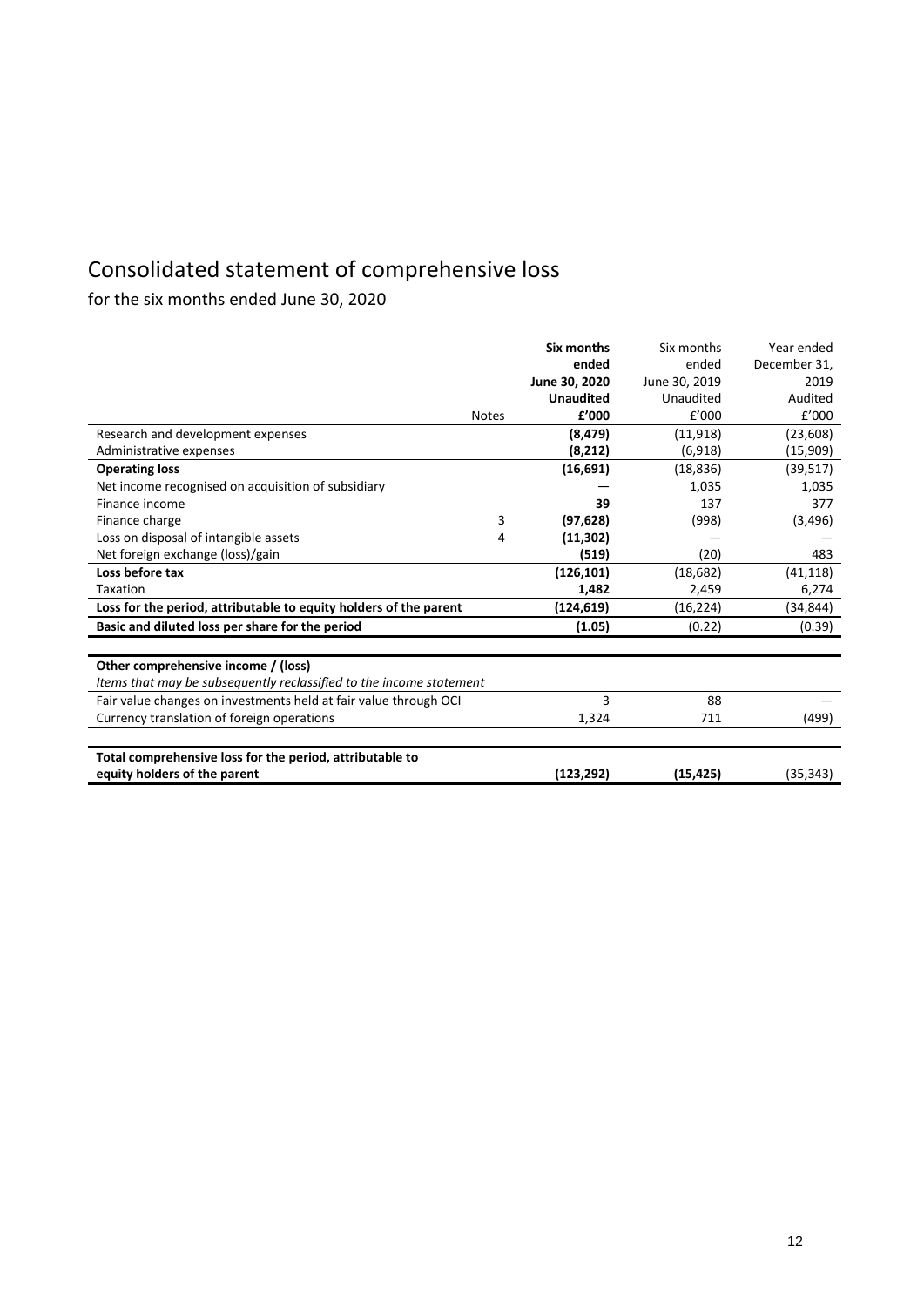# Consolidated balance sheet

as at June 30, 2020

|                                       |                | June 30, 2020    | June 30, 2019 | December 31, 2019 |
|---------------------------------------|----------------|------------------|---------------|-------------------|
|                                       |                | <b>Unaudited</b> | Unaudited     | Audited           |
|                                       | <b>Notes</b>   | £'000            | £'000         | f'000             |
| <b>Assets</b>                         |                |                  |               |                   |
| <b>Non-current assets</b>             |                |                  |               |                   |
| Property, plant and equipment         |                | 11,225           | 13,100        | 11,558            |
| Intangible assets                     | 4              | 31,876           | 45,157        | 44,456            |
|                                       |                | 43,101           | 58,257        | 56,014            |
| <b>Current assets</b>                 |                |                  |               |                   |
| Prepayments                           |                | 1,400            | 3,068         | 2,111             |
| R&D tax credits                       |                | 6,624            | 7,745         | 10,426            |
| Other taxes recoverable               |                |                  |               | 979               |
| Other receivables                     |                | 1,836            | 1,953         | 572               |
| Short-term investments                |                |                  | 7,828         |                   |
| Cash and short-term deposits          |                | 56,821           | 28,290        | 16,347            |
|                                       |                | 66,681           | 48,884        | 30,435            |
| <b>Total assets</b>                   |                | 109,782          | 107,141       | 86,449            |
| <b>Equity and liabilities</b>         |                |                  |               |                   |
| <b>Equity</b>                         |                |                  |               |                   |
| Issued capital                        | 7              | 1,016            | 294           | 294               |
| Share premium                         | $\overline{7}$ | 161,785          | 121,684       | 121,684           |
| Other capital reserves                | $\overline{7}$ | 127,727          | 58,004        | 59,147            |
| <b>Employee Benefit Trust shares</b>  | $\overline{7}$ | (1,305)          | (1,305)       | (1, 305)          |
| Other reserves                        | $\overline{7}$ | 4,875            | 7,000         | 7,000             |
| <b>Accumulated losses</b>             | 7              | (270, 681)       | (127, 357)    | (146,065)         |
| <b>Translation reserve</b>            | 7              | 825              | 711           | (499)             |
| <b>Total equity</b>                   |                | 24,242           | 59,031        | 40,256            |
| <b>Non-current liabilities</b>        |                |                  |               |                   |
| Provisions                            | 8              | 1,698            | 1,927         | 1,449             |
| Interest-bearing loans and borrowings | 6              | 14,506           | 11,721        | 5,373             |
| Other liabilities                     |                | 44               | 34            | 44                |
| Warrant liability                     | 9              | 35,757           | 225           | 131               |
| Lease liability                       |                | 11,167           | 13,139        | 9,318             |
|                                       |                | 63,172           | 27,046        | 16,315            |
| <b>Current liabilities</b>            |                |                  |               |                   |
| Trade and other payables              |                | 5,489            | 6,758         | 6,352             |
| Accruals                              |                | 2,701            | 5,961         | 5,138             |
| Provisions                            | 8              | 31               | 334           | 309               |
| Interest-bearing loans and borrowings | 6              | 13,254           | 8,011         | 15,139            |
| Contingent consideration liability    |                |                  |               | 354               |
| Lease liability                       |                | 893              |               | 2,586             |
|                                       |                | 22,298           | 21,064        | 29,878            |
| <b>Total liabilities</b>              |                | 85,540           | 48,110        | 46,193            |
| <b>Total equity and liabilities</b>   |                | 109,782          | 107,141       | 86,449            |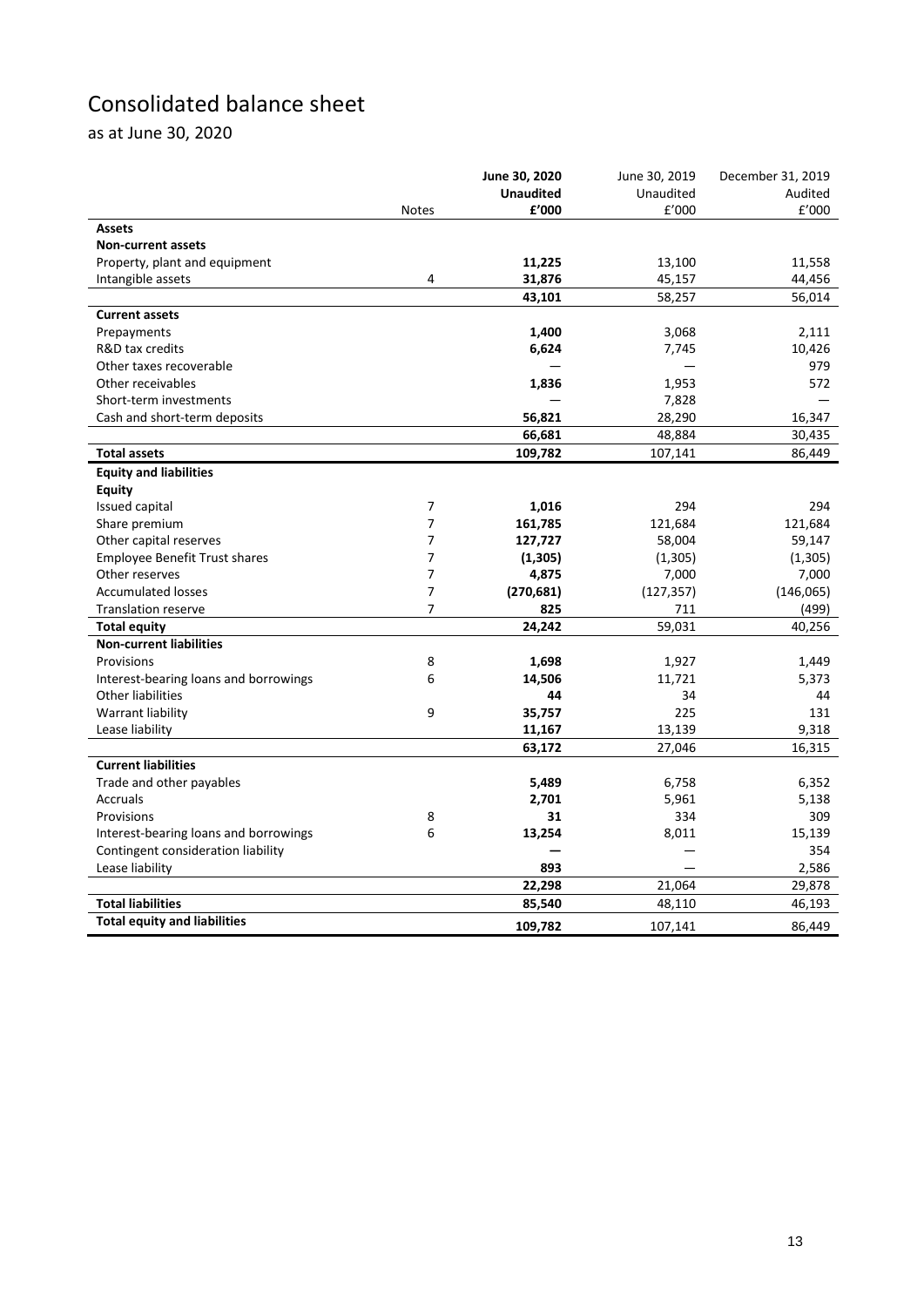# Consolidated statement of cash flows

for the six months ended June 30, 2020

| <b>Operating activities</b><br>Loss before tax<br>(126, 101)<br>(18, 682)<br>(41, 118)<br>Adjustments to reconcile loss before tax to net cash<br>flows from operating activities:<br>- Depreciation and impairment of property, plant and<br>equipment<br>1,018<br>724<br>1,577<br>- Share-based payment expense<br>911<br>493<br>1,636<br>519<br>- Net foreign exchange loss /(gain)<br>20<br>(483)<br>- Provision for social security contributions on<br>employee share options<br>(73)<br>(723)<br>(738)<br>- Provision for deferred cash consideration<br>8<br>111<br>179<br>221<br>(39)<br>(377)<br>- Interest earned<br>(137)<br>97,517<br>- Finance charges<br>1,731<br>3,731<br>- Modification gain on bank loan<br>(456)<br>(456)<br>- Gain on bargain purchase<br>(3,680)<br>(3,681)<br>- Fair value remeasurement on contingent<br>consideration<br>354<br>- Loss on disposal of intangible assets<br>11,302<br>1,349<br>- Transaction costs relating to PIPE<br>- Gain on disposal of fixed assets<br>(53)<br>Working capital adjustments:<br>- (Increase) in trade and other receivables<br>(553)<br>(1, 483)<br>(936)<br>(3, 329)<br>(6, 730)<br>- (Decrease) in trade and other payables<br>(5,619)<br>6,263<br>- Tax credits received<br>1,069<br>Net cash flows from operating activities<br>(27, 633)<br>(45, 931)<br>(11, 158)<br><b>Investing activities</b><br>Purchase of property, plant and equipment<br>(21)<br>Proceeds from sale of property, plant and equipment<br>59<br>Sale of intangible assets (net of transaction costs)<br>1,965<br>Proceeds from sale of short-term investments<br>32,865<br>12,463<br>Conversion of short-term investments into cash and cash<br>equivalents<br>11,429<br>Acquisition of subsidiary<br>(354)<br>10,074<br>10,074<br>Interest earned<br>39<br>43<br>377<br>Net cash flows received in investing activities<br>1,709<br>34,009<br>43,295<br><b>Financing activities</b><br>Proceeds from issue of ordinary shares<br>7<br>20,136<br>Transaction costs on issue of shares<br>(1, 307)<br>(761)<br>(761)<br>Proceeds from issue of convertible loan<br>44,375<br>Transaction costs issue of convertible loan<br>(3,598)<br>Capital repayment of bank loan<br>(8,011)<br>Purchase of treasury shares<br>(998)<br>(998)<br>Interest paid on bank loan-<br>(581)<br>(865)<br>(1,739)<br>Payment of lease liabilities<br>(1, 461)<br>(775)<br>(2, 212)<br>Net cash generated from / (used in) financing activities<br>49,553<br>(3, 399)<br>(5, 710)<br>Net increase / (decrease) in cash and cash equivalents<br>40,104<br>2,977<br>(8, 346)<br>Cash and cash equivalents at the beginning of the period<br>16,347<br>25,042<br>25,042<br>Effect of exchange rate changes on cash and cash equivalents<br>370<br>271<br>(349) |                                                    | <b>Notes</b> | <b>Six months ended</b><br>June 30, 2020<br><b>Unaudited</b><br>£'000 | Six months ended<br>June 30, 2019<br>Unaudited<br>E'000 | Year ended<br>December 31, 2019<br>Audited<br>£'000 |
|-----------------------------------------------------------------------------------------------------------------------------------------------------------------------------------------------------------------------------------------------------------------------------------------------------------------------------------------------------------------------------------------------------------------------------------------------------------------------------------------------------------------------------------------------------------------------------------------------------------------------------------------------------------------------------------------------------------------------------------------------------------------------------------------------------------------------------------------------------------------------------------------------------------------------------------------------------------------------------------------------------------------------------------------------------------------------------------------------------------------------------------------------------------------------------------------------------------------------------------------------------------------------------------------------------------------------------------------------------------------------------------------------------------------------------------------------------------------------------------------------------------------------------------------------------------------------------------------------------------------------------------------------------------------------------------------------------------------------------------------------------------------------------------------------------------------------------------------------------------------------------------------------------------------------------------------------------------------------------------------------------------------------------------------------------------------------------------------------------------------------------------------------------------------------------------------------------------------------------------------------------------------------------------------------------------------------------------------------------------------------------------------------------------------------------------------------------------------------------------------------------------------------------------------------------------------------------------------------------------------------------------------------------------------------------------------------------------------------------------------------------------------------------------------------|----------------------------------------------------|--------------|-----------------------------------------------------------------------|---------------------------------------------------------|-----------------------------------------------------|
|                                                                                                                                                                                                                                                                                                                                                                                                                                                                                                                                                                                                                                                                                                                                                                                                                                                                                                                                                                                                                                                                                                                                                                                                                                                                                                                                                                                                                                                                                                                                                                                                                                                                                                                                                                                                                                                                                                                                                                                                                                                                                                                                                                                                                                                                                                                                                                                                                                                                                                                                                                                                                                                                                                                                                                                               |                                                    |              |                                                                       |                                                         |                                                     |
|                                                                                                                                                                                                                                                                                                                                                                                                                                                                                                                                                                                                                                                                                                                                                                                                                                                                                                                                                                                                                                                                                                                                                                                                                                                                                                                                                                                                                                                                                                                                                                                                                                                                                                                                                                                                                                                                                                                                                                                                                                                                                                                                                                                                                                                                                                                                                                                                                                                                                                                                                                                                                                                                                                                                                                                               |                                                    |              |                                                                       |                                                         |                                                     |
|                                                                                                                                                                                                                                                                                                                                                                                                                                                                                                                                                                                                                                                                                                                                                                                                                                                                                                                                                                                                                                                                                                                                                                                                                                                                                                                                                                                                                                                                                                                                                                                                                                                                                                                                                                                                                                                                                                                                                                                                                                                                                                                                                                                                                                                                                                                                                                                                                                                                                                                                                                                                                                                                                                                                                                                               |                                                    |              |                                                                       |                                                         |                                                     |
|                                                                                                                                                                                                                                                                                                                                                                                                                                                                                                                                                                                                                                                                                                                                                                                                                                                                                                                                                                                                                                                                                                                                                                                                                                                                                                                                                                                                                                                                                                                                                                                                                                                                                                                                                                                                                                                                                                                                                                                                                                                                                                                                                                                                                                                                                                                                                                                                                                                                                                                                                                                                                                                                                                                                                                                               |                                                    |              |                                                                       |                                                         |                                                     |
|                                                                                                                                                                                                                                                                                                                                                                                                                                                                                                                                                                                                                                                                                                                                                                                                                                                                                                                                                                                                                                                                                                                                                                                                                                                                                                                                                                                                                                                                                                                                                                                                                                                                                                                                                                                                                                                                                                                                                                                                                                                                                                                                                                                                                                                                                                                                                                                                                                                                                                                                                                                                                                                                                                                                                                                               |                                                    |              |                                                                       |                                                         |                                                     |
|                                                                                                                                                                                                                                                                                                                                                                                                                                                                                                                                                                                                                                                                                                                                                                                                                                                                                                                                                                                                                                                                                                                                                                                                                                                                                                                                                                                                                                                                                                                                                                                                                                                                                                                                                                                                                                                                                                                                                                                                                                                                                                                                                                                                                                                                                                                                                                                                                                                                                                                                                                                                                                                                                                                                                                                               |                                                    |              |                                                                       |                                                         |                                                     |
|                                                                                                                                                                                                                                                                                                                                                                                                                                                                                                                                                                                                                                                                                                                                                                                                                                                                                                                                                                                                                                                                                                                                                                                                                                                                                                                                                                                                                                                                                                                                                                                                                                                                                                                                                                                                                                                                                                                                                                                                                                                                                                                                                                                                                                                                                                                                                                                                                                                                                                                                                                                                                                                                                                                                                                                               |                                                    |              |                                                                       |                                                         |                                                     |
|                                                                                                                                                                                                                                                                                                                                                                                                                                                                                                                                                                                                                                                                                                                                                                                                                                                                                                                                                                                                                                                                                                                                                                                                                                                                                                                                                                                                                                                                                                                                                                                                                                                                                                                                                                                                                                                                                                                                                                                                                                                                                                                                                                                                                                                                                                                                                                                                                                                                                                                                                                                                                                                                                                                                                                                               |                                                    |              |                                                                       |                                                         |                                                     |
|                                                                                                                                                                                                                                                                                                                                                                                                                                                                                                                                                                                                                                                                                                                                                                                                                                                                                                                                                                                                                                                                                                                                                                                                                                                                                                                                                                                                                                                                                                                                                                                                                                                                                                                                                                                                                                                                                                                                                                                                                                                                                                                                                                                                                                                                                                                                                                                                                                                                                                                                                                                                                                                                                                                                                                                               |                                                    |              |                                                                       |                                                         |                                                     |
|                                                                                                                                                                                                                                                                                                                                                                                                                                                                                                                                                                                                                                                                                                                                                                                                                                                                                                                                                                                                                                                                                                                                                                                                                                                                                                                                                                                                                                                                                                                                                                                                                                                                                                                                                                                                                                                                                                                                                                                                                                                                                                                                                                                                                                                                                                                                                                                                                                                                                                                                                                                                                                                                                                                                                                                               |                                                    |              |                                                                       |                                                         |                                                     |
|                                                                                                                                                                                                                                                                                                                                                                                                                                                                                                                                                                                                                                                                                                                                                                                                                                                                                                                                                                                                                                                                                                                                                                                                                                                                                                                                                                                                                                                                                                                                                                                                                                                                                                                                                                                                                                                                                                                                                                                                                                                                                                                                                                                                                                                                                                                                                                                                                                                                                                                                                                                                                                                                                                                                                                                               |                                                    |              |                                                                       |                                                         |                                                     |
|                                                                                                                                                                                                                                                                                                                                                                                                                                                                                                                                                                                                                                                                                                                                                                                                                                                                                                                                                                                                                                                                                                                                                                                                                                                                                                                                                                                                                                                                                                                                                                                                                                                                                                                                                                                                                                                                                                                                                                                                                                                                                                                                                                                                                                                                                                                                                                                                                                                                                                                                                                                                                                                                                                                                                                                               |                                                    |              |                                                                       |                                                         |                                                     |
|                                                                                                                                                                                                                                                                                                                                                                                                                                                                                                                                                                                                                                                                                                                                                                                                                                                                                                                                                                                                                                                                                                                                                                                                                                                                                                                                                                                                                                                                                                                                                                                                                                                                                                                                                                                                                                                                                                                                                                                                                                                                                                                                                                                                                                                                                                                                                                                                                                                                                                                                                                                                                                                                                                                                                                                               |                                                    |              |                                                                       |                                                         |                                                     |
|                                                                                                                                                                                                                                                                                                                                                                                                                                                                                                                                                                                                                                                                                                                                                                                                                                                                                                                                                                                                                                                                                                                                                                                                                                                                                                                                                                                                                                                                                                                                                                                                                                                                                                                                                                                                                                                                                                                                                                                                                                                                                                                                                                                                                                                                                                                                                                                                                                                                                                                                                                                                                                                                                                                                                                                               |                                                    |              |                                                                       |                                                         |                                                     |
|                                                                                                                                                                                                                                                                                                                                                                                                                                                                                                                                                                                                                                                                                                                                                                                                                                                                                                                                                                                                                                                                                                                                                                                                                                                                                                                                                                                                                                                                                                                                                                                                                                                                                                                                                                                                                                                                                                                                                                                                                                                                                                                                                                                                                                                                                                                                                                                                                                                                                                                                                                                                                                                                                                                                                                                               |                                                    |              |                                                                       |                                                         |                                                     |
|                                                                                                                                                                                                                                                                                                                                                                                                                                                                                                                                                                                                                                                                                                                                                                                                                                                                                                                                                                                                                                                                                                                                                                                                                                                                                                                                                                                                                                                                                                                                                                                                                                                                                                                                                                                                                                                                                                                                                                                                                                                                                                                                                                                                                                                                                                                                                                                                                                                                                                                                                                                                                                                                                                                                                                                               |                                                    |              |                                                                       |                                                         |                                                     |
|                                                                                                                                                                                                                                                                                                                                                                                                                                                                                                                                                                                                                                                                                                                                                                                                                                                                                                                                                                                                                                                                                                                                                                                                                                                                                                                                                                                                                                                                                                                                                                                                                                                                                                                                                                                                                                                                                                                                                                                                                                                                                                                                                                                                                                                                                                                                                                                                                                                                                                                                                                                                                                                                                                                                                                                               |                                                    |              |                                                                       |                                                         |                                                     |
|                                                                                                                                                                                                                                                                                                                                                                                                                                                                                                                                                                                                                                                                                                                                                                                                                                                                                                                                                                                                                                                                                                                                                                                                                                                                                                                                                                                                                                                                                                                                                                                                                                                                                                                                                                                                                                                                                                                                                                                                                                                                                                                                                                                                                                                                                                                                                                                                                                                                                                                                                                                                                                                                                                                                                                                               |                                                    |              |                                                                       |                                                         |                                                     |
|                                                                                                                                                                                                                                                                                                                                                                                                                                                                                                                                                                                                                                                                                                                                                                                                                                                                                                                                                                                                                                                                                                                                                                                                                                                                                                                                                                                                                                                                                                                                                                                                                                                                                                                                                                                                                                                                                                                                                                                                                                                                                                                                                                                                                                                                                                                                                                                                                                                                                                                                                                                                                                                                                                                                                                                               |                                                    |              |                                                                       |                                                         |                                                     |
|                                                                                                                                                                                                                                                                                                                                                                                                                                                                                                                                                                                                                                                                                                                                                                                                                                                                                                                                                                                                                                                                                                                                                                                                                                                                                                                                                                                                                                                                                                                                                                                                                                                                                                                                                                                                                                                                                                                                                                                                                                                                                                                                                                                                                                                                                                                                                                                                                                                                                                                                                                                                                                                                                                                                                                                               |                                                    |              |                                                                       |                                                         |                                                     |
|                                                                                                                                                                                                                                                                                                                                                                                                                                                                                                                                                                                                                                                                                                                                                                                                                                                                                                                                                                                                                                                                                                                                                                                                                                                                                                                                                                                                                                                                                                                                                                                                                                                                                                                                                                                                                                                                                                                                                                                                                                                                                                                                                                                                                                                                                                                                                                                                                                                                                                                                                                                                                                                                                                                                                                                               |                                                    |              |                                                                       |                                                         |                                                     |
|                                                                                                                                                                                                                                                                                                                                                                                                                                                                                                                                                                                                                                                                                                                                                                                                                                                                                                                                                                                                                                                                                                                                                                                                                                                                                                                                                                                                                                                                                                                                                                                                                                                                                                                                                                                                                                                                                                                                                                                                                                                                                                                                                                                                                                                                                                                                                                                                                                                                                                                                                                                                                                                                                                                                                                                               |                                                    |              |                                                                       |                                                         |                                                     |
|                                                                                                                                                                                                                                                                                                                                                                                                                                                                                                                                                                                                                                                                                                                                                                                                                                                                                                                                                                                                                                                                                                                                                                                                                                                                                                                                                                                                                                                                                                                                                                                                                                                                                                                                                                                                                                                                                                                                                                                                                                                                                                                                                                                                                                                                                                                                                                                                                                                                                                                                                                                                                                                                                                                                                                                               |                                                    |              |                                                                       |                                                         |                                                     |
|                                                                                                                                                                                                                                                                                                                                                                                                                                                                                                                                                                                                                                                                                                                                                                                                                                                                                                                                                                                                                                                                                                                                                                                                                                                                                                                                                                                                                                                                                                                                                                                                                                                                                                                                                                                                                                                                                                                                                                                                                                                                                                                                                                                                                                                                                                                                                                                                                                                                                                                                                                                                                                                                                                                                                                                               |                                                    |              |                                                                       |                                                         |                                                     |
|                                                                                                                                                                                                                                                                                                                                                                                                                                                                                                                                                                                                                                                                                                                                                                                                                                                                                                                                                                                                                                                                                                                                                                                                                                                                                                                                                                                                                                                                                                                                                                                                                                                                                                                                                                                                                                                                                                                                                                                                                                                                                                                                                                                                                                                                                                                                                                                                                                                                                                                                                                                                                                                                                                                                                                                               |                                                    |              |                                                                       |                                                         |                                                     |
|                                                                                                                                                                                                                                                                                                                                                                                                                                                                                                                                                                                                                                                                                                                                                                                                                                                                                                                                                                                                                                                                                                                                                                                                                                                                                                                                                                                                                                                                                                                                                                                                                                                                                                                                                                                                                                                                                                                                                                                                                                                                                                                                                                                                                                                                                                                                                                                                                                                                                                                                                                                                                                                                                                                                                                                               |                                                    |              |                                                                       |                                                         |                                                     |
|                                                                                                                                                                                                                                                                                                                                                                                                                                                                                                                                                                                                                                                                                                                                                                                                                                                                                                                                                                                                                                                                                                                                                                                                                                                                                                                                                                                                                                                                                                                                                                                                                                                                                                                                                                                                                                                                                                                                                                                                                                                                                                                                                                                                                                                                                                                                                                                                                                                                                                                                                                                                                                                                                                                                                                                               |                                                    |              |                                                                       |                                                         |                                                     |
|                                                                                                                                                                                                                                                                                                                                                                                                                                                                                                                                                                                                                                                                                                                                                                                                                                                                                                                                                                                                                                                                                                                                                                                                                                                                                                                                                                                                                                                                                                                                                                                                                                                                                                                                                                                                                                                                                                                                                                                                                                                                                                                                                                                                                                                                                                                                                                                                                                                                                                                                                                                                                                                                                                                                                                                               |                                                    |              |                                                                       |                                                         |                                                     |
|                                                                                                                                                                                                                                                                                                                                                                                                                                                                                                                                                                                                                                                                                                                                                                                                                                                                                                                                                                                                                                                                                                                                                                                                                                                                                                                                                                                                                                                                                                                                                                                                                                                                                                                                                                                                                                                                                                                                                                                                                                                                                                                                                                                                                                                                                                                                                                                                                                                                                                                                                                                                                                                                                                                                                                                               |                                                    |              |                                                                       |                                                         |                                                     |
|                                                                                                                                                                                                                                                                                                                                                                                                                                                                                                                                                                                                                                                                                                                                                                                                                                                                                                                                                                                                                                                                                                                                                                                                                                                                                                                                                                                                                                                                                                                                                                                                                                                                                                                                                                                                                                                                                                                                                                                                                                                                                                                                                                                                                                                                                                                                                                                                                                                                                                                                                                                                                                                                                                                                                                                               |                                                    |              |                                                                       |                                                         |                                                     |
|                                                                                                                                                                                                                                                                                                                                                                                                                                                                                                                                                                                                                                                                                                                                                                                                                                                                                                                                                                                                                                                                                                                                                                                                                                                                                                                                                                                                                                                                                                                                                                                                                                                                                                                                                                                                                                                                                                                                                                                                                                                                                                                                                                                                                                                                                                                                                                                                                                                                                                                                                                                                                                                                                                                                                                                               |                                                    |              |                                                                       |                                                         |                                                     |
|                                                                                                                                                                                                                                                                                                                                                                                                                                                                                                                                                                                                                                                                                                                                                                                                                                                                                                                                                                                                                                                                                                                                                                                                                                                                                                                                                                                                                                                                                                                                                                                                                                                                                                                                                                                                                                                                                                                                                                                                                                                                                                                                                                                                                                                                                                                                                                                                                                                                                                                                                                                                                                                                                                                                                                                               |                                                    |              |                                                                       |                                                         |                                                     |
|                                                                                                                                                                                                                                                                                                                                                                                                                                                                                                                                                                                                                                                                                                                                                                                                                                                                                                                                                                                                                                                                                                                                                                                                                                                                                                                                                                                                                                                                                                                                                                                                                                                                                                                                                                                                                                                                                                                                                                                                                                                                                                                                                                                                                                                                                                                                                                                                                                                                                                                                                                                                                                                                                                                                                                                               |                                                    |              |                                                                       |                                                         |                                                     |
|                                                                                                                                                                                                                                                                                                                                                                                                                                                                                                                                                                                                                                                                                                                                                                                                                                                                                                                                                                                                                                                                                                                                                                                                                                                                                                                                                                                                                                                                                                                                                                                                                                                                                                                                                                                                                                                                                                                                                                                                                                                                                                                                                                                                                                                                                                                                                                                                                                                                                                                                                                                                                                                                                                                                                                                               |                                                    |              |                                                                       |                                                         |                                                     |
|                                                                                                                                                                                                                                                                                                                                                                                                                                                                                                                                                                                                                                                                                                                                                                                                                                                                                                                                                                                                                                                                                                                                                                                                                                                                                                                                                                                                                                                                                                                                                                                                                                                                                                                                                                                                                                                                                                                                                                                                                                                                                                                                                                                                                                                                                                                                                                                                                                                                                                                                                                                                                                                                                                                                                                                               |                                                    |              |                                                                       |                                                         |                                                     |
|                                                                                                                                                                                                                                                                                                                                                                                                                                                                                                                                                                                                                                                                                                                                                                                                                                                                                                                                                                                                                                                                                                                                                                                                                                                                                                                                                                                                                                                                                                                                                                                                                                                                                                                                                                                                                                                                                                                                                                                                                                                                                                                                                                                                                                                                                                                                                                                                                                                                                                                                                                                                                                                                                                                                                                                               |                                                    |              |                                                                       |                                                         |                                                     |
|                                                                                                                                                                                                                                                                                                                                                                                                                                                                                                                                                                                                                                                                                                                                                                                                                                                                                                                                                                                                                                                                                                                                                                                                                                                                                                                                                                                                                                                                                                                                                                                                                                                                                                                                                                                                                                                                                                                                                                                                                                                                                                                                                                                                                                                                                                                                                                                                                                                                                                                                                                                                                                                                                                                                                                                               |                                                    |              |                                                                       |                                                         |                                                     |
|                                                                                                                                                                                                                                                                                                                                                                                                                                                                                                                                                                                                                                                                                                                                                                                                                                                                                                                                                                                                                                                                                                                                                                                                                                                                                                                                                                                                                                                                                                                                                                                                                                                                                                                                                                                                                                                                                                                                                                                                                                                                                                                                                                                                                                                                                                                                                                                                                                                                                                                                                                                                                                                                                                                                                                                               |                                                    |              |                                                                       |                                                         |                                                     |
|                                                                                                                                                                                                                                                                                                                                                                                                                                                                                                                                                                                                                                                                                                                                                                                                                                                                                                                                                                                                                                                                                                                                                                                                                                                                                                                                                                                                                                                                                                                                                                                                                                                                                                                                                                                                                                                                                                                                                                                                                                                                                                                                                                                                                                                                                                                                                                                                                                                                                                                                                                                                                                                                                                                                                                                               |                                                    |              |                                                                       |                                                         |                                                     |
|                                                                                                                                                                                                                                                                                                                                                                                                                                                                                                                                                                                                                                                                                                                                                                                                                                                                                                                                                                                                                                                                                                                                                                                                                                                                                                                                                                                                                                                                                                                                                                                                                                                                                                                                                                                                                                                                                                                                                                                                                                                                                                                                                                                                                                                                                                                                                                                                                                                                                                                                                                                                                                                                                                                                                                                               |                                                    |              |                                                                       |                                                         |                                                     |
|                                                                                                                                                                                                                                                                                                                                                                                                                                                                                                                                                                                                                                                                                                                                                                                                                                                                                                                                                                                                                                                                                                                                                                                                                                                                                                                                                                                                                                                                                                                                                                                                                                                                                                                                                                                                                                                                                                                                                                                                                                                                                                                                                                                                                                                                                                                                                                                                                                                                                                                                                                                                                                                                                                                                                                                               |                                                    |              |                                                                       |                                                         |                                                     |
|                                                                                                                                                                                                                                                                                                                                                                                                                                                                                                                                                                                                                                                                                                                                                                                                                                                                                                                                                                                                                                                                                                                                                                                                                                                                                                                                                                                                                                                                                                                                                                                                                                                                                                                                                                                                                                                                                                                                                                                                                                                                                                                                                                                                                                                                                                                                                                                                                                                                                                                                                                                                                                                                                                                                                                                               |                                                    |              |                                                                       |                                                         |                                                     |
|                                                                                                                                                                                                                                                                                                                                                                                                                                                                                                                                                                                                                                                                                                                                                                                                                                                                                                                                                                                                                                                                                                                                                                                                                                                                                                                                                                                                                                                                                                                                                                                                                                                                                                                                                                                                                                                                                                                                                                                                                                                                                                                                                                                                                                                                                                                                                                                                                                                                                                                                                                                                                                                                                                                                                                                               |                                                    |              |                                                                       |                                                         |                                                     |
|                                                                                                                                                                                                                                                                                                                                                                                                                                                                                                                                                                                                                                                                                                                                                                                                                                                                                                                                                                                                                                                                                                                                                                                                                                                                                                                                                                                                                                                                                                                                                                                                                                                                                                                                                                                                                                                                                                                                                                                                                                                                                                                                                                                                                                                                                                                                                                                                                                                                                                                                                                                                                                                                                                                                                                                               |                                                    |              |                                                                       |                                                         |                                                     |
|                                                                                                                                                                                                                                                                                                                                                                                                                                                                                                                                                                                                                                                                                                                                                                                                                                                                                                                                                                                                                                                                                                                                                                                                                                                                                                                                                                                                                                                                                                                                                                                                                                                                                                                                                                                                                                                                                                                                                                                                                                                                                                                                                                                                                                                                                                                                                                                                                                                                                                                                                                                                                                                                                                                                                                                               |                                                    |              |                                                                       |                                                         |                                                     |
|                                                                                                                                                                                                                                                                                                                                                                                                                                                                                                                                                                                                                                                                                                                                                                                                                                                                                                                                                                                                                                                                                                                                                                                                                                                                                                                                                                                                                                                                                                                                                                                                                                                                                                                                                                                                                                                                                                                                                                                                                                                                                                                                                                                                                                                                                                                                                                                                                                                                                                                                                                                                                                                                                                                                                                                               |                                                    |              |                                                                       |                                                         |                                                     |
|                                                                                                                                                                                                                                                                                                                                                                                                                                                                                                                                                                                                                                                                                                                                                                                                                                                                                                                                                                                                                                                                                                                                                                                                                                                                                                                                                                                                                                                                                                                                                                                                                                                                                                                                                                                                                                                                                                                                                                                                                                                                                                                                                                                                                                                                                                                                                                                                                                                                                                                                                                                                                                                                                                                                                                                               |                                                    |              |                                                                       |                                                         |                                                     |
|                                                                                                                                                                                                                                                                                                                                                                                                                                                                                                                                                                                                                                                                                                                                                                                                                                                                                                                                                                                                                                                                                                                                                                                                                                                                                                                                                                                                                                                                                                                                                                                                                                                                                                                                                                                                                                                                                                                                                                                                                                                                                                                                                                                                                                                                                                                                                                                                                                                                                                                                                                                                                                                                                                                                                                                               |                                                    |              |                                                                       |                                                         |                                                     |
|                                                                                                                                                                                                                                                                                                                                                                                                                                                                                                                                                                                                                                                                                                                                                                                                                                                                                                                                                                                                                                                                                                                                                                                                                                                                                                                                                                                                                                                                                                                                                                                                                                                                                                                                                                                                                                                                                                                                                                                                                                                                                                                                                                                                                                                                                                                                                                                                                                                                                                                                                                                                                                                                                                                                                                                               | Cash and cash equivalents at the end of the period |              | 56,821                                                                | 28,290                                                  | 16,347                                              |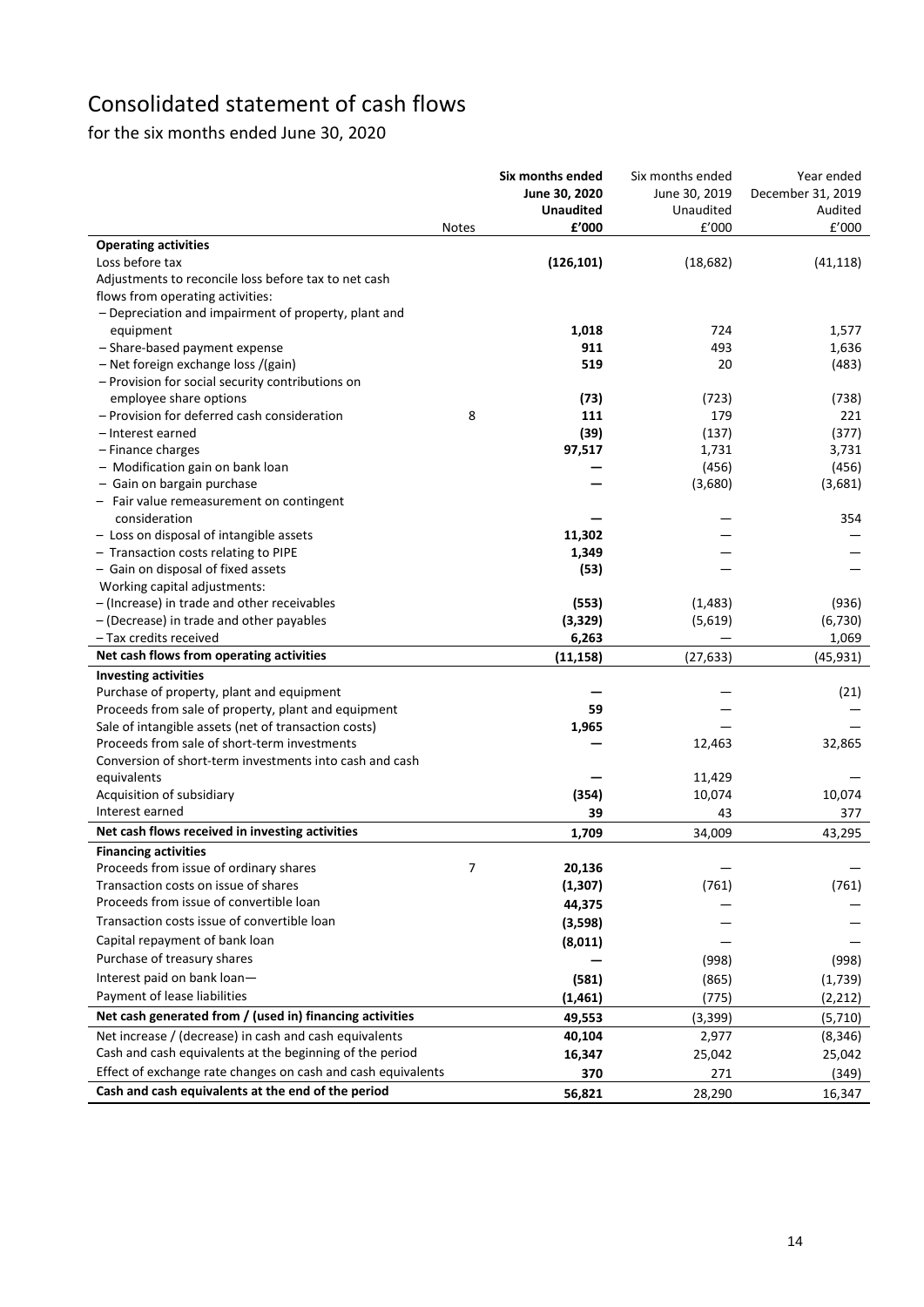# Consolidated statement of changes in equity

for the six months ended June 30, 2020

|                            |                   |                          | Other                    |          |                      |                      |                      |                     |
|----------------------------|-------------------|--------------------------|--------------------------|----------|----------------------|----------------------|----------------------|---------------------|
|                            | Issued            | Share                    | capital                  | Other    | Employee             | Accumulated          | Translation          |                     |
|                            | capital           | premium                  | reserves                 | reserves | <b>Benefit Trust</b> | losses               | reserve              | <b>Total equity</b> |
|                            | £'000             | £'000                    | $\texttt{f}'000$         | £'000    | £'000                | $\rm{f}^{\prime}000$ | $\rm{f}^{\prime}000$ | £'000               |
| At January 1, 2019 -       | 214               | 118,492                  | 18,593                   | 7,000    | (307)                | (111, 221)           |                      | 32,771              |
| <b>Audited</b>             |                   |                          |                          |          |                      |                      |                      |                     |
| Loss for the period        |                   |                          |                          |          |                      | (16, 224)            |                      | (16, 224)           |
| Other comprehensive        |                   |                          |                          |          |                      | 88                   | 711                  | 799                 |
| income                     |                   |                          |                          |          |                      |                      |                      |                     |
| Share-based payments -     |                   |                          | 354                      |          |                      |                      |                      | 354                 |
| share options              |                   |                          |                          |          |                      |                      |                      |                     |
| Share-based payments -     |                   |                          | 139                      |          |                      |                      |                      | 139                 |
| <b>LTIPS</b>               |                   |                          |                          |          |                      |                      |                      |                     |
| Issue of share capital on  | 74                |                          | 40,818                   |          |                      |                      |                      | 40,892              |
| April 23, 2019 for         |                   |                          |                          |          |                      |                      |                      |                     |
| acquisition of OncoMed     |                   |                          |                          |          |                      |                      |                      |                     |
| Pharmaceuticals Inc        |                   |                          |                          |          |                      |                      |                      |                     |
|                            |                   |                          |                          |          |                      |                      |                      |                     |
| Issue of share capital on  | 3                 | 2,364                    |                          |          |                      |                      |                      | 2,367               |
| conversion of loan note    |                   |                          |                          |          |                      |                      |                      |                     |
| Issue of share capital for | 3                 | 1,589                    | (1, 592)                 |          |                      |                      |                      |                     |
| Novartis bonus shares      |                   |                          |                          |          |                      |                      |                      |                     |
| Transaction costs on       |                   | (761)                    |                          |          |                      |                      |                      | (761)               |
| issuance of share capital  |                   |                          |                          |          |                      |                      |                      |                     |
| Equity element of          |                   |                          | (308)                    |          |                      |                      |                      | (308)               |
| convertible loan           |                   |                          |                          |          |                      |                      |                      |                     |
| Purchase of treasury       |                   |                          |                          |          | (998)                |                      |                      | (998)               |
| shares                     |                   |                          |                          |          |                      |                      |                      |                     |
| At June 30, 2019 -         | 294               | 121,684                  | 58,004                   | 7,000    | (1, 305)             | (127, 357)           | 711                  | 59,031              |
| <b>Unaudited</b>           |                   |                          |                          |          |                      |                      |                      |                     |
| Loss for the period        |                   |                          |                          |          |                      | (18, 620)            |                      | (18, 620)           |
| Other comprehensive        |                   |                          |                          |          |                      | (88)                 | (1, 210)             | (1, 298)            |
| income                     |                   |                          |                          |          |                      |                      |                      |                     |
| Share-based payments -     |                   |                          | 1,189                    |          |                      |                      |                      | 1,189               |
| share options              |                   |                          |                          |          |                      |                      |                      |                     |
| Share-based payments -     |                   |                          | (46)                     |          |                      |                      |                      | (46)                |
| <b>LTIPS</b>               |                   |                          |                          |          |                      |                      |                      |                     |
| At December 31, 2019 -     | 294               | 121,684                  | 59,147                   | 7,000    | (1, 305)             | (146, 065)           | (499)                | 40,256              |
| <b>Audited</b>             |                   |                          |                          |          |                      |                      |                      |                     |
| Loss for the period        | $\qquad \qquad -$ | $\overline{\phantom{0}}$ | $\overline{\phantom{0}}$ | —        | —                    | (124, 619)           |                      | (124, 619)          |
| Other comprehensive        |                   |                          |                          |          |                      | 3                    | 1,324                | 1,327               |
| income                     |                   |                          |                          |          |                      |                      |                      |                     |
| Share-based payments -     |                   |                          | 1,061                    |          |                      |                      |                      | 1,061               |
| share options              |                   |                          |                          |          |                      |                      |                      |                     |
| Share-based payments -     |                   |                          | (150)                    |          |                      |                      |                      | (150)               |
| <b>LTIPS</b>               |                   |                          |                          |          |                      |                      |                      |                     |
| Issued on February 11,     | 34                | 2,287                    |                          |          |                      |                      |                      | 2,321               |
| 2020 for Securities        |                   |                          |                          |          |                      |                      |                      |                     |
| Purchase Agreement with    |                   |                          |                          |          |                      |                      |                      |                     |
| <b>Aspire Capital</b>      |                   |                          |                          |          |                      |                      |                      |                     |
| Issued on February 11,     | 9                 | 224                      |                          |          |                      |                      |                      | 233                 |
| 2020 for Securities        |                   |                          |                          |          |                      |                      |                      |                     |
| Purchase Agreement with    |                   |                          |                          |          |                      |                      |                      |                     |
| Aspire Capital             |                   |                          |                          |          |                      |                      |                      |                     |
| Transaction costs on       |                   | (147)                    |                          |          |                      |                      |                      | (147)               |
| issuance of share capital  |                   |                          |                          |          |                      |                      |                      |                     |
| Issued on February 20,     | 37                | 2,267                    |                          |          |                      |                      |                      | 2,304               |
| 2020 for Securities        |                   |                          |                          |          |                      |                      |                      |                     |
| Purchase Agreement with    |                   |                          |                          |          |                      |                      |                      |                     |
| <b>Boxer Capital</b>       |                   |                          |                          |          |                      |                      |                      |                     |
|                            |                   |                          |                          |          |                      |                      |                      |                     |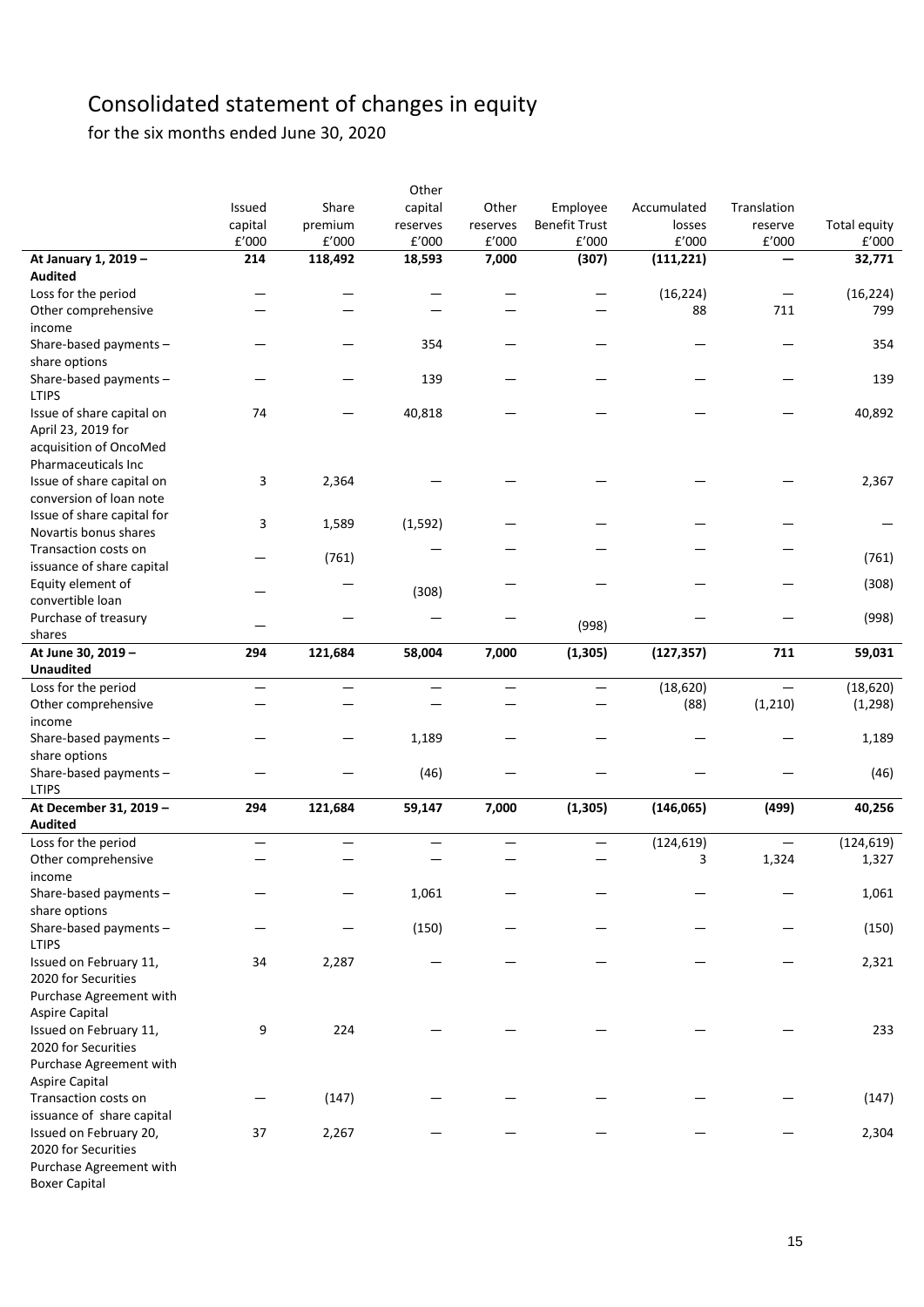| Transaction costs on<br>issuance of share capital                                                                            |       | (31)     |         |          |          |            |     | (31)     |
|------------------------------------------------------------------------------------------------------------------------------|-------|----------|---------|----------|----------|------------|-----|----------|
| Issued on June 4, 2020<br>private placement of<br>ordinary shares                                                            | 267   | 15,244   |         | (2, 125) |          |            |     | 13,386   |
| Transaction costs on<br>issuance of share capital                                                                            |       | (1, 129) |         |          |          |            |     | (1, 129) |
| Issued on June 30, 2020<br>for conversion of loan<br>notes                                                                   | 375   | 21,386   | 33,104  |          |          |            |     | 54,865   |
| Equity<br>component of<br>Novartis convertible loan<br>instrument and related<br>warrants                                    |       |          | 1,084   |          |          |            |     | 1,084    |
| Reclassification<br>of<br>the<br>remaining<br>Loan<br>Note<br>embedded<br>derivative<br>following the Resolutions<br>passing |       |          | 33,481  |          |          |            |     | 33,481   |
| At June 20, 2020 -<br><b>Unaudited</b>                                                                                       | 1,016 | 161,785  | 127,727 | 4,875    | (1, 305) | (270, 681) | 825 | 24,242   |

l,

j.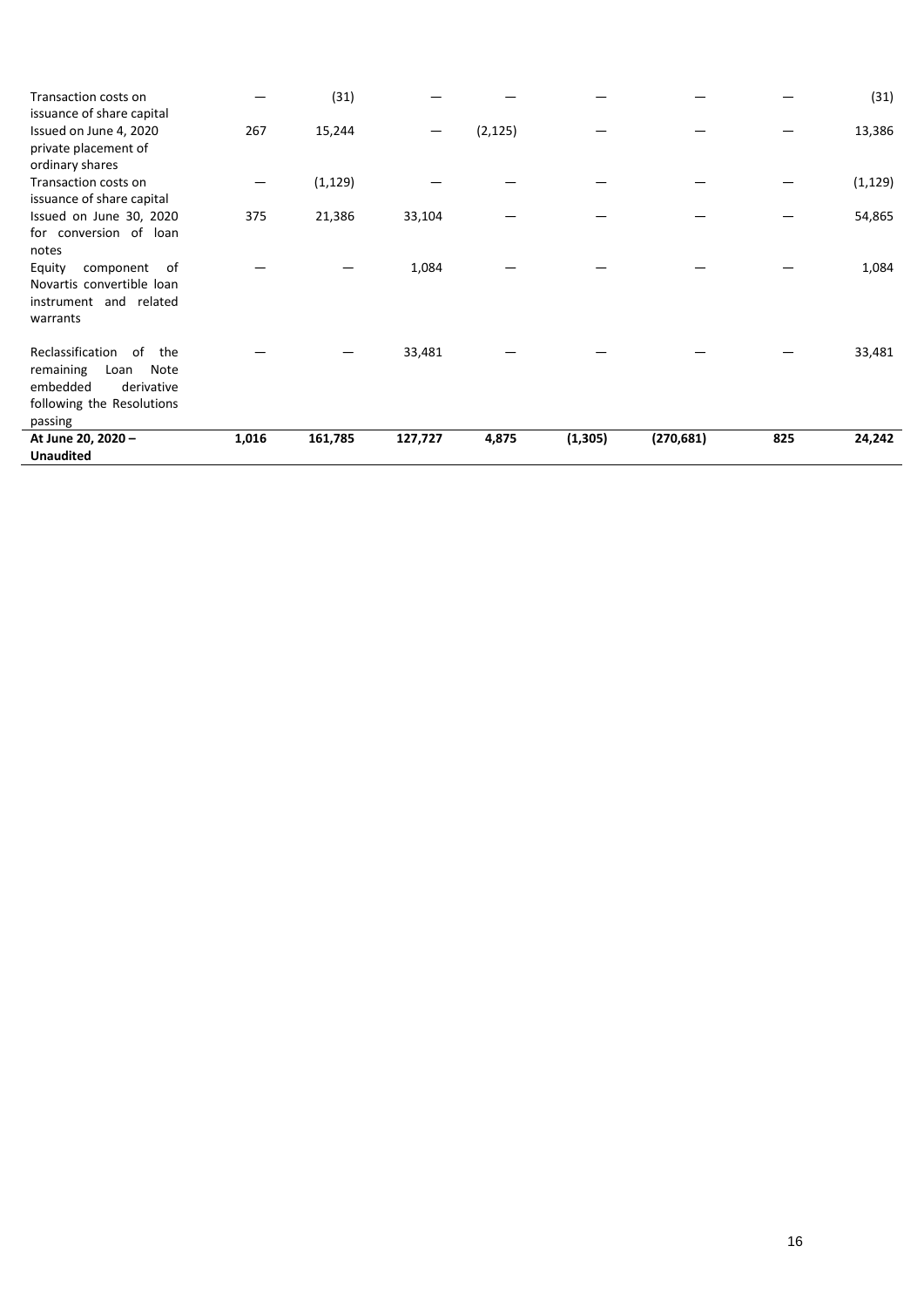# Notes to the interim report

## **1. Corporate information**

These financial statements are the unaudited condensed interim consolidated financial statements of Mereo BioPharma Group plc and its subsidiaries (collectively, the "Group") for the six months ended June 30, 2020 were authorised for issue by the Directors on September 28, 2020. Mereo BioPharma Group plc (the "Company" or the "parent") is a public limited company incorporated and domiciled in the United Kingdom and whose shares are publicly traded on the AIM Market of the London Stock Exchange with a secondary listing of its American Depositary Receipts (ADR's) on the Nasdaq Global Market.

The registered office is located at Fourth Floor, 1 Cavendish Place, London W1G 0QF.

The Group is principally engaged in the research and development of novel pharmaceuticals.

## **2. Basis of preparation**

The interim condensed consolidated financial statements for the six-month period ended June 30, 2020 have been prepared in accordance with International Accounting Standards (IAS) 34 *Interim Financial Reporting*. They do not include all the information required for a complete set of IFRS financial statements. However, selected explanatory notes are included to explain events and transactions that are significant to an understanding of the changes in the Group since the most recent annual financial statements (December 31, 2019). For comparative purposes a consolidated balance sheet as at June 30, 2019 has also been presented. The financial information is presented in Sterling.

The accounting policies adopted in the preparation of the interim condensed consolidated financial statements are consistent with those followed in the preparation of the Group's consolidated financial statements for the year ended December 31, 2019. As a result of a new transaction during the period additional accounting policies have been applied and are disclosed below.

These condensed interim financial statements are unaudited and do not constitute statutory accounts of the Group as defined in section 434 of the Companies Act 2006.

The financial information for the year ended December 31, 2019 has been extracted from the Group's published financial statements for that year, and a copy of the statutory accounts for that financial year has been delivered to the Registrar of Companies. The auditors reported on those accounts and their report was unqualified, did not draw attention to any matters by way of emphasis and did not contain a statement under section 498(2) or (3) of the Companies Act 2006.

## *Classification as debt or equity*

Debt and equity instruments are classified as either financial liabilities or as equity in accordance with the substance of the contractual arrangements and the definitions of a financial liability and an equity instrument.

## *Embedded derivatives*

An embedded derivative is a component of a hybrid contract that also includes a non-derivative host with the effect that some of the cash flows of the combined instrument vary in a way similar to a stand-alone derivative. Derivatives embedded in hybrid contracts with hosts that are not financial assets within the scope of IFRS 9 (e.g. financial liabilities) are treated as separate derivatives when they meet the definition of a derivative, their risks and characteristics are not closely related to those of the host contracts and the host contracts are not measured at FVTPL.

## **Revision of previously issued financial statements**

We have identified a classification error in our unaudited interim statement of comprehensive loss for the period ended June 30, 2019 related to loan modification gain. In correcting the error, administrative expenses increased by £0.5 million and finance charges decreased by an equivalent amount. There was no impact on net loss. We evaluated the materiality of the error quantitatively and qualitatively and concluded it was not material to our previously issued interim condensed consolidated financial statements as a whole for the period ended and as of June 30, 2019. Please refer to Financial statement note 6b.

## **Segmental information**

Management views the business as a single portfolio of product candidates. Only R&D expenses are monitored at a product candidate level, however, the Chief Operating Decision Maker (CODM) makes decisions over resource allocation at an overall portfolio level. The Group's financing is managed and monitored on a consolidated basis. All non-current assets held by the Group are located in the U.K. and U.S.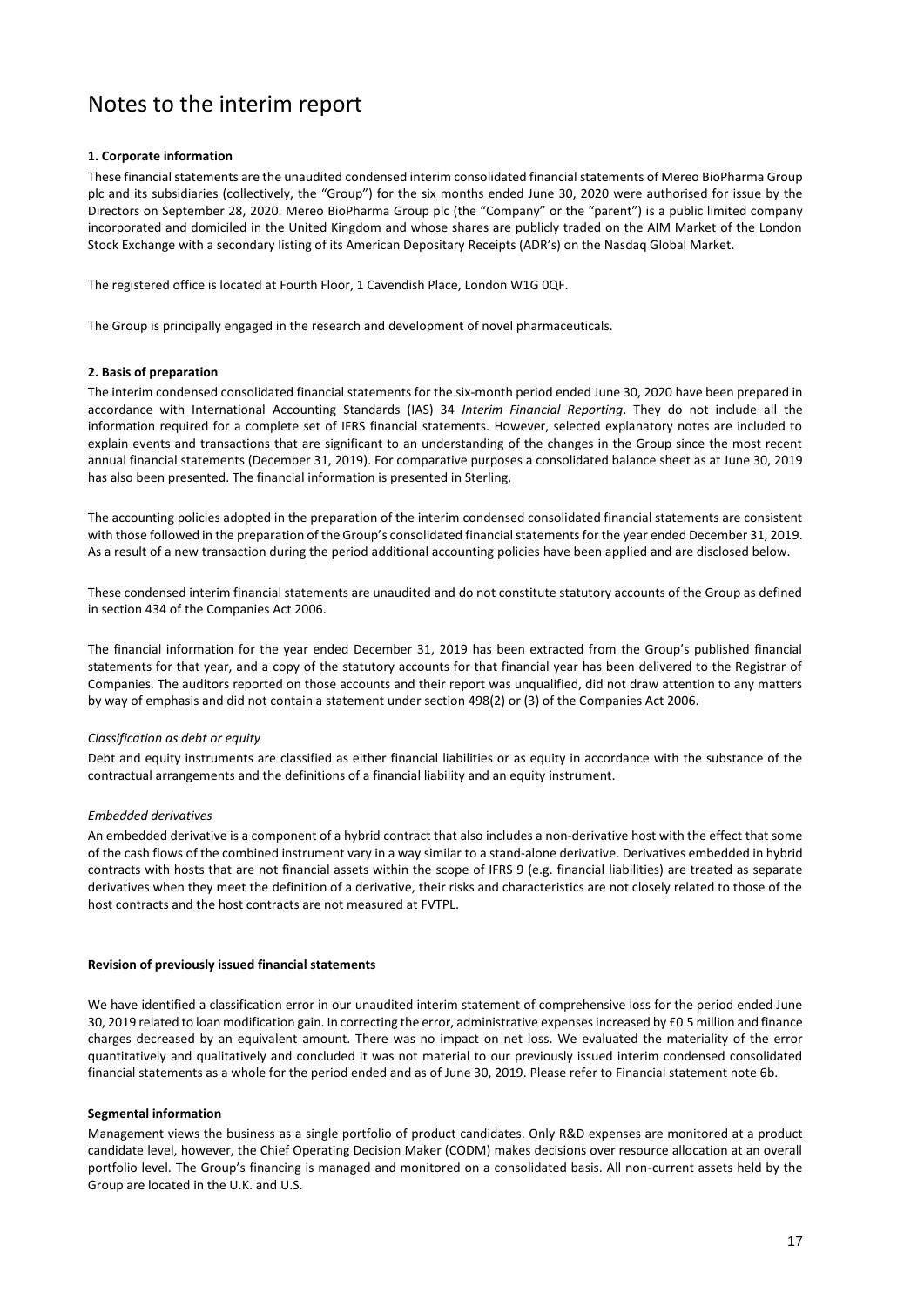The Group's CODM is the executive management team (comprised of the Chief Executive Officer, Interim Chief Financial Officer, Chief Medical Officer, General Counsel, the Head of Corporate Development and the Head of Patient Access and Commercial Planning) which manages the operating results of the business.

The operations of the Group are not prone to seasonal or cyclical variations. The operations of the Group are mostly influenced by the timing of progression on underlying clinical development programmes across product candidates which remain under development.

## **Going Concern**

These consolidated condensed interim financial statements have been prepared on a going concern basis, which contemplates the realisation of assets and the payment of liabilities in the ordinary course of business. The Group incurred net losses of £124.6 million and £16.2 million for the six month period ended 30 June 2020 and 30 June 2019 respectively. As at 30 June 2020, the Group had total cash resources of £56.8 million and net current assets of £44.4 million.

As part of the going concern review, the Directors have considered the funding requirements of the Group through consideration of the Group's current business plan and the preparation of detailed cash flow forecasts. The going concern review prepared by the Directors extends through to 2022 from the date of approval of these consolidated interim financial statements.

In preparing these forecasts the Directors have considered the impact of COVID-19 and in particular the unprecedented burden on health systems in impacted countries around the world. As a result, clinical centres have diverted resources away from the performance of clinical trials and because of that and the vulnerability of patients in the Company's setrusumab clinical development program for osteogenesis imperfecta (OI) and its Phase 2 alvelestat program for patients with alpha-1 antitrypsin deficiency (AATD), the Company's clinical activities will face some delays. AATD patients, in particular, are at greater risk from COVID-19 given that the condition is a respiratory and lung condition, for this reason, our Phase 2 alvelestat trial will be delayed with topline data now expected in the second half of 2021. We are also currently planning to initiate a Phase 3 study in children with OI once a partnership has been concluded.

In addition, the Directors have considered a downside scenario involving an increase in operating overheads, an increase in the costs of setting up and running the planned Phase 1b study for etiligimab when this study is contracted out to third parties and increased investment in manufacturing development costs for setrusumab. In addition, in this scenario the forecasts also indicate that the Group will have sufficient funds to meet its liabilities as they fall due for at least the next 12 months.

In both scenarios the Directors have not taken into account potential income from partnering one or more of its assets which would increase the cash resources available to the Group.

In conclusion, although the Group continues to make losses, the directors believe it is appropriate to prepare the financial information on the going concern basis. This is because the Group's development into new products continues to progress according to plan and the funding secured to date will allow it to meet its liabilities as they fall due for at least 12 months from the date of authorization for the issue of these consolidated condensed interim financial statements.

## **Significant accounting estimates and judgments**

The preparation of these financial statements requires the management of the Company to make estimates and judgments that affect the reported amounts of assets, liabilities, revenues and expenses. The Company bases its estimates and judgments on historical experience and on various other assumptions that it considers to be reasonable. Actual results may differ from these estimates under different assumptions or conditions.

The significant accounting estimates and judgments adopted in the preparation of the interim condensed consolidated financial statements are consistent with those followed in the preparation of the Company's consolidated financial statements for the year ended December 31, 2019, with the addition of those disclosed below as a result of the private placement detailed in Note 5.

## *Judgments*

## *Identification and classification of financial instruments from the private placement*

On June 3, 2020 (the transaction date), the Company completed a private placement (Note 5) which comprised the issue of Ordinary Shares, Loan Notes and Warrants. Judgment is applied under IAS 32 (Financial instruments: Presentation) in determining the features of the identified financial instruments on both the transaction date and the date of the General Meeting at which Resolutions relating to the private placement were voted on by the Shareholders, to determine the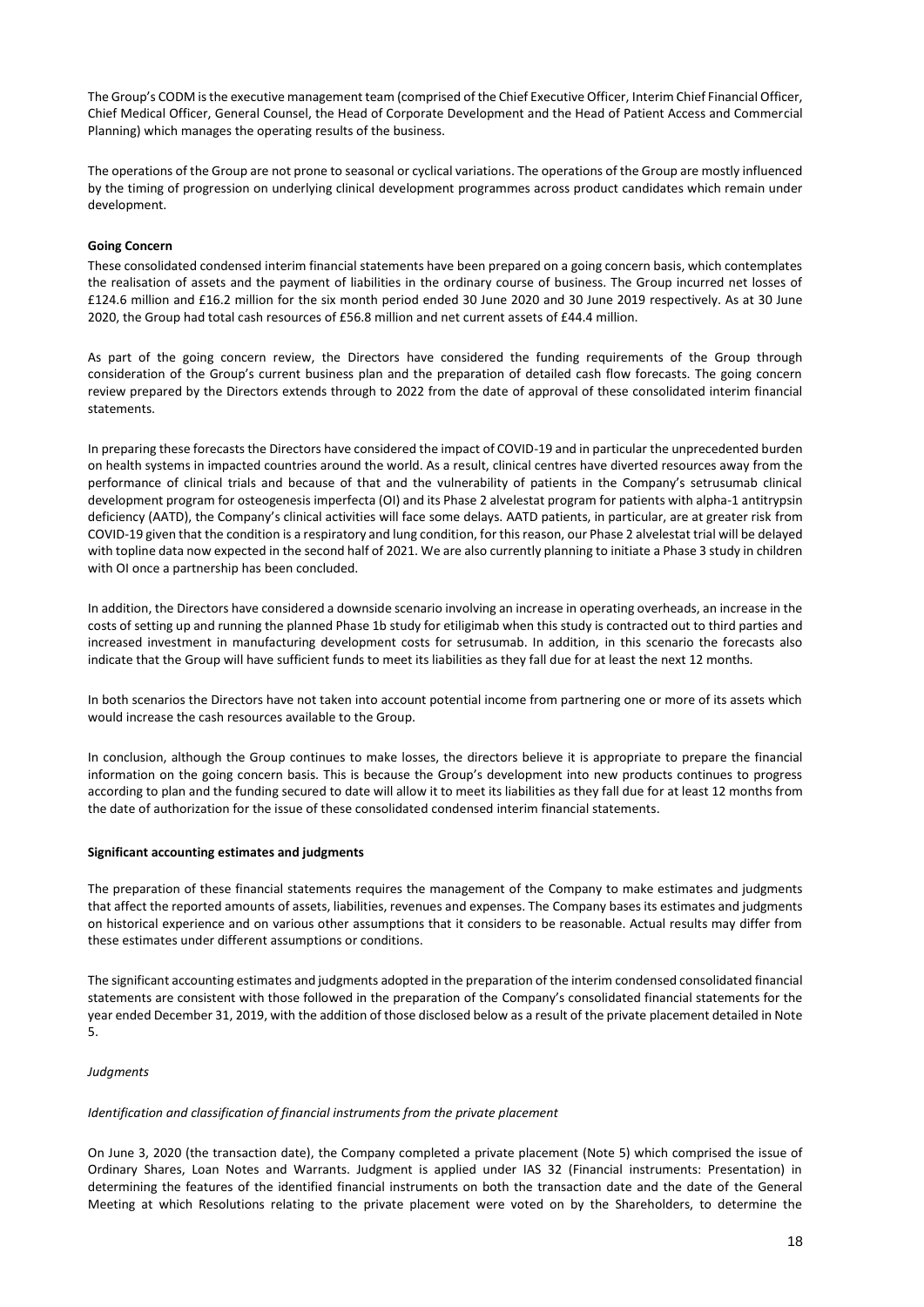appropriate recognition in accordance with IAS 32. In applying this judgment, Management considered the probability of passing the Resolutions at the General Meeting and the likelihood of a change of control prior to the passing of the Resolutions, which impact the settlement terms of the financial instruments, and the classification of the financial instruments as liabilities or equity. Management concluded that a change of control event is uncertain and outside of the Company's control, and therefore the conversion feature on the Loan Notes at transaction date represents a financial liability with an embedded derivative for the conversion option. On the passing of the Resolutions, judgment was applied to determine that the effective terms of the Loans Notes changed, and Management elected to reclassify the embedded derivative financial liability representing the conversion option to equity at its fair value, with no gain or loss in profit or loss at the date of reclassification.

## *Estimates*

#### *Fair value of private placement financial instruments*

As part of the private placement (Note 5) the Group performed a valuation of the fair value of the identified financial instruments on the transaction date and the General Meeting date. For qualifying instruments, the fair value is reassessed at each balance sheet date. Specific consideration was applied to the estimation of implied share price on the transaction date, the volatility, credit spread and discount rate.

#### **3. Finance charges and fair value movement on financial instruments**

#### **Finance charges**

|                                                                          |                  |             | Year ended |
|--------------------------------------------------------------------------|------------------|-------------|------------|
|                                                                          | Six months       | Six months  | December   |
|                                                                          | to June 30,      | to June 30, | 31,        |
|                                                                          | 2020             | 2019        | 2019       |
|                                                                          | <b>Unaudited</b> | Unaudited   | Audited    |
|                                                                          | £'000            | £'000       | £'000      |
| Interest on convertible loan                                             | (183)            | (20)        | (20)       |
| Interest on private placement loan note                                  | (423)            |             |            |
| Interest on TAP funding                                                  |                  |             | (10)       |
| Interest on bank loan                                                    | (581)            | (1,607)     | (1,739)    |
| Interest on lease liabilities                                            | (873)            | (428)       | (1, 314)   |
| Accreted interest on bank loan                                           | (753)            |             | (1,523)    |
| Modification gain on bank loan                                           |                  | 456         | 456        |
| Discounting of provision for deferred cash consideration                 | (111)            | (179)       | (221)      |
| Change in warrant fair value                                             | (53)             | 780         | 875        |
| Changes in the fair value of the embedded derivative                     | (63, 158)        |             |            |
| Changes in the fair value of warrants in connection to private placement | (31, 493)        |             |            |
| Total finance charge                                                     | (97, 628)        | (998)       | (3,496)    |

## **4. Intangible assets**

|                                         | Acquired    |
|-----------------------------------------|-------------|
|                                         | development |
|                                         | programs    |
| At December 31, 2019 - Audited          | E'000       |
| Cost                                    | 45,527      |
| Accumulated revision to estimated value | (1,071)     |
| Net book amount                         | 44.456      |

#### **Six months ended June 30, 2020 – Unaudited**

| At January 1, 2020          | 44.456    |
|-----------------------------|-----------|
| Sale of Navi                | (13, 386) |
| Revision to estimated value | 806       |
| At June 30, 2020            | 31,876    |
|                             |           |

## **At June 30, 2020 – Unaudited**

| Cost                                    | 32.141 |
|-----------------------------------------|--------|
| Accumulated revision to estimated value | (265)  |
| Net book amount                         | 31,876 |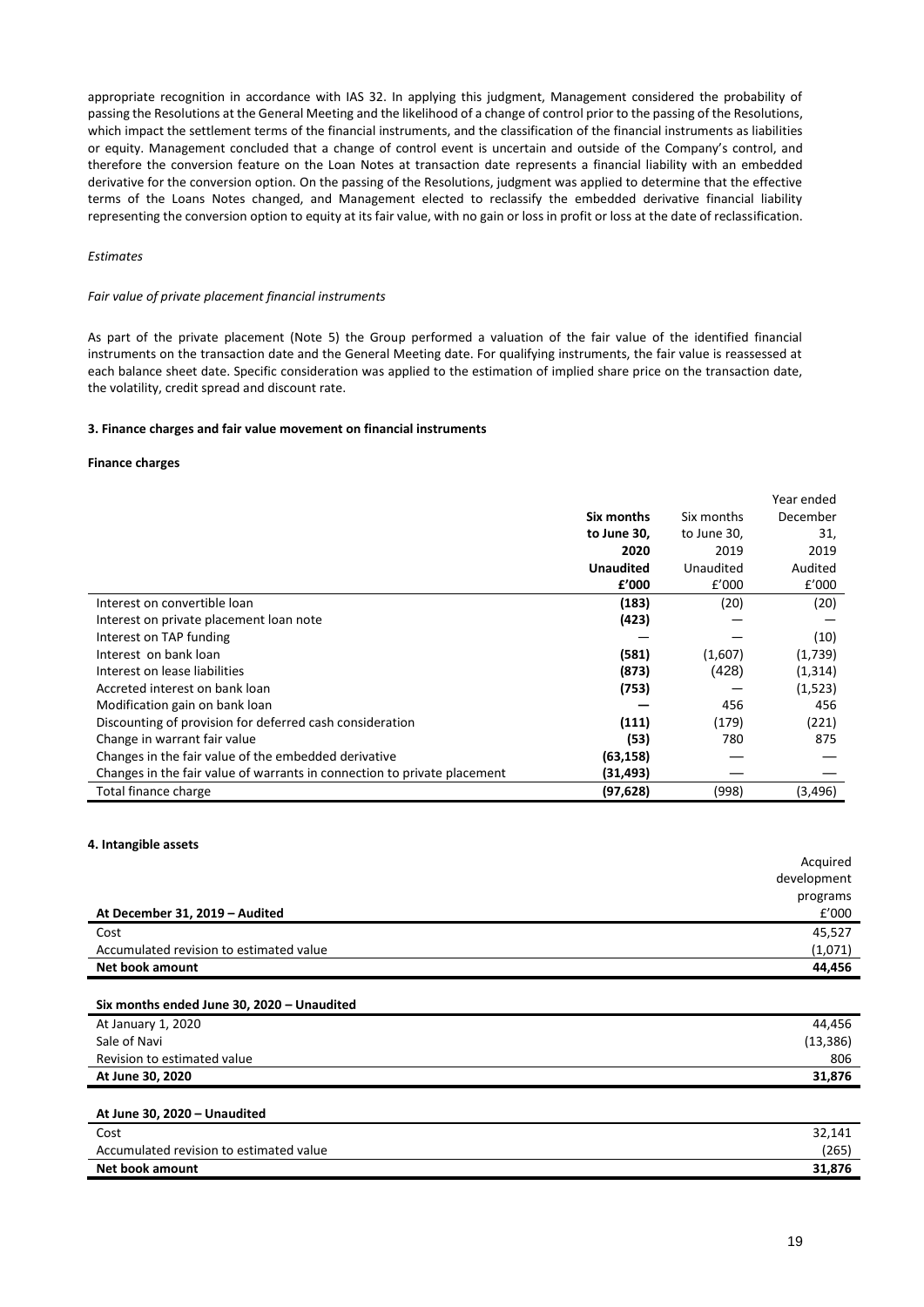The present value of the provision for deferred cash consideration relating to the agreement with AstraZeneca was reviewed at June 30, 2020 (see Note 8). The decrease in present value due to changes in timelines and probability of contractual milestones being achieved was £67,000 (2019: £169,000) and is recognized as a reduction of the intangible asset in line with our accounting policies.

During the period the Group did not revise the value of any other intangible assets (2019: £nil). As the intangible assets remain under development, no amortisation charge has been recognised (2019: £nil).

On January 13, 2020, the Company entered into a License Agreement with OncXerna for the development and commercialisation of Navi. Under the terms of the License Agreement, the Company received an upfront gross payment of £3.2 million (\$4 million). Additionally, the Company will be eligible to receive up to \$302 million in future milestones and royalties.

The Company's wholly owned subsidiary, Oncomed Pharmaceuticals, Inc. has granted an exclusive worldwide licence to OncXerna in respect of intellectual property rights for Navi ("IP"). The transaction was recorded as a disposal and IP with a carrying value of £13.4 million (\$16.5 million) was derecognised as a result of the License Agreement. Although pursuant to the License Agreement Mereo is entitled to additional payments of up to \$302 million as at the current time no reliable estimate can be made of the future amounts to be received as the amounts are contingent on future events that are uncertain, the restrictive nature of IFRS 15 resulted in none of the milestone payments being recognised upfront in the half year ended 30 June 2020. Consequently, Mereo recognised a loss on disposal in the amount of £11.3 million (\$13.9 million) (net of transaction costs) in the half year ended 30 June 2020.

## **5. Private Placement and Securities Purchase Agreement**

On June 3, 2020, the Company completed a £56 million (\$70 million) private placement (the "Transaction"). The Transaction comprised of the issue of 89.1 million new ordinary shares of £0.003 each in the Company at a price of 17.4 pence per share for total proceeds of £15.5 million (\$19.4 million) and the issue of convertible notes (the "Loan Notes") for total proceeds of £40.5 million (\$50.6 million). The investors also received conditional warrants to subscribe for further ordinary shares (the "Warrants").

The terms of the Loan Notes and Warrants, and, in particular, their ability to be converted into ordinary shares was conditional on the passing of certain resolutions (the "Resolutions") at a subsequent general meeting of shareholders (the "General Meeting") held on 30 June 2020, and there being no change of control before the Resolutions were passed. At that date the Resolutions were passed and the Loan Notes became convertible into Ordinary Shares at 17.4p. Had the Resolutions not passed on or before August 7, 2020, the Loan Notes would not convert into Ordinary Shares, the Warrants would not have become capable of exercise and the holders of the Loan Notes and Warrants would have become entitled to certain additional amounts up to £137 million.

The Loan Notes are constituted by the Note Instrument, details of which are set out below. The Warrants are constituted by the Warrant Instrument, details of which are also set out below.

#### *Note Instrument*

The Note Instrument constitutes three potential tranches of Loan Note:

- an initial tranche of 40,533,671 Tranche 1 Notes (the Loan Notes) representing £40.5 million (\$50.6 million) issued to all Purchasers;
- a second tranche of up to £40.0 million Tranche 2 Notes representing approximately 115,034,554 ordinary shares which may be issued following the third anniversary of the date on which the Resolutions are passed to certain holders of Tranche 1 Notes in lieu of the holder exercising its subscription rights under the Warrants and in return for payment by that holder of the aggregate exercise price of the relevant Warrants; and
- a third tranche of up to £56.0 million Tranche 3 Notes, which was not issued as the Resolutions were passed at the General Meeting.

The Loan Notes have a maturity date of June 2023 unless otherwise extended, converted or accelerated. The Tranche 2 Notes have a maturity date of three years from their date of issue (i.e. such that they would be anticipated as becoming due in 2026) unless otherwise extended, converted or accelerated. The Tranche 3 Notes have a maturity date of August 2025 unless otherwise extended, converted or accelerated. The Loan Notes and Tranche 2 Notes may be extended by certain holders beyond the initial maturity date to have a longstop maturity date of 10 years from the date of the Note Instrument.

The Loan Notes initially bore interest at a fixed rate of 10 per cent. per annum, which was retroactively reduced to a rate of 6 per cent. per annum to the date of issue as the Resolutions were passed. If the Loan Notes are extended, they cease to bear interest from that extension. Tranche 2 Notes do not accrue interest (unless default interest applies). Following an event of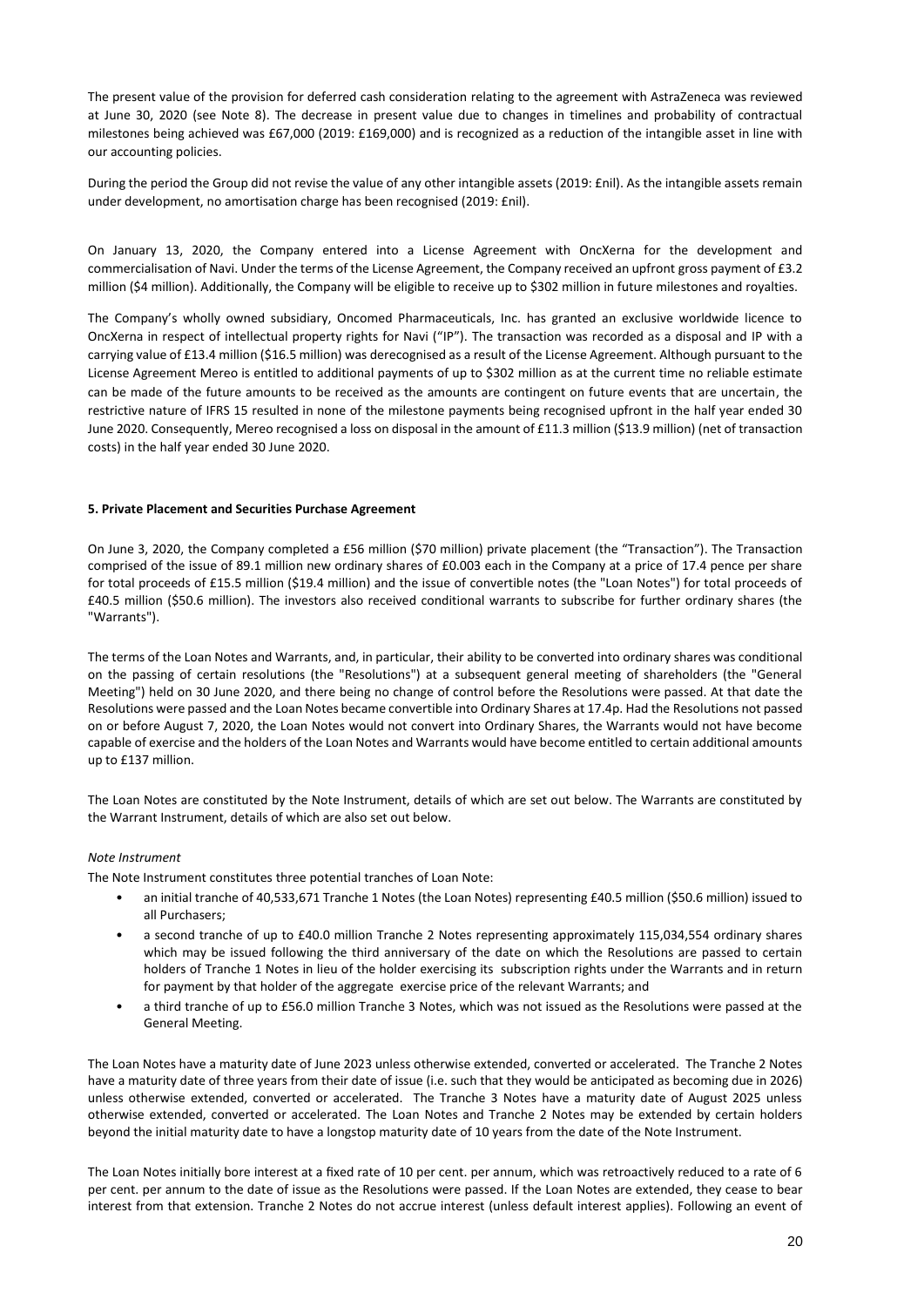default by the Company, default interest will accrue on all Loan Notes at 2 per cent. above the applicable interest rate in force at that time for the relevant Loan Notes.

The Loan Notes are unsecured and were contractually subordinated to the Company's existing senior debt facility pursuant to the terms of a Subordination Agreement

If the Resolutions had not been passed before August 7, 2020 the holders of Loan Notes would have been entitled to certain additional fees and an original holder of the Warrants could have elected without payment to convert its Warrants into fully paid Tranche 3 Notes with a principal amount equal to the aggregate exercise price (being 34.8 pence per Warrant Share) of those Warrants, in compensation for the right to exercise those Warrants not having arisen. If the Resolutions had not been passed at a time when the Company underwent a change of control, each Noteholder would have had certain right to further payments.

Until the Resolutions had passed, no Loan Notes were capable of conversion.

The Loan Notes are required to be repaid on the earlier of (i) the applicable maturity date; (ii) a change of control taking place in respect of the Company, or (iii) if accelerated following an event of default, and are otherwise not able to be prepaid other than with the consent of a noteholder majority.

The Loan Notes are subject to customary events of default (for example, insolvency events in respect of the Company and default under the Company's material contracts, amongst others) and any principal amount and interest outstanding is capable of being accelerated following the occurrence of such an event of default and the expiry of any cure periods applicable thereto.

#### *Warrants*

All the participants in the Fundraising received conditional warrants to subscribe for further Ordinary Shares in an aggregate number equal to 50 per cent. of both the Ordinary Shares purchased in the Fundraising and the Ordinary Shares issuable upon conversion of the Loan Notes. A total of 161,048,366 Warrants were issued.

The Warrants have an exercise price of 34.8 pence per Ordinary Share, which is equal to 200 per cent. of the Fundraising issue price and are capable of being exercised at any time from and after the date the Resolutions were passed at the General Meeting and ending on the third anniversary of the date of passing of the Resolutions. The Warrants can be exercised for cash or on a cashless basis.

If the Resolutions had not been passed at the General Meeting (or at any subsequent general meeting), the Warrants would have remained non-exercisable but would, until August 8, 2025, continue to benefit from rights to participate in certain transactions.

The Warrant exercise price and the number of shares issuable upon exercise of the Warrants will be adjusted in certain circumstances, including if the Company effects a subdivision or consolidation of its Ordinary Shares, declares a dividend or distribution, or there is a reorganisation of its Ordinary Shares.

The General Meeting was held on June 30, 2020, when the Resolutions were passed. As a result, the Loan Notes in an aggregate principal amount of £21,660,999 (together with accrued interest) were automatically converted into 125,061,475 new ordinary shares, and the Loan Notes in an aggregate principal amount of £18,872,672 remain outstanding and convertible into new ordinary shares in accordance with their terms. If not converted, these will be redeemed in June 2023 at par and accrue interest at 6% until maturity, unless extended at the option of the holder.

For accounting purposes, the Company first assessed that the Loan Notes and Warrants represented separate financial instruments. Transaction costs directly attributable to the private placement were apportioned across the Ordinary Shares, Loan Notes and Warrants.

#### *Initial recognition on Transaction Date*

Under the terms of the Loan Notes, the Company had an obligation to pay in cash a Change of Control Payment if a change of control event happened prior to the Resolutions being passed. Given both events (the Resolutions being passed and a change of control event) were uncertain future events which were outside of the Company's control, the Company would not always deliver a fixed amount of equity for receipt of a fixed amount of cash. As a result, management concluded that the Loan Notes represented a financial liability in their entirety, i.e. it is a hybrid instrument with an embedded derivative for the conversion option. The Loan Notes were initially recognised at their fair value of £38.6 million (i.e. debt host instrument in the amount of £26.7 million plus the embedded derivative in the amount of £11.9 million, before transaction costs).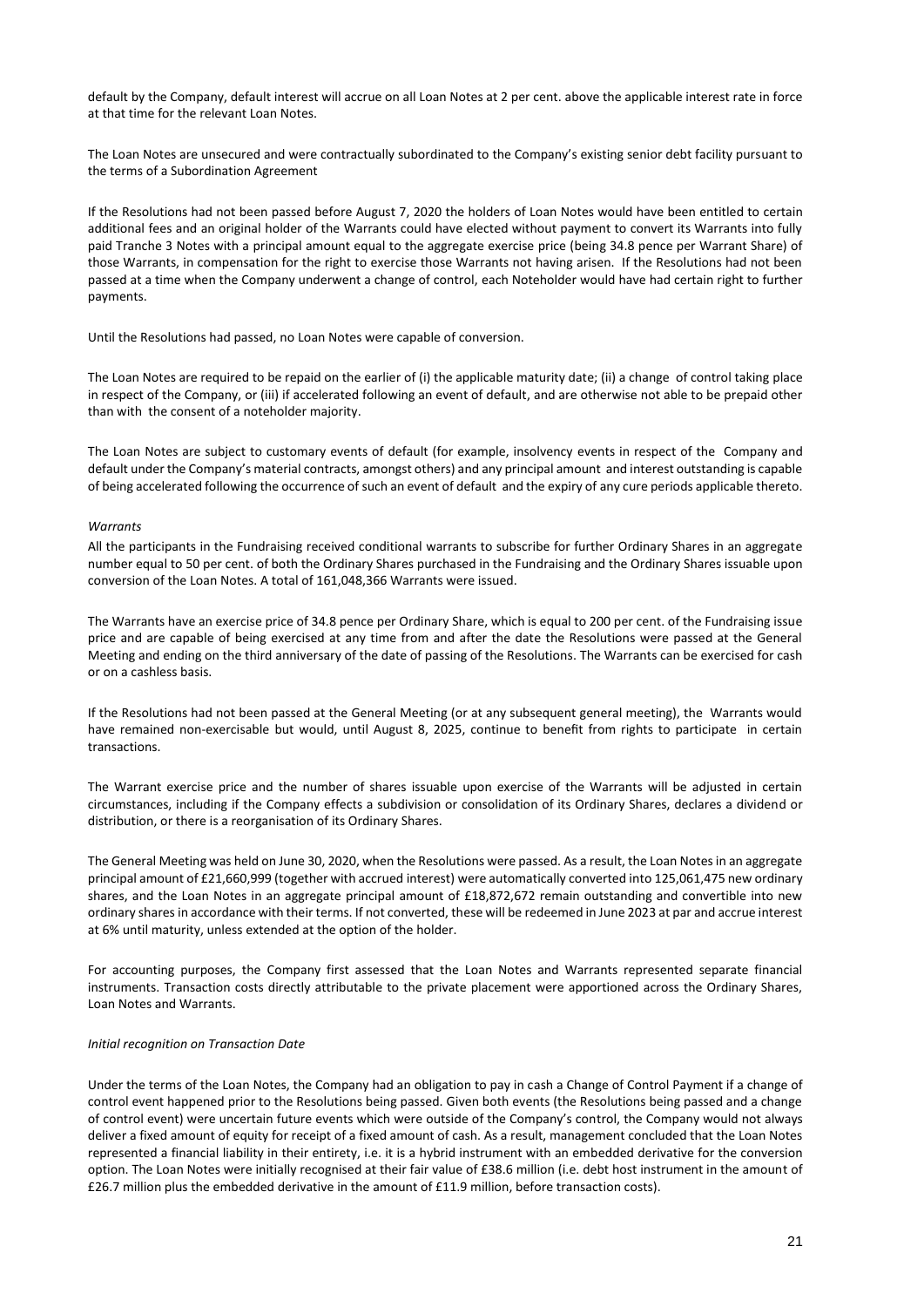As of the issuance date, the Company did not have an unconditional right to avoid a cash settlement of the Warrants. As a result, management concluded that the Warrants would be classified as a financial liability. Given the Warrants met the definition of a derivative, management concluded that the Warrants would be accounted for at fair value through profit or loss on issuance date. The initial fair value of the Warrants was £4.1 million.

Subsequent accounting for these financial instruments is detailed in note 6C.

The issue of 89.1 million new ordinary shares at a price of 17.4 pence per share was recorded in share capital and share premium, net of transaction costs, in accordance with UK Company law as described in Note 6. From the valuation performed it was determined that the ordinary shares in substance were issued at a discount to the legal proceeds received, and the discount was recognised as an unrealized loss in retained earnings.

## Securities Purchase Agreements

## *Aspire Capital Fund, LLC*

On February 10, 2020, the Company entered into a Securities Purchase Agreement (the "Agreement") to issue up to \$28 million of the Company's ordinary shares exchangeable for American Depositary Shares ("ADSs"), with Aspire Capital Fund, LLC ("Aspire Capital"), a Chicago-based institutional investor.

Under the terms of the Agreement, Aspire Capital made an initial investment of £2.3 million (\$3 million) to purchase 11,432,925 of the Company's ordinary shares (equivalent to 2,286,585 ADSs) at a price equivalent to \$1.31 per ADS, which represents a 16% discount over Mereo's ADS closing stock price of \$1.56 on February 8, 2020. In addition, the Company issued Aspire Capital Fund, LLC £0.2 million (\$0.3 million) in the form of 2,862,595 ordinary shares (equivalent to 572,519 ADSs) to settle the commission payable.

Under the terms of the Agreement, Aspire Capital has also committed to subscribe for up to an additional \$25 million of Mereo's ordinary shares exchangeable for ADSs from time to time during a 30-month period at Mereo's request. In consideration for Aspire Capital's commitment to funding, Mereo paid Aspire Capital a commission satisfied wholly by the issue to Aspire Capital of a further 2,862,595 of the Company's ordinary shares (equivalent to 572,519 ADSs).

To date, Mereo has not exercised its option to require Aspire Capital to subscribe for additional shares. This option is accounted for as a derivative financial instrument in accordance with IFRS 9, which has been valued at £nil at the reporting date.

## *Boxer Capital, LLC*

On February 19, 2020, the Company entered into a Securities Purchase Agreement with Boxer Capital, LLC to make an investment of £2.3 million (\$3 million) to purchase 12,252,715 of the Company's ordinary shares (equivalent to 2,450,543 ADSs).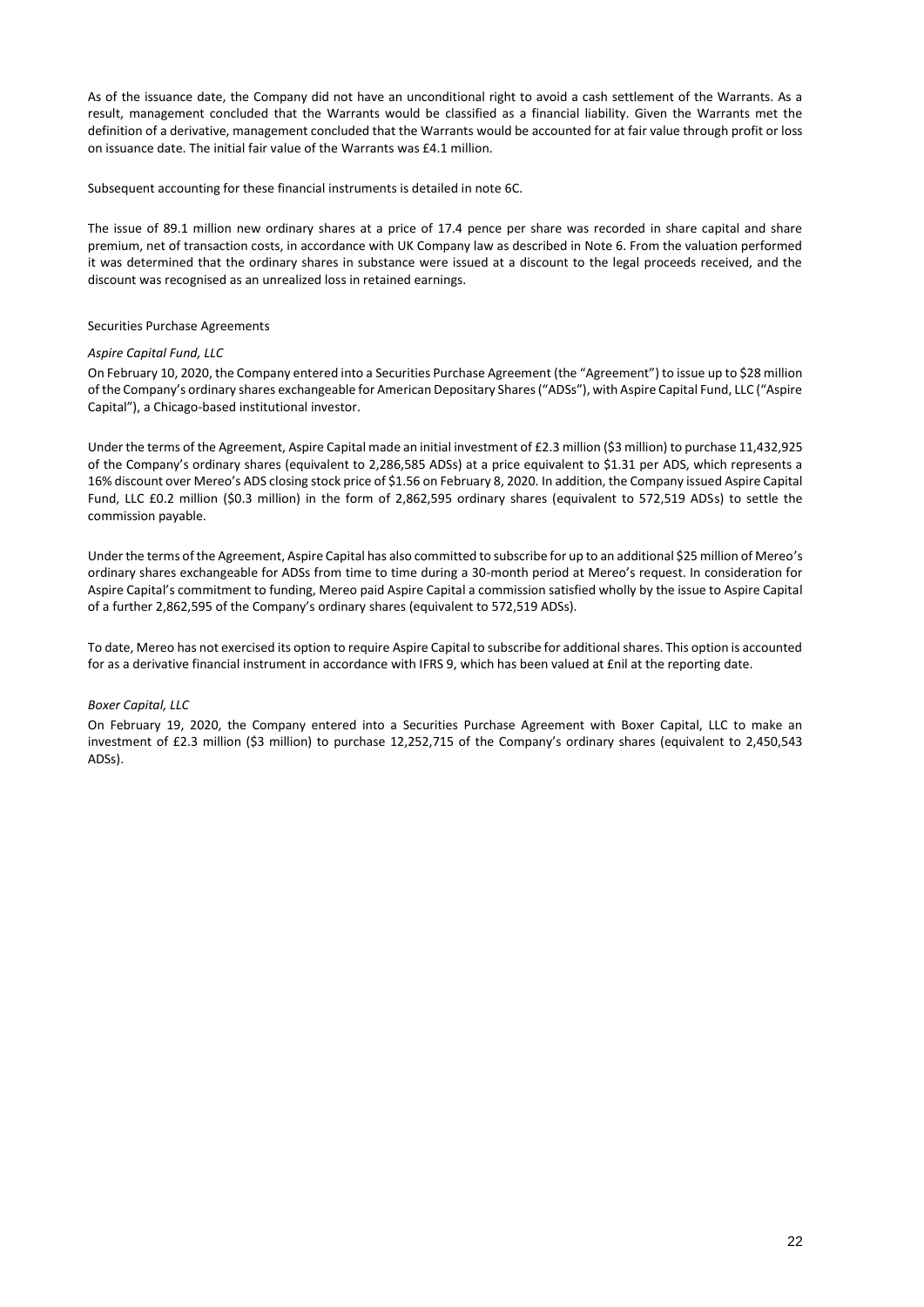## **6. Interest bearing loans and borrowings**

|                                      | Six months       | Six months    |              |
|--------------------------------------|------------------|---------------|--------------|
|                                      | ended            | ended         | Year ended   |
|                                      | June 30, 2020    | June 30, 2019 | December 31, |
|                                      | <b>Unaudited</b> | Unaudited     | 2019 Audited |
|                                      | £                |               | £            |
| Convertible Ioan notes (see Note 6a) | 2,941            |               |              |
| Bank loan (see Note 6b)              | 13,254           | 19,732        | 20,512       |
| Debt host instrument (see Note 6c)   | 11,565           |               |              |
| At end of year/period                | 27,760           | 19,732        | 20,512       |
| Current                              | 13,254           | 8,011         | 15,139       |
| Non-current                          | 14,506           | 11,721        | 5,373        |

## **6a. Novartis Convertible loan note**

On February 10, 2020, the Company entered into a £3.8 million convertible equity financing with Novartis Pharma (AG) ("Novartis"). Under the terms of the convertible equity financing, Novartis will purchase £3.8 million in a convertible loan note (the " Novartis Loan Note").

The Novartis Loan Note is convertible at any time at the option of the holder, at a fixed price of £0.265 per ordinary share. The maturity of the Novartis Loan Note is three years from issuance, and it bears an interest rate of 6% per annum.

In connection with the Novartis Loan Note, the Group issued 1,449,614 warrants to Novartis (the "Novartis Warrants"). These warrants will be capable of exercise until February 10, 2025 at an exercise price of £0.265.

The fair value of the equity components of the Novartis Loan Note at June 30, 2020 was calculated as £1.1 million which includes the conversion feature and the warrants.

#### **6b. Bank loan**

On April 23, 2019, following completion of the acquisition of OncoMed Pharmaceuticals, Inc. the Group agreed an amendment to the terms of its bank loan with the lenders. The new terms extended the interest-only period to December 31, 2019 followed by a 15-month capital and interest repayment period. The Group has undertaken an assessment under IFRS 9 and believe that the change in terms should not be accounted for as a modification under IFRS 9, but instead as a change in expected cash flows. The cash flows under the bank loan were revised from May 1, 2019.

Management estimated the revised carrying value of the loan on May 1, 2019 to be £19.9 million by discounting the revised cash flows at the original discount rate of 18%. The difference between the previous and revised carrying value of the loan on May 1, 2019 was £0.5 million. The gain as a result of the changes in estimated cash flows is recognized as a true-up in total finance cost (i.e. together with interest expense). Following the re-estimation, the financial liability continues to be accounted for at amortized cost using the original effective interest rate

On May 3, 2019, under the terms of the loan agreement, the Company issued 321,444 additional warrants (the "Bank Loan Warrants") to its lenders giving them the right to subscribe for ordinary shares at an exercise price of £2.95. The fair value of the additional warrants as of their grant date (May 3, 2019) was £131,150.

The total carrying value of the loan at June 30, 2020 was £13,254,414 (2019: £19,732,236). The total carrying value of the loan is a current liability. A total of £753,242 (2019: £742,909) of non-cash interest has been charged to the statement of comprehensive loss in the period.

## **6c. The Loan Notes**

The Loan Notes were classified as a financial liability on initial recognition. Non-closely related embedded derivatives relating to the conversion feature, term-extension and change of control features were bifurcated and accounted for at FVTPL, with the debt host contract being measured at amortised cost.

The fair value of the embedded derivative liability was £11,913,213 on initial recognition. During the period, changes in the fair value of the embedded derivative totalling £63,157,926 were recognised as an expense in profit or loss. £422,528 non-cash interest has been charged to the statement of comprehensive loss in the period. The fair value of the embedded derivative relating to the term extension feature and change of control feature is £Nil at June 30, 2020.

The Loan Notes were not convertible until certain Resolutions were passed at the Company's General Meeting dated June 30, 2020, following which Loan Notes in an aggregate principal amount of £21,660,999 (together with accrued interest) were automatically converted into 125,061,475 new ordinary shares. This has been recorded as a £13,274,129 reduction in interest bearing loans together with the derecognition of the embedded derivative relating to the conversion feature (£41,590,307). A corresponding entry was made to equity with no gain or loss recognised on conversion. The remaining portion of the embedded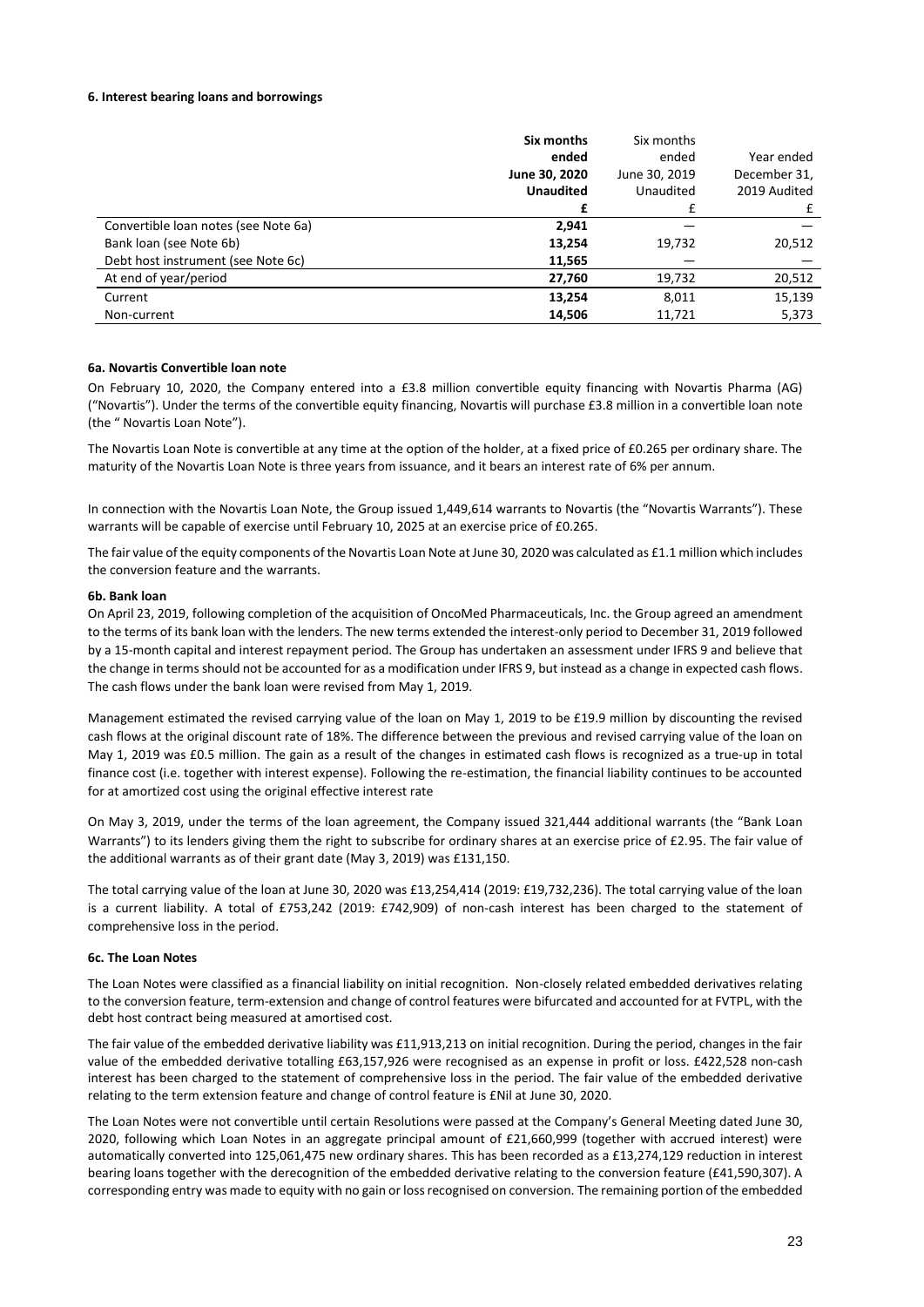derivative relating to the conversion feature attributable to the Loan Notes remaining in issue was reclassified to equity to reflect the effective change in the terms of the feature following the passing of the Resolutions.

The movements in the carrying value of the liability component of the Loan Notes is included in the table below:

|                                                                 | Six months<br>ended<br>June 30, 2020 | Six months<br>ended<br>June 30, 2019 | Year ended<br>December 31, |
|-----------------------------------------------------------------|--------------------------------------|--------------------------------------|----------------------------|
|                                                                 | <b>Unaudited</b>                     | Unaudited                            | 2019 Audited               |
|                                                                 |                                      |                                      |                            |
| Liability component at date of issue (net of transaction costs) | 24,417                               |                                      |                            |
| Interest charged (using effective interest rate)                | 422                                  |                                      |                            |
| Reclassified to equity                                          | (13, 274)                            |                                      |                            |
| Carrying amount of liability component                          | 11,565                               |                                      |                            |

The movements in the carrying value of the embedded derivative relating to the conversion feature is included in the table below:

|                                                        |                  | Six months |              |
|--------------------------------------------------------|------------------|------------|--------------|
|                                                        | Six months       | ended      |              |
|                                                        | ended            | June 30,   | Year ended   |
|                                                        | June 30, 2020    | 2019       | December 31, |
|                                                        | <b>Unaudited</b> | Unaudited  | 2019 Audited |
|                                                        | £                | £          | £            |
| At the beginning of the year/period                    |                  |            |              |
| Arising during the year/period                         | 11,913           |            |              |
| Movement during the year/period                        |                  |            |              |
| - Fair value movements recorded in profit or loss      | 63,158           |            |              |
| (recognised within 'FV changes on derivative financial |                  |            |              |
| instruments held at FVTPL')                            |                  |            |              |
| Reclassified to equity                                 | (75,071)         |            |              |
| At the end of the year/period                          |                  |            |              |

The change in fair value of the embedded derivative liability above represents an unrealised loss.

The fair value of the embedded derivative was calculated by comparing the fair value of the hybrid instrument and the fair value of the host debt, which excludes the conversion features, using a discounted cash flow model as well as Black Scholes model for the hybrid contract.

The following table lists the inputs into the model used to fair value the embedded derivative at inception and at the balance sheet date:

|                                        | June 3, 2020           | June 30, 2020    |
|----------------------------------------|------------------------|------------------|
|                                        | Unaudited              | <b>Unaudited</b> |
|                                        | 61                     | 61               |
| Expected volatility (%)                |                        |                  |
| Risk-free interest rate (%)            | 0.27                   | 0.19             |
| Credit spread %                        | 2014.5bps              | 1858.5bps        |
| Expected life of share options (years) |                        | 3                |
| Market price of ordinary shares $(E)$  | 0.19                   | 0.46             |
| Probability of resolutions passing (%) | 90                     | 100              |
| Model used                             |                        | Discounted       |
|                                        | <b>Discounted Cash</b> | Cash             |
|                                        | flow/Black             | flow/Black       |
|                                        | Scholes model          | Scholes model    |

Volatility was estimated by reference to the 30-day historical volatility of the share price of the company. Credit spread was determined based on the estimate of an implied credit rating of the Group between B and C. The volatility and credit spread are key unobservable inputs that require significant judgment and, therefore, the embedded derivatives were categorised within level 3 of the fair value hierarchy. If the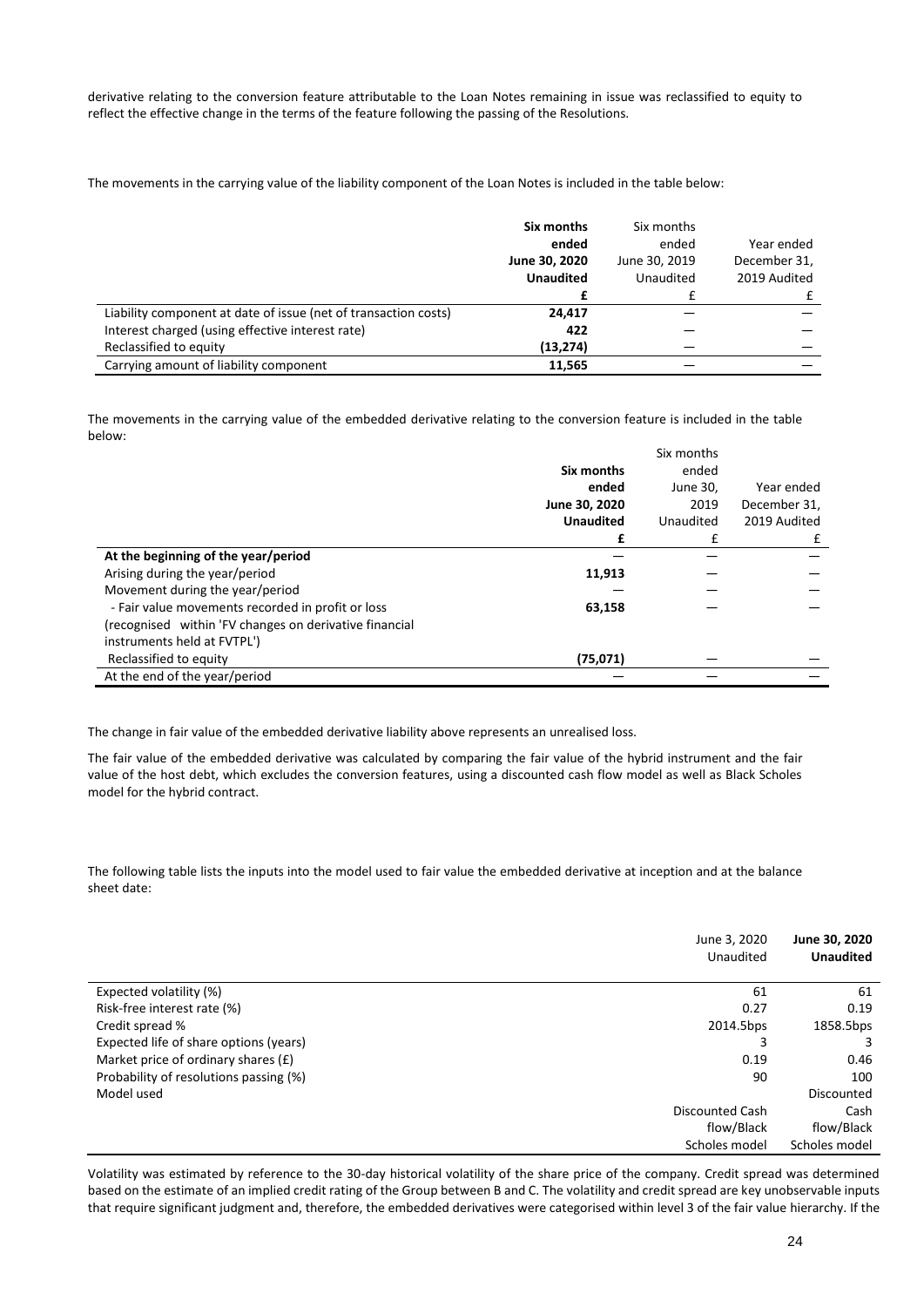volatility is increased to 66%, while holding the credit spread constant, the carrying value of the embedded derivative as of 30 June 2020 (immediately prior to the reclassification to equity) would increase to £77,619,283. If the credit spread is increased by 500bps to 2,358.50bps, while holding the volatility constant, the carrying value of the embedded derivative as of 30 June 2020 (immediately prior to the reclassification to equity) would increase to £78,636,053.

## **7. Issued capital and reserves**

|                                                                    |                  | Six months  | Year ended  |
|--------------------------------------------------------------------|------------------|-------------|-------------|
|                                                                    | Six months to    | to June 30. | December    |
|                                                                    | June 30, 2020    | 2019        | 31, 2019    |
|                                                                    | <b>Unaudited</b> | Unaudited   | Audited     |
|                                                                    | f'000            | f'000       | f'000       |
| <b>Ordinary share capital</b>                                      |                  |             |             |
| Balance at beginning of year/period                                | 294              | 214         | 214         |
| Issuances in the period                                            | 722              | 80          | 80          |
| Nominal share capital at end of year/period                        | 1,016            | 294         | 294         |
|                                                                    |                  |             |             |
| Ordinary shares issued and fully paid                              |                  |             |             |
| At January 1, 2020                                                 |                  |             | 97,959,622  |
| Issued on February 11, 2020 for Securities Purchase Agreement with |                  |             | 11,432,925  |
| Aspire Capital                                                     |                  |             |             |
| Issued on February 11, 2020 for Securities Purchase Agreement with |                  |             | 2,862,595   |
| Aspire Capital                                                     |                  |             |             |
| Issued on February 20, 2020 for Securities Purchase Agreement with |                  |             | 12,252,715  |
| <b>Boxer Capital</b>                                               |                  |             |             |
| Issued on June 4, 2020 for private placement of ordinary shares    |                  |             | 89,144,630  |
| Issued on June 30, 2020 for conversion of loan notes               |                  |             | 125,061,475 |
| At June 30, 2020                                                   |                  |             | 338,713,962 |
| Nominal value at June 30, 2020 (£)                                 |                  |             | 0.003       |
| Issued capital at June 30, 2020 (£)                                |                  |             | 1,016,142   |
|                                                                    |                  |             |             |

| 71,240,272 |
|------------|
| 24,783,320 |
| 1,936,030  |
| 97,959,622 |
| 0.003      |
| 293.879    |
|            |

#### **Ordinary shares issued and fully paid**

| At July 1, 2019                           | 97.959.622 |
|-------------------------------------------|------------|
| At December 31, 2019                      | 97.959.622 |
| Nominal value at December 31, 2019 (£)    | 0.003      |
| Issued capital at December 31, 2019 $(E)$ | 293.879    |

Since January 1, 2020, the following alterations to the Company's share capital have been made:

- i) On February 11, 2020 the Company issued and allotted 11,432,925 ordinary shares of £0.003 in nominal value in the capital of the Company at a price of £0.20 per share to investors. Gross cash received was £2,321,738;
- ii) On February 11, 2020 the Company issued and allotted 2,862,595 ordinary shares of £0.003 in nominal value in the capital of the Company at a price of £0.08 to settle the commission on the Aspire fund raise.;
- iii) On February 20, 2020 the Company issued and allotted 12,252,715 ordinary shares of £0.003 in nominal value in the capital of the Company at a price of £0.19 per share to investors. Gross cash received was £2,303,510;
- iv) On June 4, 2020 the Company issued and allotted 89,144,630 ordinary shares of £0.003 in nominal value in the capital of the Company at a price of £0.17 per share to investors. Gross cash received was £15,511,166. The ordinary shares were in substance issued at a discount to the Gross cash received. The fair value of the consideration of the ordinary shares was determined to be £13,385,976 and therefore the ordinary shares were in substance issued at a discount of £2,125,190, which was recorded as a reduction to other reserves (other reserves represent amounts that relate to changes to the Company's paid up equity and which are not capital reserves) in the Statement of changes in equity. The incremental directly attributable transaction costs in relation to the issue of the ordinary shares were included within share premium;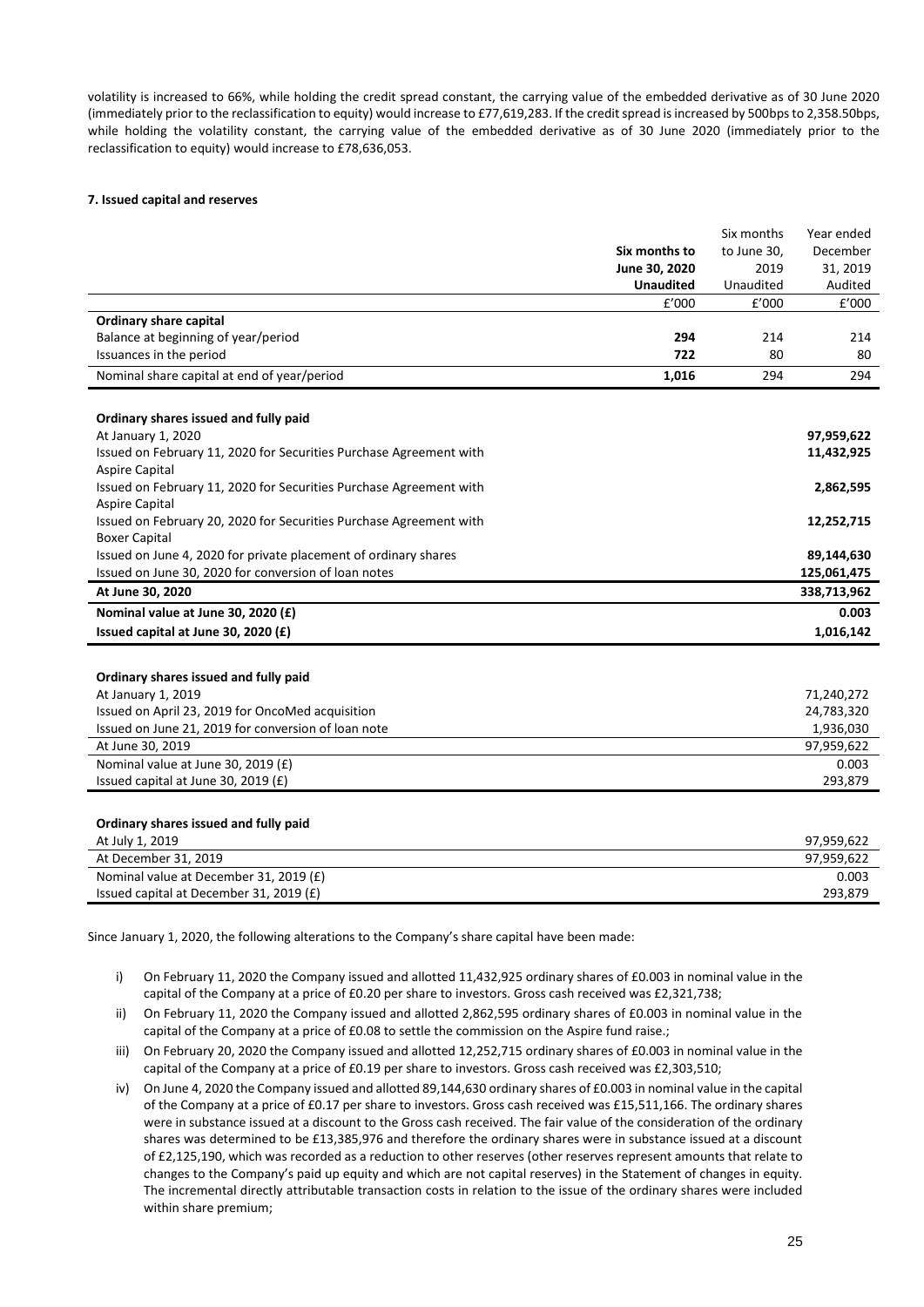v) On June 30, 2020 the Company issued and allotted 125,061,475 ordinary shares of £0.003 in nominal value in the capital of the Company at a price of £0.17 per share to investors. On conversion of the loan notes the legal proceeds were £21,760,697;

|                                                                                   | £'000                |
|-----------------------------------------------------------------------------------|----------------------|
| Share premium                                                                     |                      |
| At January 1, 2020 - Audited                                                      | 121,684              |
| Issued on February 11, 2020 for Securities Purchase Agreement with Aspire Capital | 2,287                |
| Issued on February 11, 2020 for Securities Purchase Agreement with Aspire Capital | 224                  |
| Transaction costs for issued share capital                                        | (147)                |
| Issued on February 20, 2020 for Securities Purchase Agreement with Boxer Capital  | 2,267                |
| Transaction costs for issued share capital                                        | (31)                 |
| Issued on June 4, 2020 for private placement of ordinary shares                   | 15,244               |
| Transaction costs for issued share capital                                        | (1, 129)             |
| Issued on June 30, 2020 for conversion of the Loan Notes                          | 21,386               |
| At June 30, 2020 - Unaudited                                                      | 161,785              |
|                                                                                   |                      |
| Share premium                                                                     |                      |
| At January 1, 2019 - Audited                                                      | 118,492              |
|                                                                                   | $\sim$ $\sim$ $\sim$ |

| Issued on June 21, 2019 for conversion of Novartis loan note | 3,953   |
|--------------------------------------------------------------|---------|
| Transaction costs for issued share capital                   | (761)   |
| At June 30. 2019 – Unaudited                                 | 121.684 |
|                                                              |         |

## *Other capital reserves*

|                                                   |                 | Share-   | <b>Equity</b> | <b>Warrants</b>    |               |             |
|---------------------------------------------------|-----------------|----------|---------------|--------------------|---------------|-------------|
|                                                   | Other           | based    | component of  | issued for         |               |             |
|                                                   | <b>Reserves</b> | payments | convertible   | <b>TAP</b> funding | Merger        |             |
|                                                   | £'000           | £'000    | loan £'00     | £'000              | reserve £'000 | Total £'000 |
| <b>At January 1, 2020</b>                         |                 |          |               |                    |               |             |
| <b>Audited</b>                                    |                 | 18,285   |               | 44                 | 40,818        | 59,147      |
| Share-based payments<br>expense during the period |                 | 1,061    |               |                    |               | 1,061       |
| Shares issued                                     |                 | (150)    |               |                    |               | (150)       |
| Equity component of the                           |                 |          |               |                    |               |             |
| Novartis convertible loan                         |                 |          |               |                    |               |             |
| instrument and warrants                           |                 |          | 1,084         |                    |               | 1,084       |
| Conversion of the Loan                            |                 |          |               |                    |               |             |
| Notes following the                               |                 |          |               |                    |               |             |
| Resolutions passing on 30                         |                 |          |               |                    |               |             |
| June 2020                                         | 33,104          |          |               |                    |               | 33,104      |
| Reclassification of the                           |                 |          |               |                    |               |             |
| remaining embedded                                |                 |          |               |                    |               |             |
| derivative following the                          |                 |          |               |                    |               |             |
| Resolutions passing                               |                 |          | 33,481        |                    |               | 33,481      |
| At June 30, 2020                                  |                 |          |               |                    |               |             |
| <b>Unaudited</b>                                  | 33,104          | 19,196   | 34,565        | 44                 | 40,818        | 127,727     |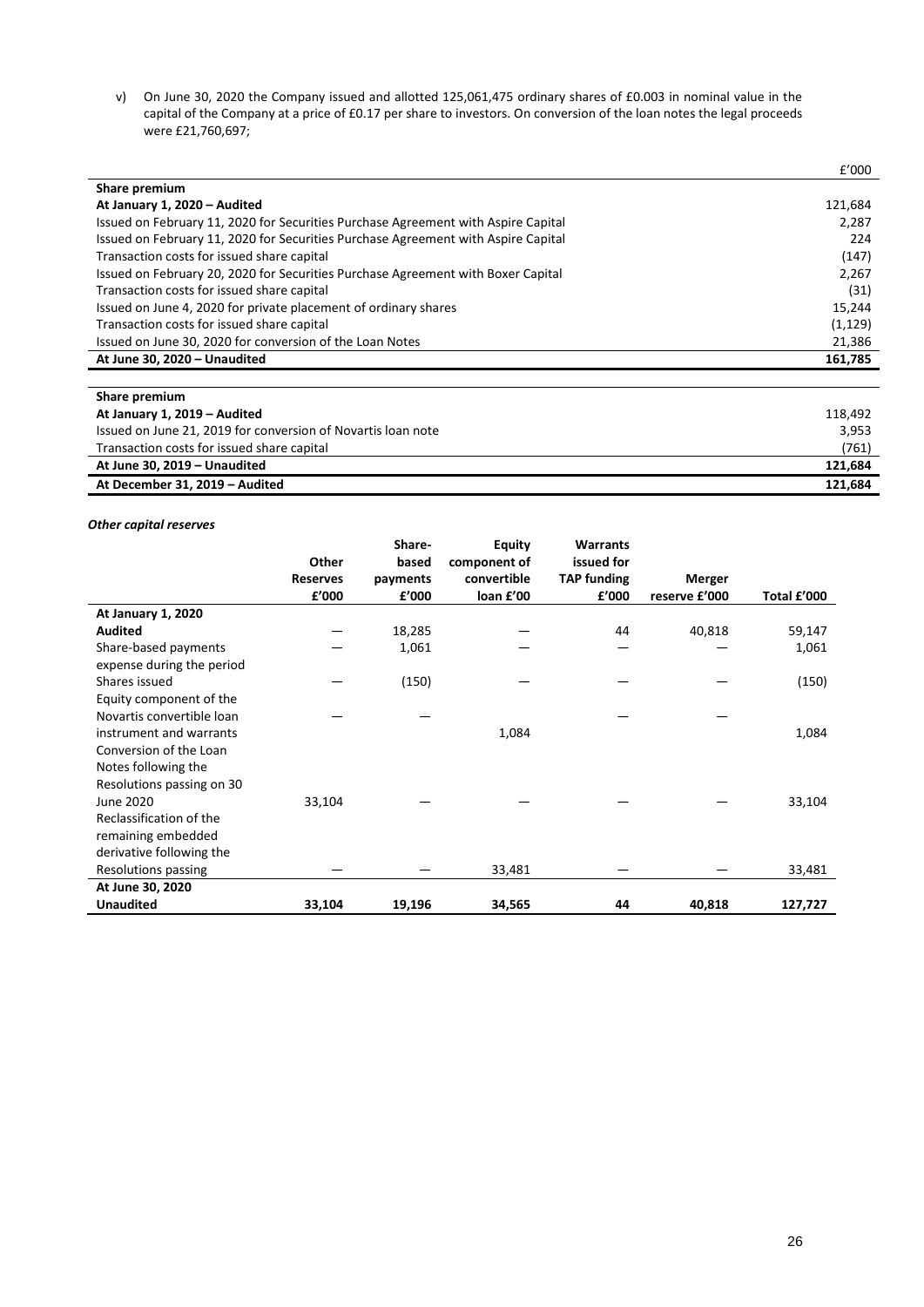|                           |              | Share-   | <b>Equity</b> | <b>Warrants</b>    |               |             |
|---------------------------|--------------|----------|---------------|--------------------|---------------|-------------|
|                           |              | based    | component of  | issued for         |               |             |
|                           | Shares to be | payments | convertible   | <b>TAP</b> funding | Merger        |             |
|                           | issued £'000 | £'000    | loan £'000    | £'000              | Reserve £'000 | Total £'000 |
| At January 1, 2019        |              |          |               |                    |               |             |
| <b>Audited</b>            | 1,590        | 16,649   | 310           | 44                 |               | 18,593      |
| Share-based payments      |              |          |               |                    |               |             |
| expense during the        |              |          |               |                    |               |             |
| period                    |              | 493      |               |                    |               | 493         |
| Shares issued             | (1,590)      |          |               |                    |               | (1,590)     |
| Equity component of       |              |          |               |                    |               |             |
| convertible loan          |              |          |               |                    |               |             |
| instrument                |              |          | (310)         |                    |               | (310)       |
| Issue of share capital on |              |          |               |                    |               |             |
| April 23, 2019 for        |              |          |               |                    |               |             |
| acquisition of OncoMed    |              |          |               |                    | 40,818        | 40,818      |
| At June 30, 2019          |              |          |               |                    |               |             |
| <b>Unaudited</b>          |              | 17,142   |               | 44                 | 40,818        | 58,004      |
| Share-based payments      |              |          |               |                    |               |             |
| expense during the        |              |          |               |                    |               |             |
| period                    |              | 1,143    |               |                    |               | 1,143       |
| At December 31, 2019      |              |          |               |                    |               |             |
| <b>Audited</b>            |              | 18,285   |               | 44                 | 40,818        | 59,147      |

#### *Other reserves*

On June 30, 2020 the Company issued and allotted 125,061,475 ordinary shares of £0.003 in nominal value in the capital of the Company at a price of £0.17 per share to investors following the partial conversion of the Loan Notes. The legal proceeds were £21,760,697. This resulted in £33,103,739 recognised in other reserves as a difference between the carrying value of the financial liability extinguished and the legal proceeds.

#### *Shares to be issued*

At January 1, 2017, £2,674,477 representing a maximum of 1,453,520 shares at £1.84 were remaining to be issued to Novartis pro rata to their percentage shareholding as and when the Company issues further ordinary shares.

Of the 1,221,361 ordinary shares issued on April 26, 2017, 588,532 shares were issued to Novartis as fully paid up bonus shares (for £nil consideration), the number of which was calculated to maintain its shareholding at 19.5%. The fair value of these shares was £1.84 per share. At December 31, 2018, £1,591,578 representing a maximum of 864,988 shares at £1.84 were remaining to be issued to Novartis pro rata to their percentage shareholding as and when the Company issues further ordinary shares

Of the 1,936,030 ordinary shares issued to Novartis on June 21, 2019, the remaining 864,988 shares were issued to Novartis as fully paid up bonus shares (for £nil consideration). The fair value of these shares was £1.84 per share.

#### *Share-based payments*

The Group has a share option scheme under which options to subscribe for the Group's shares have been granted to certain Executives, Non-Executive Directors and employees.

The share-based payment reserve is used to recognise:

- i. the value of equity-settled share-based payments provided to employees, including key management personnel, as part of their remuneration; and
- ii. deferred equity consideration.

The total charge for the six months to June 30, 2020 in respect of all share option schemes was £0.9 million (June 30, 2019: £0.5 million).

On February 20, 2020, the Company granted 962,836 market value options over ADS under the Mereo 2019 Equity Incentive Plan to certain executives and other employees. The weighted average fair value of options granted was £0.21. The exercise price is \$1.84. On the same date, the Company granted 77,000 market value options over ADS under the Mereo 2019 NED Equity Incentive Plan to certain non-executives. The weighted average fair value of options granted was £0.21. The exercise price is \$1.84.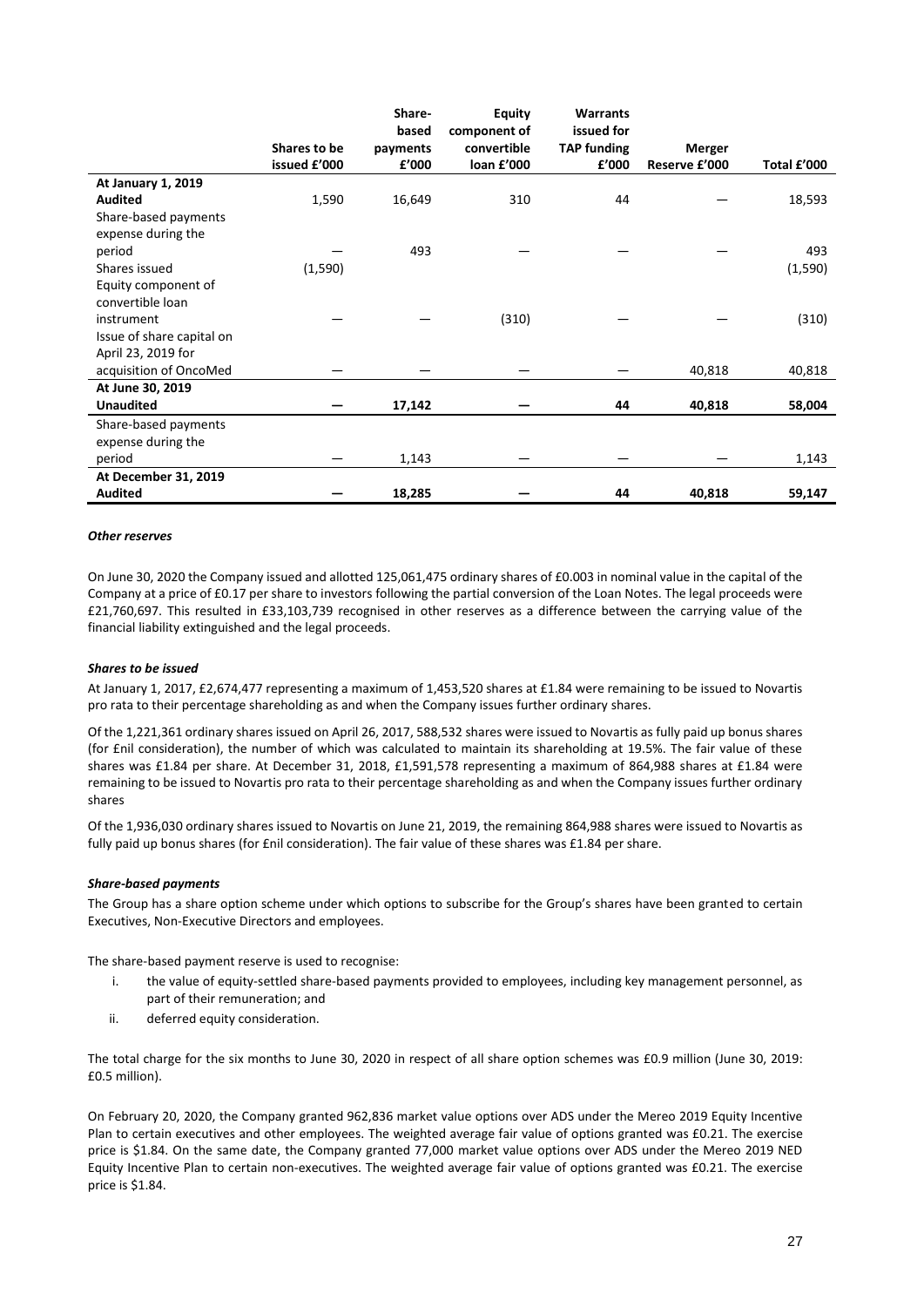## *Equity component of convertible loan instruments*

The convertible loan notes issued to Novartis are a compound instrument consisting of a liability and an equity component. The value of the equity component (cost of the conversion option) as at June 30, 2020 is £1.1 million (June 30, 2019: £nil). The value of the equity component (cost of the conversion option) as at December 31, 2019 was £nil.

On 30 June 2020 the Loan Notes in an aggregate principal amount of £21,660,999 (together with accrued interest) were automatically converted into 125,061,475 new ordinary shares. This resulted in £33,480,833 recognised in other reserves in equity as a difference between the share capital and share premium recognised on conversion and the carrying value of the financial liability extinguished.

## *Merger reserve*

The consideration paid to acquire OncoMed in 2019 was 24,783,320 ordinary shares with an acquisition date fair value of £40.9 million, based on the Group's quoted share price. The nominal value of the issued capital was £0.1 million with the excess, £40.8 million, classified within other capital reserves as a 'Merger reserve'.

## **8. Provisions**

|                                                | Six months       | Six months to | Year ended |
|------------------------------------------------|------------------|---------------|------------|
|                                                | to June 30,      | June 30,      | December   |
|                                                | 2020             | 2019          | 31, 2019   |
|                                                | <b>Unaudited</b> | Unaudited     | Audited    |
|                                                | f'000            | £'000         | £'000      |
| Social security contributions on share options | 31               | 120           | 104        |
| Provision for deferred cash consideration      | 1,698            | 2,141         | 1,654      |
| At end of year/period                          | 1,729            | 2,261         | 1,758      |
| Current                                        | 31               | 334           | 309        |
| Non-current                                    | 1,698            | 1,927         | 1,449      |

|                                                |                  |               | Year ended |
|------------------------------------------------|------------------|---------------|------------|
|                                                | Six months       | Six months to | December   |
|                                                | to June 30,      | June 30,      | 31,        |
|                                                | 2020             | 2019          | 2019       |
|                                                | <b>Unaudited</b> | Unaudited     | Audited    |
| Social security contributions on share options | £'000            | f'000         | £'000      |
| At beginning of year/period                    | 104              | 842           | 842        |
| Released during the year/period                | (73)             | (722)         | (738)      |
| At end of year/period                          | 31               | 120           | 104        |
| Current                                        | 31               |               |            |
| Non-current                                    |                  | 120           | 104        |

The provision for social security contributions on share options is calculated based on the number of options outstanding at the reporting date that are expected to be exercised. The provision is based on the estimated gain arising on exercise of the share options, using the best estimate of the market price at the balance sheet date. Since the Directors assume the options will be held for their full contractual life of ten years, the liability has been classified as non-current. The provision has been discounted.

|                                                                              |                  |               | Year ended |
|------------------------------------------------------------------------------|------------------|---------------|------------|
|                                                                              |                  |               | December   |
|                                                                              | Six months to    | Six months to | 31,        |
|                                                                              | June 30, 2020    | June 30, 2019 | 2019       |
|                                                                              | <b>Unaudited</b> | Unaudited     | Audited    |
| Provision for deferred cash consideration                                    | f'000            | £'000         | £'000      |
| At beginning of year/period                                                  | 1,654            | 2,131         | 2,131      |
| Increase in provision due to the unwinding of the time value of money        | 111              | 179           | 221        |
| Decrease in provision due to a change in estimates relating to timelines and |                  |               |            |
| probabilities of contractual milestones being achieved (see Note 10)         | (67)             | (169)         | (698)      |
| At end of year/period                                                        | 1,698            | 2,141         | 1,654      |
| Current                                                                      |                  | 334           | 309        |
| Non-current                                                                  | 1,698            | 1,807         | 1,345      |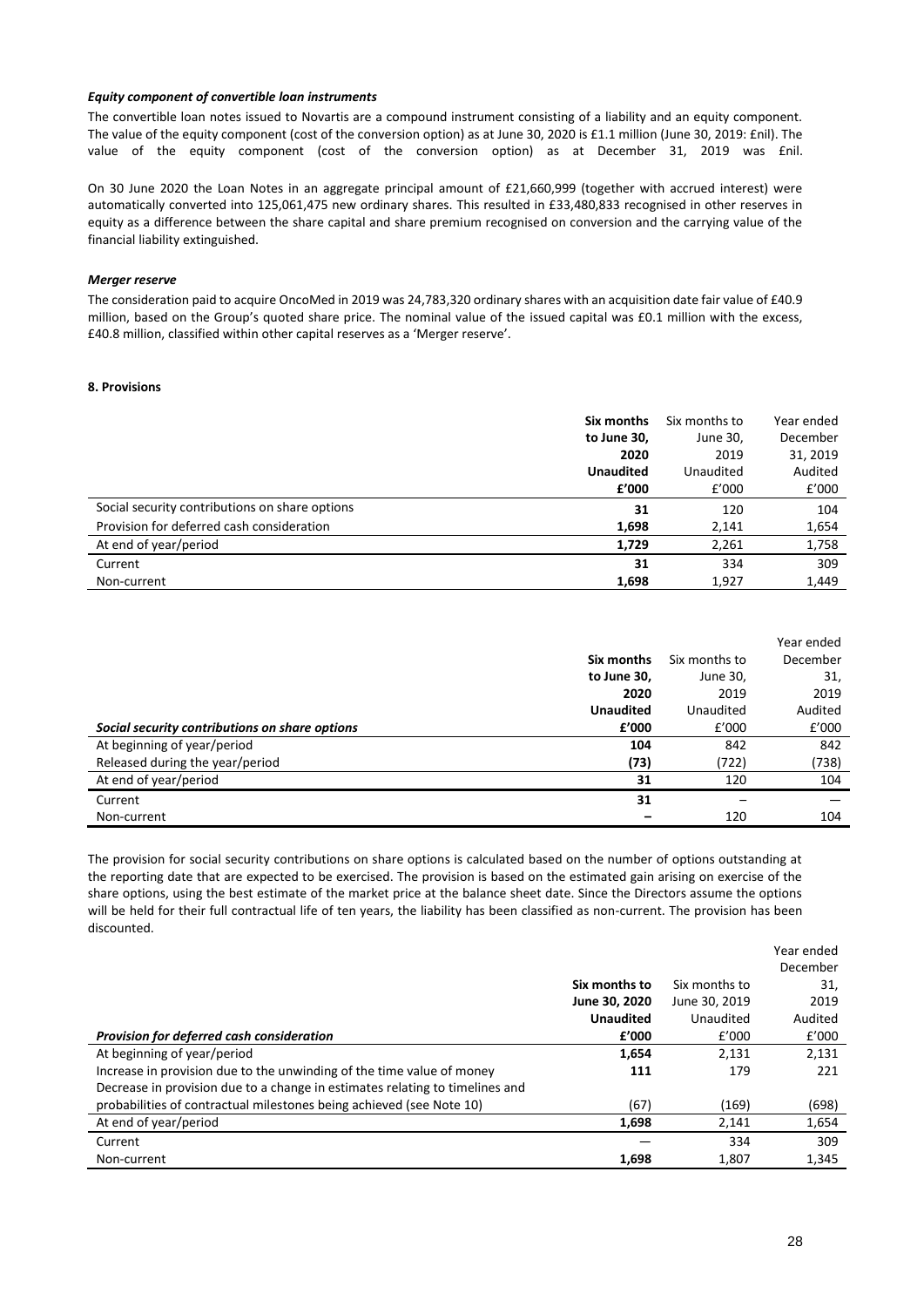The deferred cash consideration is the estimate of the quantifiable but not certain future cash payment obligations due to AstraZeneca for the acquisition of certain assets. This liability is calculated as the risk adjusted net present value of future cash payments to be made by the Group. The payments are dependent on reaching certain milestones based on the commencement and outcome of clinical trials. The likelihood of achieving such milestones is reviewed at the balance sheet date and increased or decreased as appropriate (see Note 4).

## **9. Warrant liability**

|                                 |                  |             | Year ended |
|---------------------------------|------------------|-------------|------------|
|                                 | Six months       | Six months  | December   |
|                                 | to June 30,      | to June 30, | 31,        |
|                                 | 2020             | 2019        | 2019       |
|                                 | <b>Unaudited</b> | Unaudited   | Audited    |
|                                 | £'000            | £'000       | £'000      |
| At beginning of year/period     | 131              | 1,006       | 1,006      |
| Arising during the year/period  | 4,080            | 131         | 131        |
| Movement during the year/period | 31,546           | (911)       | (1,006)    |
| At end of year/period           | 35,757           | 226         | 131        |

The change in fair value of the warrant liability disclosed above represents an unrealised loss.

## **Warrants in connection to private placement**

As a part of the private placement on 3 June 2020, the investors also received the Warrants entitling them to subscribe for an aggregate of 161,048,366 new Ordinary Shares. The Warrants were conditional on the Resolutions being passed at the General Meeting, which occurred on 30 June 2020. On the passing of the Resolutions, the Warrants entitle the investors to subscribe for further Ordinary Shares at an exercise price per Warrant Share of 34.8 pence, being 200 per cent of the share issue price. The Warrants are capable of being exercised at any time from the date the Resolutions are passed until the third anniversary of the date the Resolutions are passed. The Warrants are classified as liabilities as the Group does not have an unconditional right to avoid redeeming the instruments for cash. The fair value of the warrant liability was estimated to be £4,079,813 and £35,572,845 on initial recognition and as of 30 June 2020, respectively. The change in the fair value of £31,493,032 was recognised as an expense in profit or loss. There were no warrants exercised as at 30 June 2020.

## **Warrants in connection to bank loan**

Pursuant to the terms of its loan facility with SVB/Kreos Capital, the Company issued Bank Loan Warrants to SVB and Kreos Capital constituted by Warrant Instruments dated 21 August 2017 and 1 October 2018 (the "Warrant Instruments"). The Warrant Instruments provide for 'adjustment' of the Warrants in the event that the Company takes certain corporate actions, for example issuing further equity securities or effecting a consolidation/subdivision of its shares.

There have been several adjustments to the Bank Loan Warrants to date to address issuances of shares by the Company, and in each case the prior adjustment has taken the form of an issue of additional Warrants to SVB and Kreos. In the context of the most recent adjustment of the Warrants in response to the Company's private placement and securities purchase agreements, SVB and Kreos have yet to agree the calculation methodology of the adjustment provision. As no agreement has yet been reached between the Company and its Lenders as to the appropriate manner of adjustment, no warrants have yet been issued and the adjustment remains uncertain.

As at June 30, 2020 a total of 1,243,908 (June 30, 2019: 1,243,908) warrants are outstanding, held by lenders of the bank loan facility, which is equivalent to 0.32% of the ordinary share capital of the Company.

The fair value of the warrants at grant was £1,798,502. At June 30, 2020 it was £184,531 (June 30, 2019: £225,473) and at December 31, 2019 it was £131,069.

The terms of the Warrant Instrument allow for a cashless exercise. In line with IAS 32 (Financial Instruments: Presentation), the future number of shares to be issued to the warrant-holder under a cashless exercise can only be determined at that future date. At each balance sheet date, the fair value of the warrants will be assessed using the Black-Scholes model considering appropriate amendments to inputs in respect of volatility and remaining expected life of the warrants.

The following table lists the weighted average inputs to the models used for the fair value of warrants: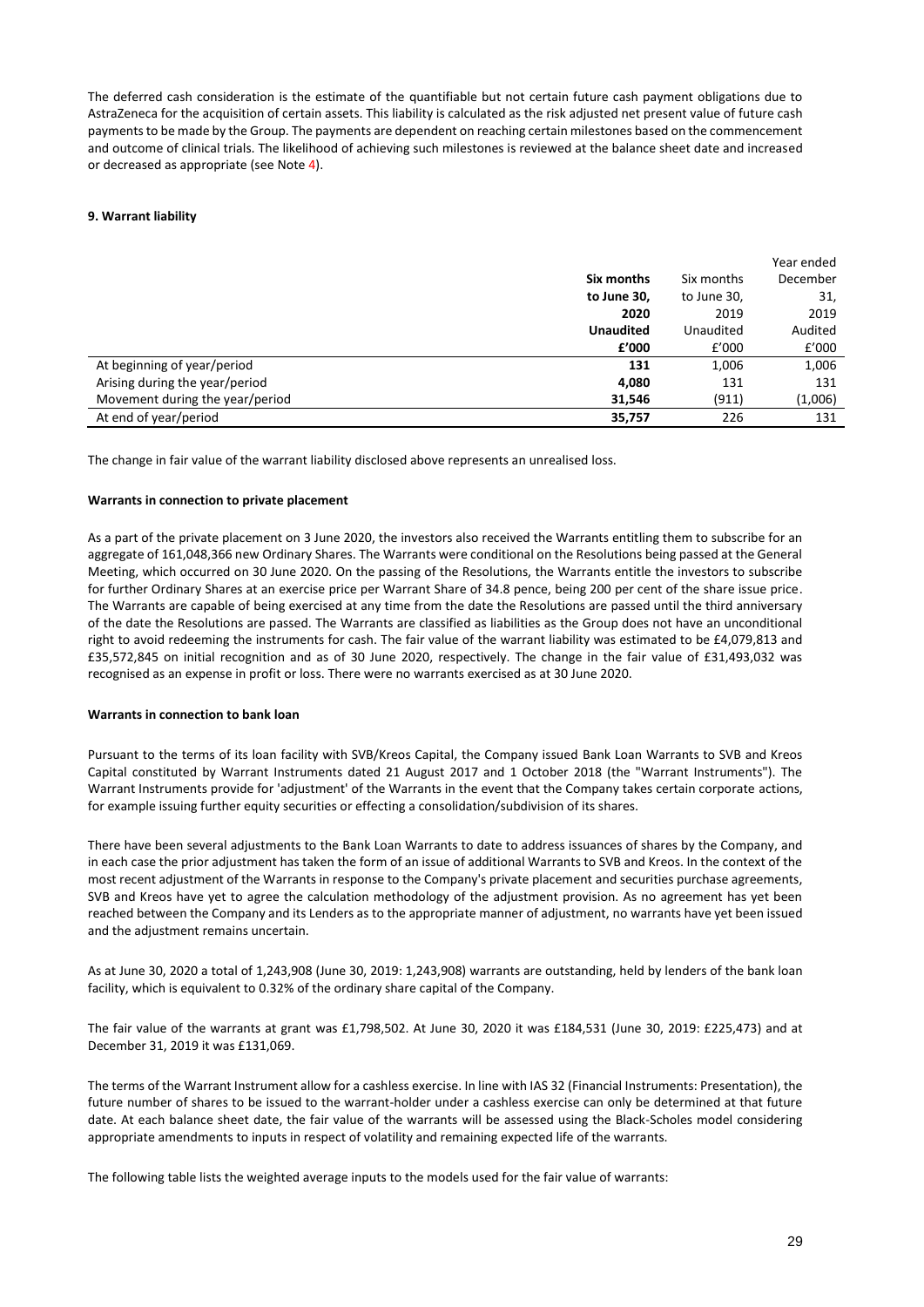|                                        | Six months to        | Six months to        | Year ended           |
|----------------------------------------|----------------------|----------------------|----------------------|
|                                        | June 30, 2020        | June 30, 2019        | December 31,         |
|                                        | <b>Unaudited</b>     | Unaudited            | 2019                 |
|                                        |                      |                      | Audited              |
| Expected volatility (%)                | 69                   | 66                   | 67                   |
| Risk-free interest rate (%)            | 0.21                 | 1.26                 | 1.26                 |
| Expected life of share options (years) | $7.1 - 9.6$          | 9.5                  | 10.0                 |
| Market price of ordinary shares $(E)$  | 0.46                 | 0.83                 | 0.83                 |
| Model used                             | <b>Black Scholes</b> | <b>Black Scholes</b> | <b>Black Scholes</b> |

Since there is no historical data in relation to the expected life of the warrants the contractual life of the options was used in calculating the expense for the year.

Volatility was estimated by reference to the 30-day historical volatility of the historical share price of the company.

## **10. Financial instruments fair value disclosures**

The Group held the following financial instruments at fair value at 30 June 2020. There are no non-recurring fair value measurements.

| Financial liabilities measured at fair value              | <b>Fair value</b><br>measurements<br>using prices in<br>active markets<br>(Level 1)<br>f'000 | <b>Fair value</b><br>measurements<br>using significant<br>observable inputs<br>(Level 2)<br>f'000 | <b>Fair value</b><br>measurements<br>using significant<br>unobservable<br>inputs (Level 3)<br>£'000 |
|-----------------------------------------------------------|----------------------------------------------------------------------------------------------|---------------------------------------------------------------------------------------------------|-----------------------------------------------------------------------------------------------------|
| Warrant liabilities (note 9)                              |                                                                                              | 184                                                                                               | 35,573                                                                                              |
| Deferred consideration                                    |                                                                                              |                                                                                                   | 1,698                                                                                               |
| Financial liabilities for which fair values are disclosed |                                                                                              |                                                                                                   |                                                                                                     |
| Bank loan with SVB/Kreos Capital                          |                                                                                              | 13,254                                                                                            |                                                                                                     |
|                                                           |                                                                                              |                                                                                                   |                                                                                                     |
| Total                                                     |                                                                                              | 13,438                                                                                            | 37.271                                                                                              |

There were no transfers between Level 1 and Level 2 during 2020.

Except for the loan notes in the table below, the management of the Group assessed that the fair values of cash and short-term deposits, other receivables, trade payables, and other current liabilities approximate their carrying amounts largely due to the short-term maturities of these instruments.

|                              | <b>At Book</b><br>Value: |             |            | At Fair<br>Value: |             |            |
|------------------------------|--------------------------|-------------|------------|-------------------|-------------|------------|
|                              | Six months               | Six months  | Year ended | Six months        | Six months  | Year ended |
|                              | to June 30,              | to June 30, | December   | to June 30,       | to June 30, | December   |
|                              | 2020                     | 2019        | 31, 2019   | 2020              | 2019        | 31, 2019   |
|                              | <b>Unaudited</b>         | Unaudited   | Audited    | <b>Unaudited</b>  | Unaudited   | Audited    |
| <b>Financial liabilities</b> | f'000                    | £'000       | f'000      | £'000             | £'000       | £'000      |
| Loan Notes                   | 11,565                   |             |            | 13,114            |             |            |

The movements for level 3 instruments during the period are detailed in the table below: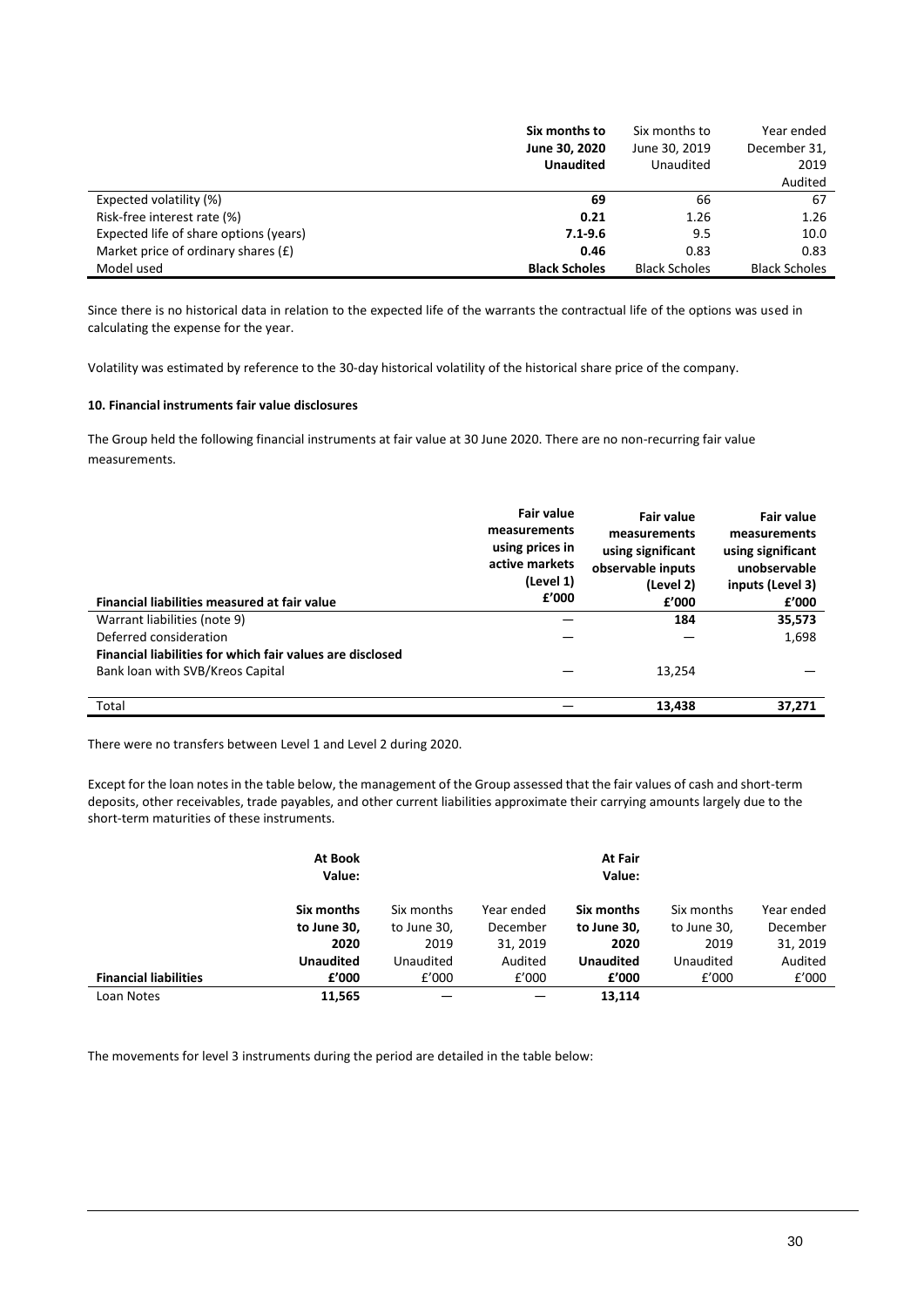|                            | <b>Provision for</b> | <b>Provision for</b> |         |
|----------------------------|----------------------|----------------------|---------|
|                            | contingent           | deferred             | Warrant |
|                            | consideration        | consideration        | f'000   |
|                            | £'000                | £'000                |         |
| At beginning of period     | 354                  | 1654                 |         |
| Arising during the period  |                      | 44                   | 4,080   |
| Movement during the period | (354)                |                      | 31,493  |
| At end of year/period      |                      | 1,698                | 35,573  |

The Warrant liability is estimated using a Black Scholes model, taking into account appropriate amendments to inputs in respect of volatility, remaining expected life of the warrants, cost of capital, probability of success and rates of interest at each reporting date.

The fair value of the provision for deferred cash consideration is estimated by discounting future cash flows using rates currently available for debt on similar terms and credit risk. In addition to being sensitive to a reasonably possible change in the forecast cash flows or the discount rate, the fair value of the deferred cash consideration is also sensitive to a reasonably possible change in the probability of reaching certain milestones. The valuation requires management to use unobservable inputs in the model, of which the significant unobservable inputs are disclosed in the tables below. Management regularly assesses a range of reasonably possible alternatives for those significant unobservable inputs and determines their impact on the total fair value.

At June 30, 2020, the Group estimates the fair value of the contingent consideration liability to be £nil. An amount of £354,000 was paid during the period relating to the Navi milestone received. The estimated contingent consideration payable is based on a risk-adjusted, probability-based scenario. Under this approach the likelihood of future payments being made to the former shareholders of OncoMed under the CVR arrangement is considered. The estimate could materially change over time as the development plan and subsequent commercialization of the Navi product progresses.

|                                                 | <b>Valuation</b><br>technique | Significant<br>unobservable<br>inputs                                                        | Input range<br>(weighted<br>average) | Sensitivity of the input to fair value                                                                                                                                                                                                                                                                                                                                                                                                                                                                                                                                                                                                                                                                       |
|-------------------------------------------------|-------------------------------|----------------------------------------------------------------------------------------------|--------------------------------------|--------------------------------------------------------------------------------------------------------------------------------------------------------------------------------------------------------------------------------------------------------------------------------------------------------------------------------------------------------------------------------------------------------------------------------------------------------------------------------------------------------------------------------------------------------------------------------------------------------------------------------------------------------------------------------------------------------------|
| Provision for<br>deferred cash<br>consideration | <b>DCF</b>                    | <b>WACC</b>                                                                                  | 2020: 15.3%                          | 1% increase would result in a decrease in fair value<br>by £33,000.                                                                                                                                                                                                                                                                                                                                                                                                                                                                                                                                                                                                                                          |
|                                                 |                               | <b>WACC</b>                                                                                  | 2019: 15.3%                          | 1% decrease would result in an increase in fair value<br>by £38,000                                                                                                                                                                                                                                                                                                                                                                                                                                                                                                                                                                                                                                          |
|                                                 |                               | Probability of<br>success                                                                    | 2020: 15.8%-95%                      | 10% increase would result in an increase in fair<br>value by £0.3 million                                                                                                                                                                                                                                                                                                                                                                                                                                                                                                                                                                                                                                    |
|                                                 |                               | Probability of<br>success                                                                    | 2019: 15.8%-95%                      | 10% decrease would result in a decrease in fair<br>value by £0.4 million                                                                                                                                                                                                                                                                                                                                                                                                                                                                                                                                                                                                                                     |
| Contingent<br>consideration<br>liability        | <b>DCF</b>                    | Ongoing uncertainty Not applicable<br>in the clinical<br>development of the<br>Navi product. |                                      | Total potential payments future payments relating<br>to the contingent consideration liability on a gross,<br>undiscounted basis are approximately \$80.0 million.                                                                                                                                                                                                                                                                                                                                                                                                                                                                                                                                           |
|                                                 |                               | Regulatory approval<br>and<br>commercialisation<br>risks.                                    |                                      | Sensitivity of the input to fair value is primarily<br>driven by uncertainty in the clinical development of<br>the Navi product. Future potential payments under<br>the CVR arrangement are contingent on i) future<br>development milestones and ii) future sales of the<br>Navi product, following regulatory approval and<br>commercialisation. In January 2020 the company<br>entered into the licence agreement as detailed in<br>note 4. Although pursuant to the licence agreement<br>the company is entitled to additional payments of<br>up to \$302 million, there is still significant<br>uncertainty that exist in respect of any milestone<br>and royalty payments under the licence agreement. |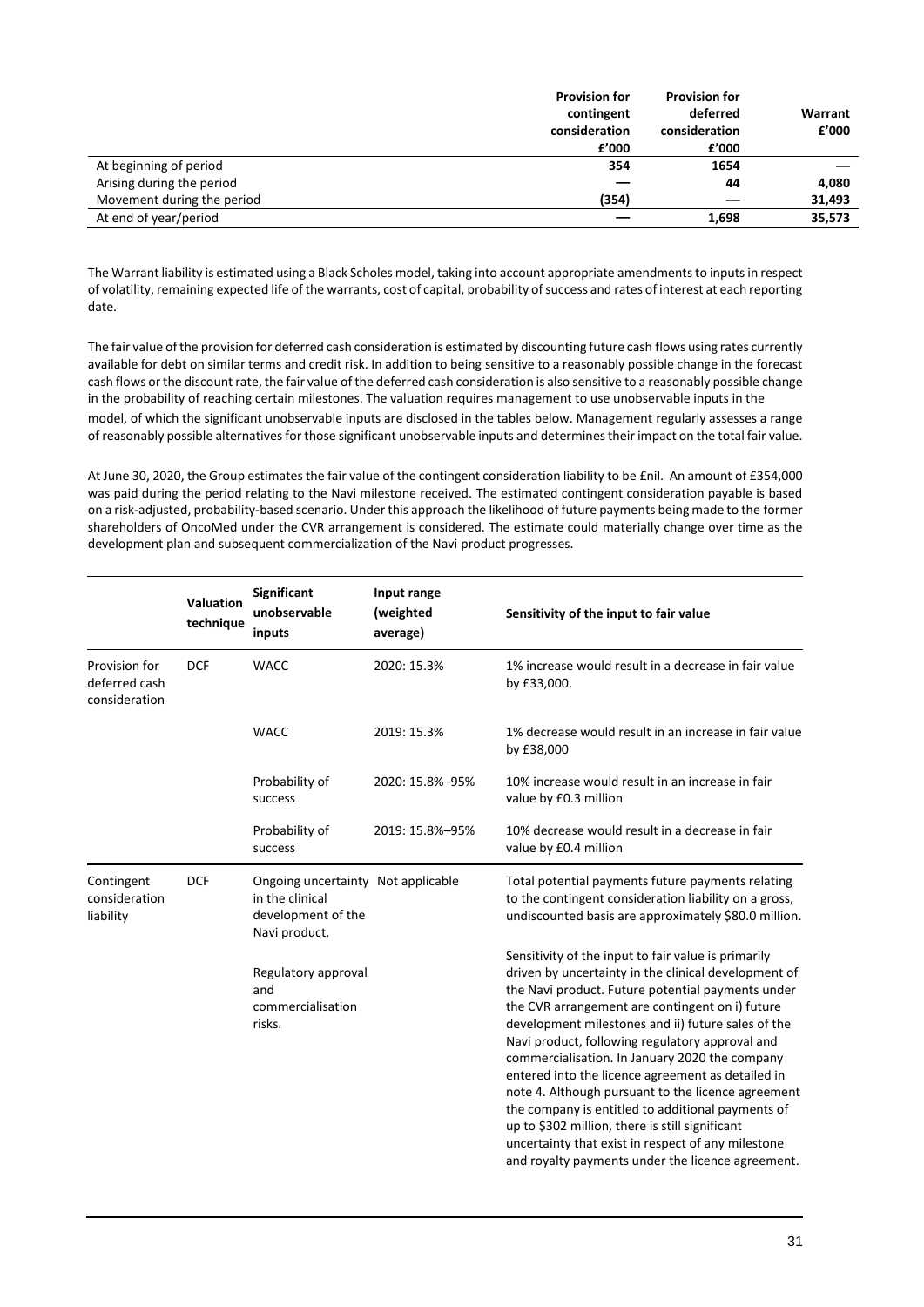| Warrant Liability       |                          |                     |             | Volatility was estin              |
|-------------------------|--------------------------|---------------------|-------------|-----------------------------------|
| related to the<br>PIPE. | Black-<br><b>Scholes</b> | Expected volatility | 2020: 61.5% | historical volatility<br>company. |
|                         | model                    |                     |             | If the volatility is in           |

nated by reference to the 30-day of the historical share price of the

If the carrying increased to 66%, the carrying value of the warrants as of 30 June 2020 would increase to £37,401,035.

#### **Valuation of level 3 items carried at fair value**

The Company finance department perform the valuations of level three fair values for the warrants and embedded derivative. This team reports directly to the Interim Chief Financial Officer. Discussions of valuation processes and results are held between the Interim Chief Financial Officer and the valuation team at each reporting date. As part of these discussions, the team presents analysis to explain the reasons for changes in fair value measurements. The Interim Chief Financial Officer reports key changes in fair value to the Board in the monthly finance report and any changes to the valuation methodology are reported to the Audit Committee through update papers when any changes are anticipated or have been made due to changes in the business.

The directors consider that the carrying value amounts of financial assets and financial liabilities recorded at amortised cost in the financial statements are approximately equal to their fair values.

## **11. Related party disclosures**

Transactions between the parent and its subsidiaries, which are related parties, have been eliminated on consolidation and are not disclosed in this note.

Novartis holds 15,703,871 shares in the Company at June 30, 2020 (June 30, 2019 and December 31, 2019: 15,703,871). Novartis held £3,841,479 principal value of loan Notes at June 30, 2020 (June 30, 2019 and December 31, 2019: £nil).

On February 10, 2020, the Company entered into a £3.8 million convertible equity financing with Novartis Pharma (AG) ("Novartis"). Under the terms of the convertible equity financing, Novartis purchased £3.8 million in a convertible loan note ("Loan Note").

The Loan Note is convertible at any time at the option of the holder, at a fixed price of £0.265 per ordinary share. The maturity of the Loan Note is three years from issuance, and it bears an interest rate of 6% per annum.

In connection with the Loan Note issuance, the Company also issued a warrant instrument to Novartis to purchase up to 1,449,614 of the Company's ordinary shares, which are exercisable at an exercise price of £0.265 per ordinary share at any time before the close of business on February 10, 2025.

#### *Employee benefit trust*

In 2016 the Company set up an Employee benefit trust for the purposes of buying and selling shares on the employees' behalf.

A total of £nil of funding was paid into the Trust by the Company during the period to June 30, 2020 (June 30, 2019: 1,000,000). A total of 1,000,000 of funding was paid into the Trust by the Company during the year ended December 31, 2019.

A total of 7 shares were purchased by the Trust during the period to June 30, 2020 (June 30, 2019: 1,074,274). A total of 1,074,274 shares were purchased by the Trust during the year ended December 31, 2019.

As at June 30, 2020 a cash balance of £21,525 (June 30, 2019: £21,762) was held by the Trust. As at December 31, 2019 a cash balance of £21,762 was held by the Trust.

#### **12. Events after the reporting period**

On August 12, 2020, the Company granted 200,000 market value options over ADS under the Mereo 2019 Equity Incentive Plan to certain executives and other employees at an exercise price of \$2.77 per ADS.

On August 7, 2020, the Company cancelled an existing lease agreement and then entered into a new lease agreement in the United States of America. The Company incurred exit costs of £2.6 million (\$3.3 million).